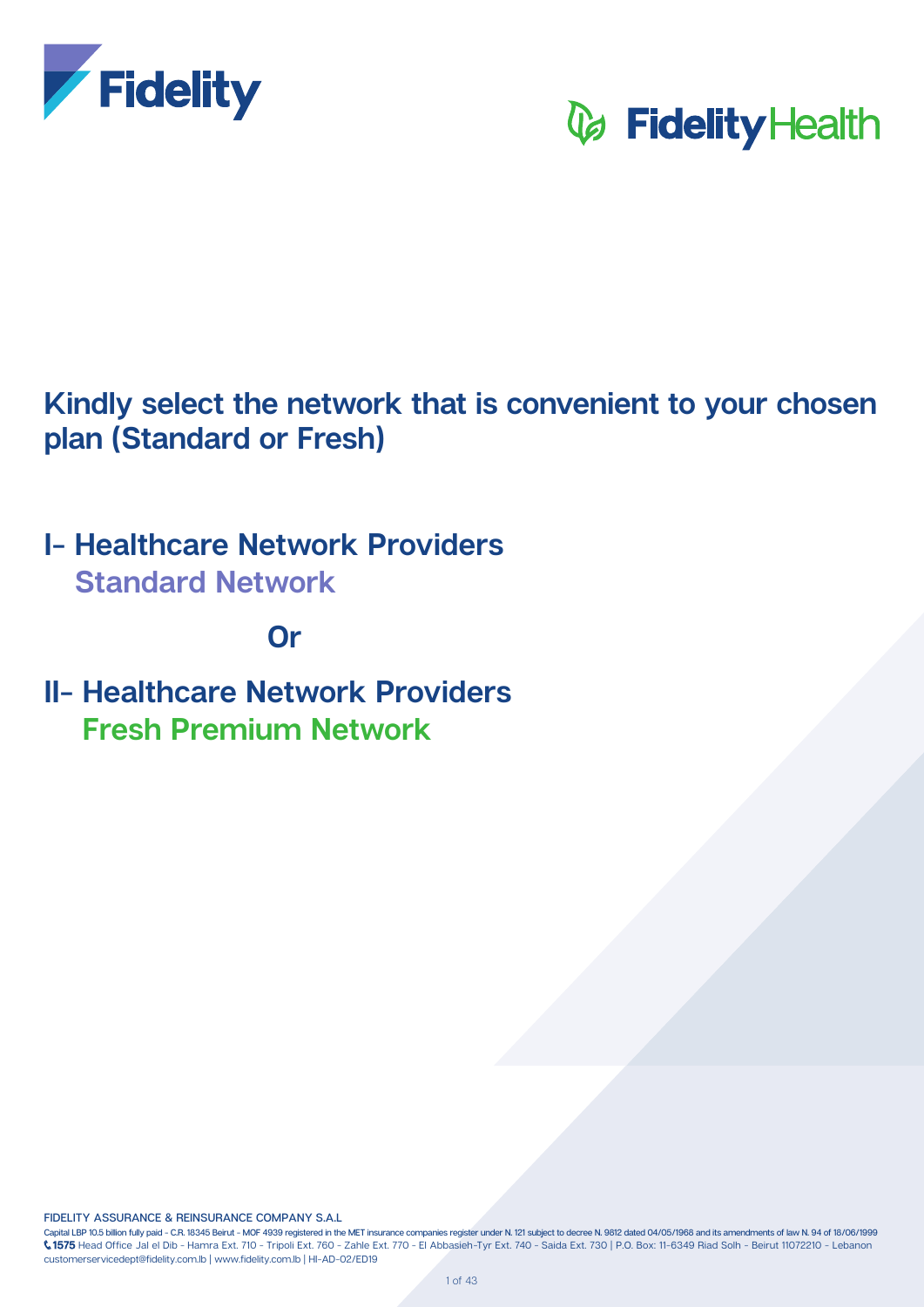



### **I- Healthcare Network Providers - Standard Network**

### TABLE OF CONTENTS

| LIST OF CONTRACTED HOSPITALS - GENERAL NETWORK                                   | 03 |
|----------------------------------------------------------------------------------|----|
| LIST OF CONTRACTED AMBULATORY PROVIDERS - DIAGNOSTIC CENTERS                     | 06 |
| LIST OF CONTRACTED AMBULATORY PROVIDERS - LABORATORY CENTERS                     | 08 |
| LIST OF CONTRACTED AMBULATORY PROVIDERS - RADIOLOGY CENTERS                      | 10 |
| LIST OF CONTRACTED AMBULATORY PROVIDERS - PHYSIOTHERAPY CENTERS                  | 11 |
| LIST OF CONTRACTED AMBULATORY PROVIDERS - OPTOMETRY - VISION SERVICE CENTERS     | 11 |
| LIST OF CONTRACTED AMBULATORY PROVIDERS - FIRST AID CENTER - PRIMARY CARE CENTER | 11 |
| LIST OF CONTRACTED AMBULATORY PROVIDERS - HOME CARE                              | 11 |
| LIST OF CONTRACTED AMBULATORY PROVIDERS - DENTAL CENTER                          | 11 |
| LIST OF CONTRACTED PHARMACIES                                                    | 13 |
| LIST OF CONTRACTED PHYSICIANS                                                    | 21 |

**FIDELITY ASSURANCE & REINSURANCE COMPANY S.A.L** 

Capital LBP 10.5 billion fully paid - C.R. 18345 Beirut - MOF 4939 registered in the MET insurance companies register under N. 121 subject to decree N. 9812 dated 04/05/1968 and its amendments of law N. 94 of 18/06/1999  $\zeta$ 1575 Head Office Jal el Dib - Hamra Ext. 710 - Tripoli Ext. 760 - Zahle Ext. 770 - El Abbasieh-Tyr Ext. 740 - Saida Ext. 730 | P.O. Box: 11-6349 Riad Solh - Beirut 11072210 - Lebanon customerservicedept@fidelity.com.lb | www.fidelity.com.lb | HI-AD-02/ED19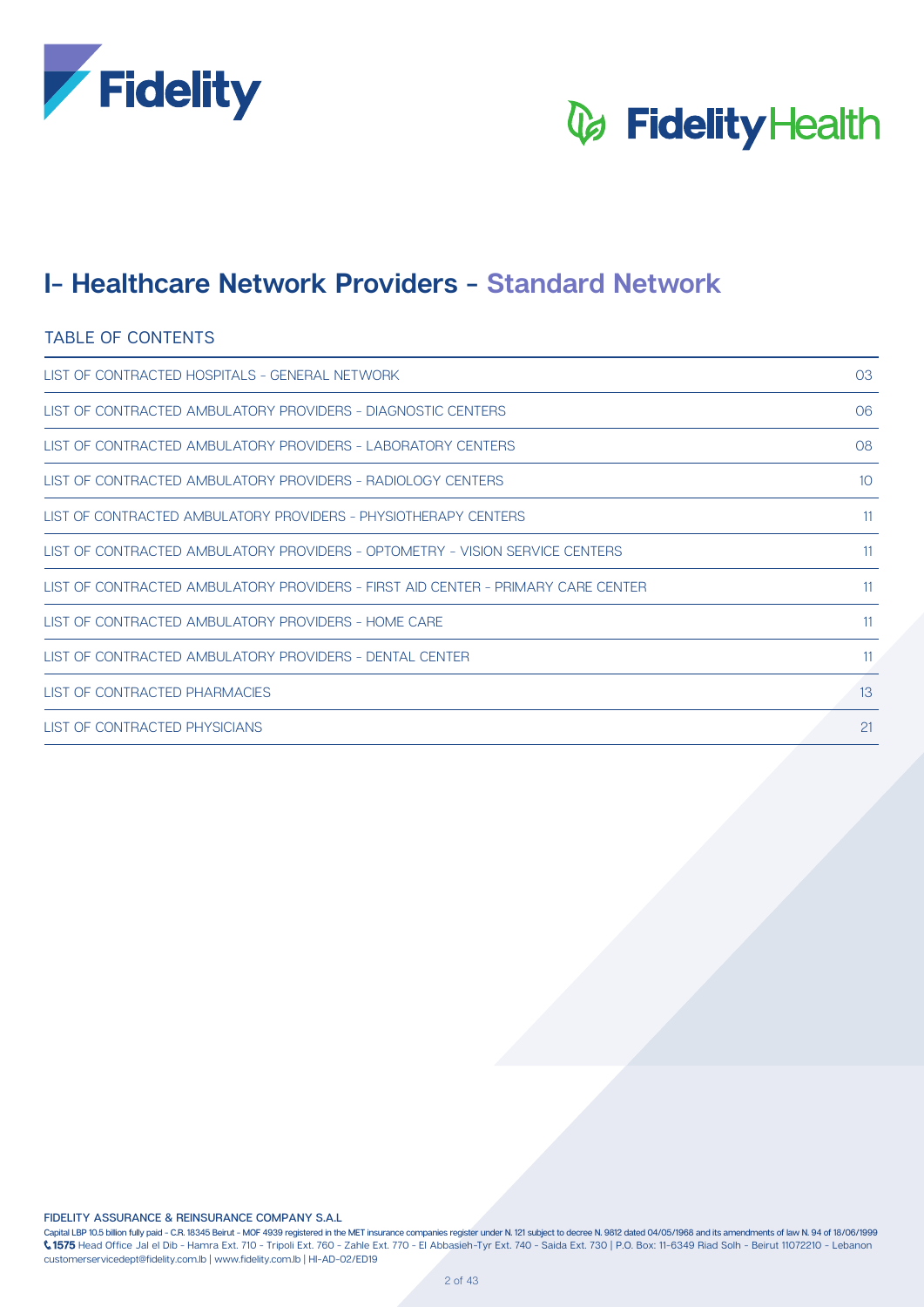



# **I- Healthcare Network Providers - Standard Network**

#### List of Contracted Hospitals - General Network

\* For members insured under Restricted Network (Standard Product), American University Of Beirut Medical Center (AUBMC) and Clemenceau Medical Center (CMC) are excluded

| <b>GREATER BEIRUT</b>                                                                                | <b>Address</b>                                                      | <b>Telephone</b>                     |
|------------------------------------------------------------------------------------------------------|---------------------------------------------------------------------|--------------------------------------|
| <b>Beirut Eye &amp; Ent Specialist Hospital</b>                                                      | Al Mathaf, Hotel Dieu St.                                           | 01/423110-111                        |
| Hopital Libanais Geitaoui - Centre Hospitalier Universitaire                                         | Ashrafieh. Geitawi St.                                              | 01/577177                            |
| <b>Hotel-Dieu De France</b>                                                                          | Ashrafieh. Hotel Dieu St.                                           | 01/615300 - 01/615400                |
| St. George Hospital - University Medical Center                                                      | Ashrafieh, Rmeil St. After Sagesse University                       | 1287                                 |
| <b>University Medical Center - Rizk Hospital</b><br>(Stopped Out for Lab Tests)                      | Ashrafieh, Zahar St.                                                | 01/200800                            |
| <b>Beirut General Hospital</b>                                                                       | Bir Hassan, Jnah                                                    | 01/850236                            |
| <b>Rafik Hariri University Hospital Rhuh</b>                                                         | Bir Hassan, Jnah                                                    | 01/830000                            |
| <b>Trad Hospital &amp; Medical Center</b><br>(Difference is Being Paid by the Patient For Lab Tests) | Clemenceau, Mexic St.                                               | 01/369494-5                          |
| <b>Hopital St. Joseph</b>                                                                            | Dora, St. Joseph St.                                                | 01/248750 - 01/240111                |
| <b>Hopital Haddad Des Soeurs Du Rosaire</b>                                                          | Gemmayze, Pasteur St.                                               | 01/440800                            |
| <b>Rassoul AI Aazam Hospital</b>                                                                     | Ghobeiry, Airport Road, in Front of Atm Station                     | 01/452700                            |
| <b>Sahel General Hospital</b>                                                                        | Ghobeiry, Airport Road                                              | 01/858333-4-5 - 01/840142            |
| <b>Hospital Fouad Khoury &amp; Associate</b>                                                         | Hamra, Abed El Aziz St.                                             | 1291 - 01/742140 - 01/344173         |
| <b>American University of Beirut Medical Center</b>                                                  | Hamra, Boulevard Alfred Naccache                                    | 01/350000 - 01/340460                |
| <b>Clemenceau Medical Center</b>                                                                     | Hamra, Clemenceau St.                                               | 1240 - 01/374888                     |
| Najjar Hospital - General Hospital Institute<br>(Difference is Being Paid by the Patient)            | Hamra, Wardieh St., Near to Aubmc                                   | 01/340626                            |
| <b>Bahman Hospital</b>                                                                               | Haret Hraik, Airport Road, Next to Mosque AI Imamein AI Houssainain | 01/556555 - 01/544000                |
| <b>Hopital Sacre-Coeur</b> (Stopped Out-Patient For Lab Tests)                                       | Hazmieh, Siyad High Way, Between Mc Donald & President Palace       | 05/453500                            |
| Dr. Mohamad Khaled Social Foundation                                                                 | Ouzai St.                                                           | 01/826826                            |
| Beirut Governmental Hospital - Quarantaine                                                           | Quarantaine, Main Road, Sea Side                                    | 01/442110                            |
| <b>Hopital Hayek (Stopped Out-Patient)</b>                                                           | Sin El Fil, Horch Tabet, Front Of Habtoor Hotel                     | 01/481333 - 01/499143<br>01/481788   |
| <b>Makassed General Hospital</b><br>(Difference is Being Paid by the Patient)                        | Tarik Al Jdideh, Ouzai St.                                          | 01/636000 - 01/646589<br>01/636747-8 |
| <b>Child &amp; Mother Welfare Hospital</b>                                                           | Verdun, Tallet El Khayat                                            | 01/788770                            |

| <b>METN</b>                                                            | <b>Address</b>                                           | <b>Telephone</b> |
|------------------------------------------------------------------------|----------------------------------------------------------|------------------|
| <b>Advanced Eye Care Hospital</b>                                      | Antelias, Naccache, Antranik St.                         | 04/444541-2-3    |
| <b>Col. Handicapes Hopital Beit-Chebab</b>                             | Beit Chabab, Main Road                                   | 04/983393        |
| <b>Centre Hospitalier De Bhannes</b>                                   | Bhannes, Dahr El Sawan, Highway St.                      | 04/983770-1-2-3  |
| Middle East Institute Of Health<br>(Stopped Out-Patient For Lab Tests) | Bsalim, Highway St.                                      | 04/712111        |
| <b>Clinique Du Levant (Stopped Out-Patient For Lab Tests)</b>          | Horch Tabet, Sin El Fil, Between Bata & Sport et Loisirs | 01/501500        |
| <b>Hopital Abou Jaoudeh</b>                                            | Jal El Dib, Highway St.                                  | 04/716000        |
| <b>Bellevue Medical Center</b>                                         | Mansourieh, Al Kanater St.                               | 01/682666        |
| Eye And Ear International Hospital (Stopped Out-Patient)               | Naccache, Beit El Moustakbal St.                         | 04/521130        |
| <b>Hopital Dr. S. Serhal</b>                                           | Rabieh, Michael Serhal St. 25                            | 04/406838        |
| Sach Medical Co. - Hopital Bitar                                       | Sabtieh, Main Road                                       | 01/686603        |
| <b>Hopital El Arz</b> (Stopped Out-Patient)                            | Zalka, Highway St.                                       | 01/876770        |
| <b>Hopital Haroun</b> (Difference is Being Paid By Patient)            | Zalka, Highway St.                                       | 01/897300-1-2-3  |

| <b>BAABDA</b>                                          | <b>Address</b>                                       | <b>Telephone</b>      |
|--------------------------------------------------------|------------------------------------------------------|-----------------------|
| <b>Al-Hayat Hospital (Stopped Out-Patient)</b>         | Boulevard Camille Chamoun, Galerie Semaan Galaxy St. | 01/546200             |
| <b>Bourj Hospital</b>                                  | Bourj Al Barajneh, Maamoura                          | 01/474719             |
| <b>Mount Lebanon Hospital</b>                          | Chiyah, Chevrolet, Next to Aoun Supermarket          | 05/957000             |
| <b>Clinique Dr. Georges Moarbes</b>                    | Furn El Chebbak, Highway St.                         | 01/389292-5           |
| <b>Hopital St. Georges Hadath</b>                      | Hadath, Main Road                                    | 05/462322 - 05/462423 |
| Hopital Ste. Therese (Stopped Out)                     | Hadath, Siyad Highway                                | 05/463100             |
| <b>Hopital St. Charles (Stopped Out for Lab Tests)</b> | Hazmieh, Fyiadyeh, Fiyadiyeh St.                     | 05/451100             |
| Al Jabal Hospital - Kornayel                           | Kornayel, Main Road                                  | 05/360555 - 05/361631 |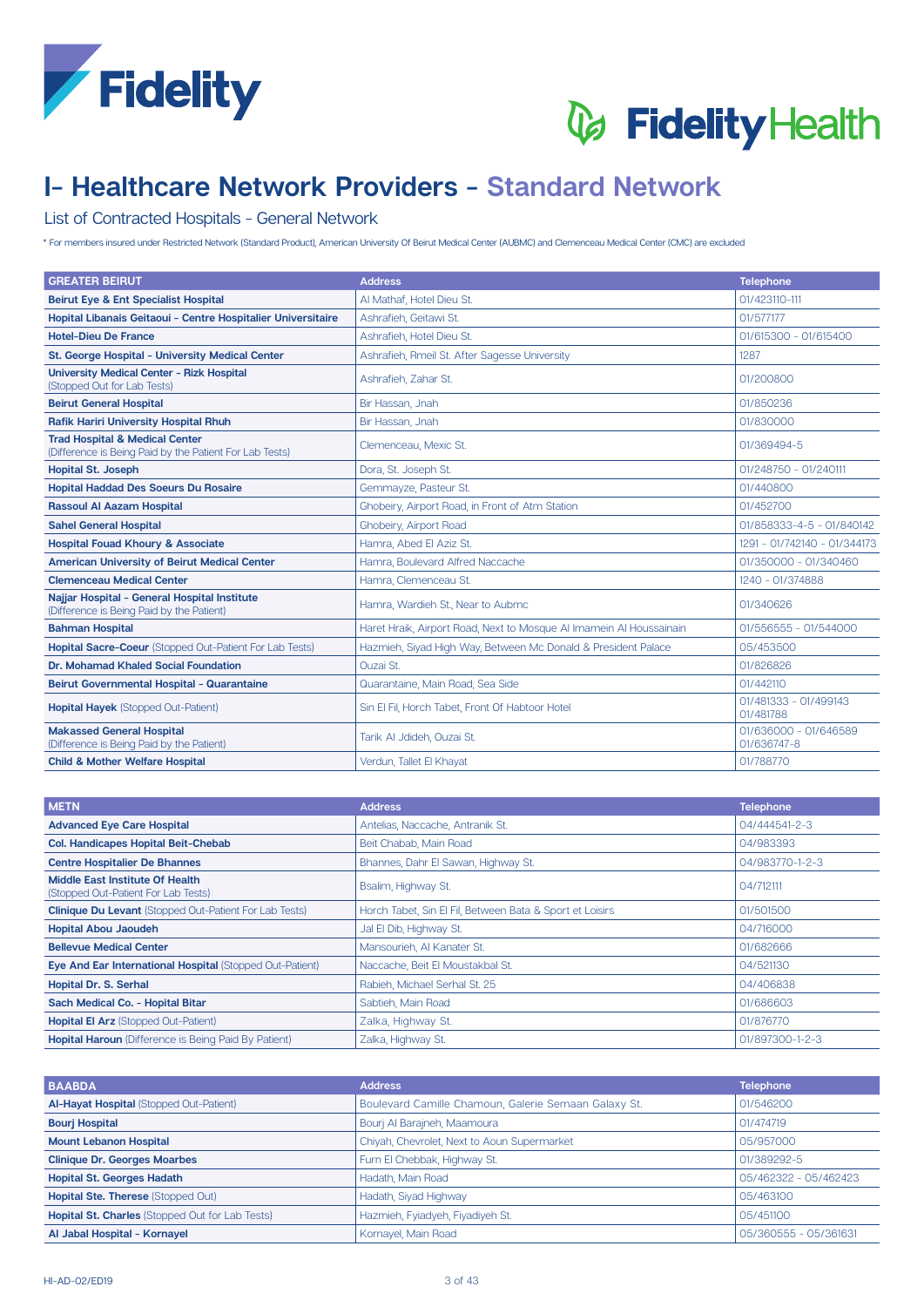| <b>CHOUF</b>                                      | <b>Address</b>                                                | <b>Telephone</b> |
|---------------------------------------------------|---------------------------------------------------------------|------------------|
| <b>Hopital Ain Wazein</b>                         | Ain Wa Zein, Main Road                                        | 05/501515        |
| <b>Baakline Medical Center</b>                    | Baakline, Main Road                                           | 05/300882        |
| <b>Bshamoun Specialty Hospital</b>                | <b>Bshamoun Highway</b>                                       | 05/270970        |
| <b>Iklim Health Foundation (Central Hospital)</b> | Chhim, Iklim El Kharroub, Mazboud St.                         | 07/970380        |
| <b>Othman Hospital</b>                            | Ketermeya, Al Sheem Main Road, Facing Al Makhazen Supermarket | 07/970000        |
| <b>Irfan Medical Center</b>                       | Semkanieh, Main Road                                          | 05/501678        |

| <b>ALEY</b>                                                                        | <b>Address</b>                                         | <b>Telephone</b>        |
|------------------------------------------------------------------------------------|--------------------------------------------------------|-------------------------|
| Al Iman Hospital                                                                   | Al Istiraha Restaurant Road, Near Bshara El Khoury St. | 05/555970 - 05/557038-9 |
| Medical 2000 Co - Kamal Joumblat Hospital<br>(Difference is Being Paid By Patient) | l Choueifat. Midan St.                                 | 05/432525               |
| <b>Lebanese Ophtalmic Hospital</b>                                                 | Piscine St., Facing Chhaib Station, Fourth Floor       | 05/554449               |

| <b>KESERWAN - JBEIL</b>                                                                                 | <b>Address</b>                                            | <b>Telephone</b>          |
|---------------------------------------------------------------------------------------------------------|-----------------------------------------------------------|---------------------------|
| <b>Hopital Mgr. Cortbawi</b>                                                                            | Adma, Green Zone, St. 3                                   | 09/855410-11-13-14        |
| Hopital St. Georges - Ajaltoun                                                                          | Ajaltoun, St. Doumit St.                                  | 09/234201                 |
| <b>Ftouh Keserwan Gov. Bouar</b>                                                                        | Bouar, Al Chaeeb St., Facing Immacurate Conception Church | 09/440440                 |
| <b>Hopital Notre Dame Maritime</b> (Difference is Being Paid By Patient)                                | Jbeil, Highway St.                                        | 09/540017                 |
| <b>CHU - Notre Dame Des Secours Hospital</b><br>(Difference is being Paid By The Patient For Lab Tests) | Jbeil, St.Charbel St., Main Road                          | 03/940400                 |
| Lebanese Healthcare Management (L.H.M) S.A.L<br>(Difference is Being Paid by Patient)                   | Jounieh, Fouad Chehab St.                                 | 09/937400-1-2 - 09/644644 |
| <b>Keserwan Medical Center</b>                                                                          | Jounieh, Highway, Ghazir, Kfarrehbab Bifurcation          | 09/857300                 |
| <b>Hopital St. Louis</b>                                                                                | Jounieh, Sea Road, Near to Telefric                       | 09/912970                 |

| <b>NORTH</b>                                              | <b>Address</b>                                                            | <b>Telephone</b>      |
|-----------------------------------------------------------|---------------------------------------------------------------------------|-----------------------|
| Sheikh Khalaf Hamad Al Habtoor - Medical Line             | Akkar, Hrar, Al Bayad St.                                                 | 06/865065             |
| <b>Hopital Akkar Rahhal</b>                               | Akkar, Sheikh Mouhamad, Main Road                                         | 06/691103             |
| <b>Tripoli Governmental Hospital</b>                      | Al Kobba, Al Thakana                                                      | 06/393200-1-2         |
| <b>Hopital Batroun</b>                                    | Batroun, Main Road                                                        | 06/742971-690         |
| <b>Becharry Governmental Hospital</b>                     | Becharry, Near Jibran Khalil Jibran Home, St. Jean Square                 | 06/671358             |
| <b>Sir Donnieh Governmental Hospital</b>                  | Donnieh, Al Haref St.                                                     | 06/491911             |
| <b>Hopital Al Koura</b>                                   | Koura, Aaba, Main Road                                                    | 06/930981             |
| <b>Hopital Bourgi</b>                                     | Koura, Amioun, Highway St.                                                | 06/950530             |
| <b>Hospital Albert Haykal</b>                             | Koura, Haykaliye St.                                                      | 06/411111             |
| <b>Tannourine Governmental Hospital</b>                   | Tannourine, Highway Road                                                  | 06/520862             |
| <b>Hopital Nini</b> (Difference is Being Paid by Patient) | Tripoli, Al Maarad St., Between Al Nour Square & The Garden of King Fahed | 06/442283 - 06/431400 |
| <b>Hospital Al Bissar</b>                                 | Tripoli, Al Zahiriya, Al Madares St.                                      | 06/430365             |
| <b>Lebanon Heart Hospital</b>                             | Tripoli, Behsas St.                                                       | 06/411750             |
| Dar Al Chifaa Hospital                                    | Tripoli, Behsas, Facing Wooden Bakery                                     | 06/429595             |
| Hopital De La Paix - Al Salam Hospital - Tripoli          | Tripoli, Behsas, Next to Fahed Station, Spinneys St.                      | 06/411700             |
| <b>El Kheir Hospital</b>                                  | Tripoli, El Minieh, Highway Road                                          | 06/461444-555         |
| Hopital Notre Dame De La Paix - Kobayat                   | Tripoli, Kobayat, Shwita Highway                                          | 06/351678             |
| <b>El Hanane Hospital</b>                                 | Tripoli, Meetein St.                                                      | 06/200526             |
| <b>Hopital Islamique De Bienfaisance</b>                  | Tripoli, Mina, Azmi St.                                                   | 06/205875             |
| <b>New Hospital Mazloum</b>                               | Tripoli, Next to Justice Residence                                        | 06/410025             |
| <b>Hopital Saydet Zgharta</b>                             | Zgharta, Akbeh, Moukhada St.                                              | 06/660575-6           |
| <b>Centre Hospitalier Du Nord</b>                         | Zgharta, Amioun, Highway St.                                              | 06/555230             |
| <b>Family Medical Center - FMC</b>                        | Zgharta, Mejdlaya, Al Karmaliya Main Road                                 | 06/667873             |
| <b>Hopital Chahine</b>                                    | Zgharta, Zahrieh, Mohamad Karami St.                                      | 06/625796             |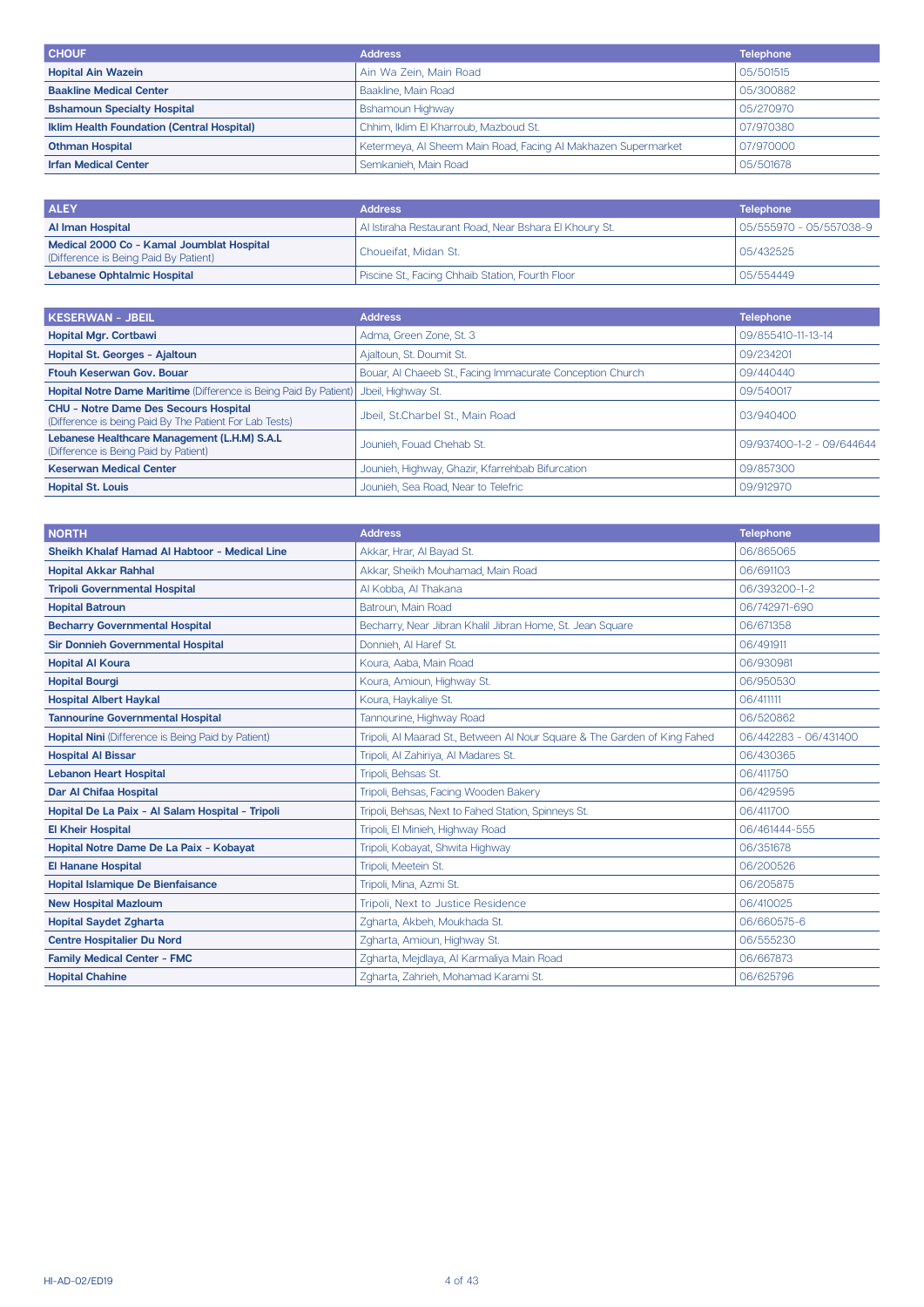| <b>BEKAA</b>                                                                          | <b>Address</b>                                           | <b>Telephone</b>               |
|---------------------------------------------------------------------------------------|----------------------------------------------------------|--------------------------------|
| <b>Al Assy Hospital</b>                                                               | Al Assy                                                  | 08/200238                      |
| <b>Hospital Dar El Hekmeh</b>                                                         | Baalback, Al Tal Al Abiad, Main Road                     | 08/379136-7                    |
| <b>Tatari Hospital</b>                                                                | Baalback, Beshara Al Khoury St.                          | 08/370799                      |
| <b>Al Rayan Hospital</b>                                                              | Baalback, Charaouneh Area, Main Road                     | 08/374182                      |
| <b>Al Mortada Hospital</b>                                                            | Baalback, Douris, Baalback Entrance                      | 08/377880                      |
| <b>Hopital Universitaire Dar AI Amal</b><br>(Difference is Being Paid by the Patient) | Baalback, Douris Highway                                 | 08/340621                      |
| <b>Al Mayyas Hospital</b>                                                             | Chtaura, Main Road                                       | 08/542300                      |
| <b>Chtaura Hospital</b>                                                               | Chtaura, Municipality St., Near To Masabki Hotel         | 08/544022                      |
| <b>Bekaa Hospital</b>                                                                 | Chtaura, Taanayel Highway, Next To Café Al Imad          | 08/543180-3                    |
| <b>Al Batoul Hospital</b>                                                             | Hermel, Al Maaly Road, Al Batoul Hospital St.            | 08/200118                      |
| Rachaya Governmental Hospital                                                         | Rachaya Al Wadi, Alaakaba                                | 08/591503-6                    |
| <b>Hopital Rayak</b>                                                                  | Rayak, Baalback Highway                                  | 08/900751-2-3-4<br>08/901300-6 |
| Dr. H. Farhat Hospital                                                                | Western Bekaa, Jeb Janine Highway                        | 08/660101-2 - 08-663500        |
| <b>Doctor's Hospital Al Manara</b>                                                    | Western Bekaa, Manara, Main Road Masnaa Rachaya          | 08/563101-2                    |
| <b>West Bekaa - Sohmor Hospital</b>                                                   | West Bekaa, Sohmor, Main Road                            | 08/635740                      |
| <b>Khoury General Hospital</b>                                                        | Zahle, Barbara, Al Barazil St., Near Kadri Hotel         | 08/811181                      |
| Hopital Libano-Francais (Stopped Out-Patient)                                         | Zahle Highway, First Madjal Zahle, Next To Centre Hajj   | 08/810120                      |
| <b>Hopital Gouvernemental President Elias Haraoui</b>                                 | Zahle, Maalaka Highway                                   | 08/825600-4                    |
| <b>Taanayel General Hospital</b>                                                      | Zahle, Taanayel Highway, Turn Left Next To Dair Taanayel | 08/545100                      |
| <b>Hopital Tel Chiha (Stopped Out-Patient)</b>                                        | Zahle, Hawch El Oomara, St. Elie St.                     | 08/807780-1-4 - 08-802172      |

| <b>SOUTH</b>                                        | <b>Address</b>                                                   | <b>Telephone</b>                  |
|-----------------------------------------------------|------------------------------------------------------------------|-----------------------------------|
| <b>Siblin Governmental Hospital</b>                 | Chouf, Siblin, Main Road                                         | 07/971722                         |
| <b>Marjayoun Hospital</b>                           | Jdaidet Marjayoun, Madaress St.                                  | 07/830067                         |
| <b>Jezzine Governmental Hospital</b>                | Jezzine, Hay El Byedir                                           | 07/781406-7<br>07/780406          |
| <b>Meiss AI Jabal Governmental Hospital</b>         | Marjayoun, Highway                                               | 07/866102-3-4                     |
| <b>Islamic Health Society Hospital - Bent Jbeil</b> | Nabatieh, Bint Jbeil, Saff El Hawa, Main Road                    | 07/450103-4<br>03/820305          |
| <b>Bint Jbeil Governmental Hospital</b>             | Nabatieh, Bint Jbeil, Saff El Hawa, Near Bank Byblos             | 07/452000                         |
| <b>Tebnin Governmental Hospital</b>                 | Nabatieh, Bint Jbeil, Tebnine, Main Road                         | 07/325217<br>07/326399            |
| <b>Secours Populaire Libanais</b>                   | Nabatieh, Habbooch, Rond Point Kfarroumman                       | 07/530970                         |
| Nabih Berri Governental Uni Hosp Of Nabatieh        | Nabatieh, Kfarjoz, Main Road                                     | 07/766777                         |
| <b>Ghandour Hospital</b>                            | Nabatieh, Nabatieh El Faw'Aa, Marjayoun St., Near Dar El Maalmin | 07/761590                         |
| <b>Sheikh Ragheb Harb Hospital</b>                  | Nabatieh, Toul, Sheikh Ragheb Harb St.                           | 07/766799<br>03/432458            |
| <b>Health Medical Center</b>                        | Saida, Boulevard Maarouf Saad, Maarouf Saad St.                  | 07/726078-9                       |
| <b>Dallaa Hospital</b>                              | Saida, Dallaa St.                                                | 07/723400                         |
| <b>Saida Governmental Hospital</b>                  | Saida, Dekerman St., Ain El Helwe, Near To Al Amira School       | 07/751329<br>07/721606            |
| <b>Nakib Hospital</b>                               | Saida. Hlaliveh                                                  | 07/721721                         |
| <b>Kassab Hospital</b>                              | Saida, Hlaliyeh, Near Jumblat Castle                             | 07/723900-700                     |
| <b>Hammoud Hospital University Medical Center</b>   | Saida, Iskandarani District, St. Dr Ghassan Hammoud              | 07/723888                         |
| Al Janoub Hospital - Dr. Wehbe Chouaib              | Saida, Maarouf Saad Boulevard, Facing Al Janoub Station          | 07/724555                         |
| <b>Raee Hospital</b>                                | Saida, Main Road of Sour El Adime, First Turn To Maghdoucha      | 07/222023                         |
| <b>Labib Medical Center</b>                         | Saida, Rue Abuzaher, Square Al Shuhada, Next To Liu              | 07/723444                         |
| <b>Fakih Hospital</b>                               | Saida, Saksakieh Main Road, 1056 South Lebanon                   | 07/443460                         |
| <b>Kharrouby General Hospital</b>                   | Saida, Sarafand, Main Road                                       | 07/442224                         |
| <b>Hospital Alaeddine</b>                           | Saida, Sarafand, Main Road                                       | 07/443200                         |
| <b>Hiram Hospital</b>                               | Tyr, AI Abbasieh, Jal El Baher                                   | 07/343700                         |
| <b>Lebanese Italian Hospital</b>                    | Tyr, Al Nakoura, Main Road                                       | 07/344423, 07/741595<br>07/346457 |
| <b>Jabal Amel Hospital</b>                          | Tyr, El Bas Road                                                 | 07/343852                         |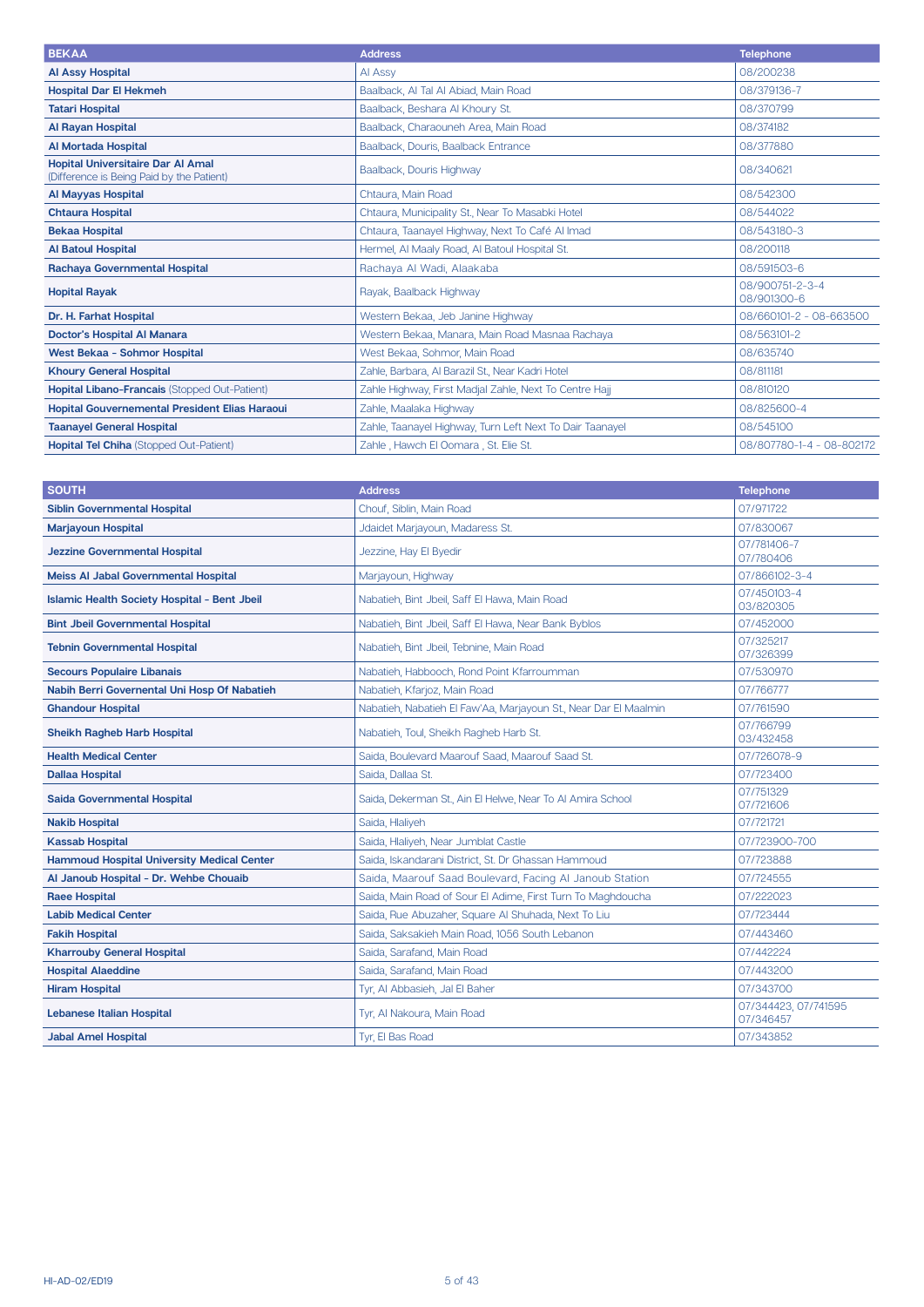



# **Healthcare Network Providers - Standard Network**

List of Contracted Ambulatory Providers

| DIAGNOSTIC CENTERS (Please be informed that due to current situations, providers are charging patient with difference except for few providers that you will find in page 12) |                                                                        |                                    |  |
|-------------------------------------------------------------------------------------------------------------------------------------------------------------------------------|------------------------------------------------------------------------|------------------------------------|--|
| <b>GREATER BEIRUT</b>                                                                                                                                                         | <b>Address</b>                                                         | <b>Telephone</b>                   |  |
| Med, Surg (One Day Clinic)                                                                                                                                                    | Barbir, Arab Building, Near Cinema Salwa                               | 01/666881 - 01/661226              |  |
| <b>Centre d'Exploration Medicale Avancee - CEMA</b>                                                                                                                           | Bechara Khoury St., Ampire Building, 1st & 2nd Floor                   | 01/666801-2-4                      |  |
| <b>Nagaa Medical Center</b>                                                                                                                                                   | Bir Hassan, Centre Golf                                                | 01/833131                          |  |
| Beirut Lasik Center S.A.R.L, Blc                                                                                                                                              | Bir Hassan, Facing Kuwait Embassy, Al Riyad Building, 1st Floor        | 01/848222                          |  |
| <b>Yamout Hearing Center</b>                                                                                                                                                  | Clemenceau Medical Center                                              | 1240, Ext 6200                     |  |
| <b>Maamoura Medical Center</b>                                                                                                                                                | Dahie, Al Maamoura, Edward Hnein St., Khachab Building                 | 01/473338                          |  |
| <b>Medex Medical Center</b>                                                                                                                                                   | Hadi Nasrallah Highway, Mouawad Crossroads, Above Oriental Sweets      | 01/275820 - 01/538600              |  |
| Kataho, Houri Hearing Center                                                                                                                                                  | Hamra, Abdel Aziz St., Awad Building, GF                               | 01/344773                          |  |
| <b>Yamout Hearing Center</b>                                                                                                                                                  | Hamra, Abdel Aziz St., Blue Building, 3rd Floor                        | 01/362899 - 03/040563              |  |
| <b>Medical Diagnostic Treatment, Mdtc S.A.L</b>                                                                                                                               | Hamra, Bliss St.; 1866 Building, 3rd Floor.                            | 01/385901                          |  |
| <b>Laservision</b>                                                                                                                                                            | Hamra, Facing Aubmc, Souraty St./Cairo St., Marignan Center, 2nd Floor | 01/736777                          |  |
| Vision Care Center, Hamra Eye Center                                                                                                                                          | Hamra, Maamari St., Speciality Clinics Center, 11st Floor              | 01/343843                          |  |
| Dr. Hindi Medical Laboratoires Co S.A.L<br>(Difference is Being Paid by the Patient)                                                                                          | Hamra, Wardieh Square, Facing Mobil station.                           | 01/361222 - 01/367665-6            |  |
| <b>Mediland S.A.R.L</b>                                                                                                                                                       | Jnah, Adnan Hakim St., Near To Golden Tulip Hotel                      | 01/841307-8                        |  |
| <b>American Diagnostic Center S.A.R.L</b>                                                                                                                                     | Jnah, Garden City, Sultan Ibrahim St.                                  | 01/855544                          |  |
| <b>Centre Medical Mar Elias S.A.R.L (Stopped Out for Few Tests)</b>                                                                                                           | Mar Elias, Chehade Building, Facing Bank Of Beirut                     | 01/319122                          |  |
| Mikati Lab.                                                                                                                                                                   | Mazraa, Afif Tibby St., Mansour & Freij Building,                      | 01/306712 - 03/854708              |  |
| <b>Audico Hearing Center</b>                                                                                                                                                  | Mazraa, Behind Al Rifaai- Beirut Center Building- Bloc A               | 01/705588 - 76/838690              |  |
| Midtown Medical Center S.A.R.L (Mmc)                                                                                                                                          | Msaytbeh, Bachir Jomblat St., Jachi Building, 1st Floor                | 01/306678 - 03/956868              |  |
| <b>Yamout Hearing Center</b>                                                                                                                                                  | Near Barbir Hospital, Kolailat Building, 1st Floor                     | 01/662360 - 01/667005<br>03/644603 |  |
| Mtm Group S.A.R.L                                                                                                                                                             | Rmeil, Main Road                                                       | 71/282872                          |  |
| <b>Itani Diagnostic Center</b>                                                                                                                                                | Verdun, Facing Goodies, Itany Building                                 | 01/864773                          |  |

| <b>METN</b>                                                                                 | <b>Address</b>                                                      | <b>Telephone</b>      |
|---------------------------------------------------------------------------------------------|---------------------------------------------------------------------|-----------------------|
| <b>Medicare Services</b>                                                                    | Bauchrieh Highway, Queens Plaza Building                            | 01/243583             |
| <b>Trust Medical Center S.A.R.L</b>                                                         | Bikfaya, Sakiet El Misk, El Kahi Center, Ss1                        | 04/986344             |
| Dr. Hindi Medical Laboratoires Co Sa                                                        | Broummana St., Atallah Building                                     | 03/724353 - 04/961666 |
| Day & Night Clinic (+Polysomno @ Home)                                                      | Dbayeh, Marina, Ziad Bou Dagher Building, 7th Floor                 | 04/524506             |
| <b>C.I.A.M. (Laboratoires Dekwaneh)</b>                                                     | Dekwaneh Blvd, Bou Abboud Building, 3rd Floor                       | 01/681799             |
| Dr. Hindi Medical Laboratoires Co S.A.L<br>(Difference is Being Paid by the Patient)        | Jal El Dib, Café Najjar Building                                    | 04/713232 - 04/713131 |
| Kataho - Houri Hearing Center                                                               | Jal El Dib, Highway Road, Yachouhi Center, 6th Floor                | 04/712441             |
| <b>Expert Medical Dignostics</b><br>(Difference is Being Paid by the Patient for Lab Tests) | Mansourieh, Health Avenue Medical Center Bp.121                     | 04/535661-2           |
| Laboratoires Dr. Joseph Mrad d'Analyses Medicales S.A.R.L                                   | Mazraaet Yachouh, Khalil Roukoz St., Cabbabe 2023 Center, 3rd Floor | 04/930375             |
| <b>St. Michel Medical Center</b><br>(Difference is Being Paid by the Patient)               | Naccache Main Road, Jaber Building, 4th Floor                       | 04/521601             |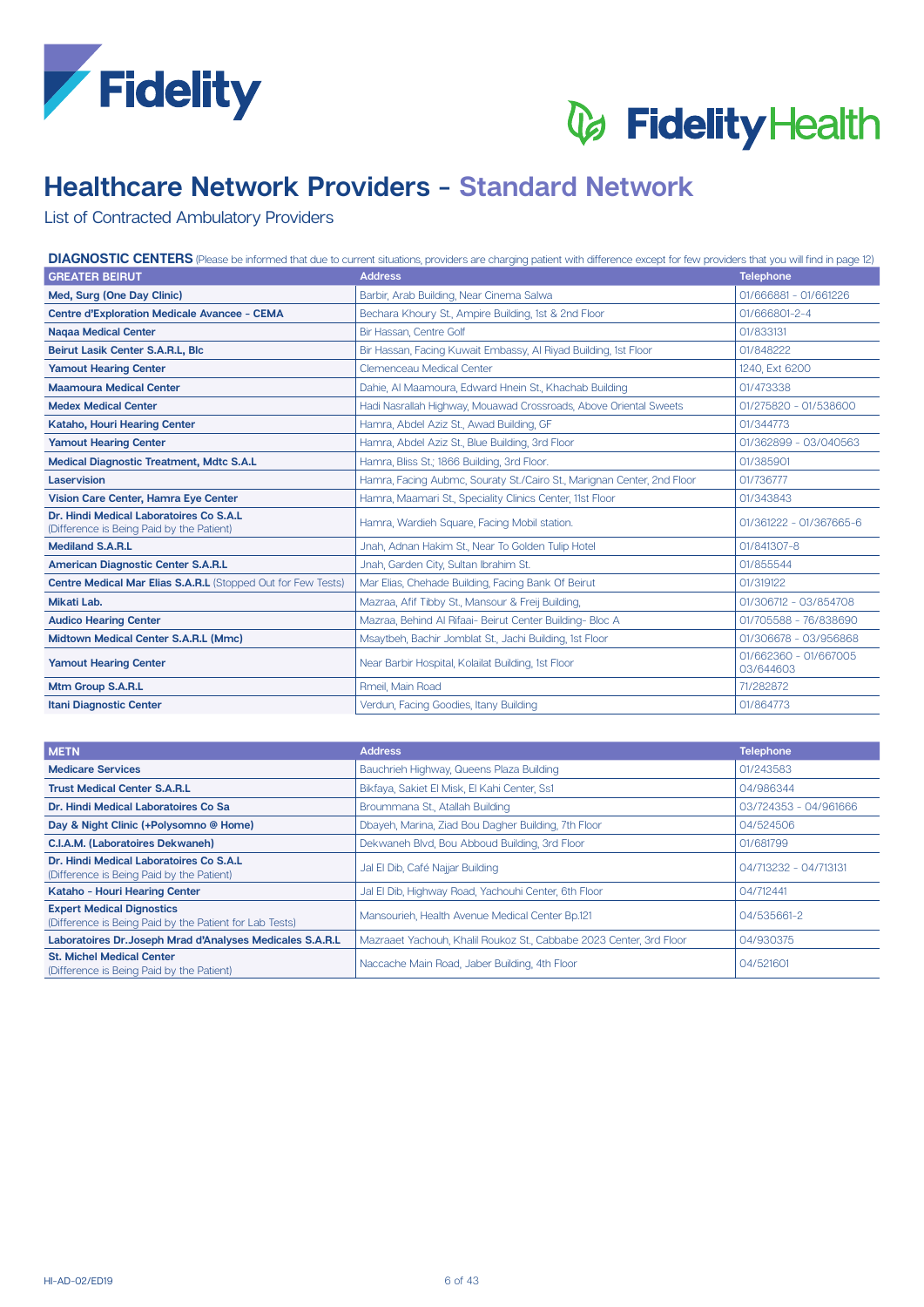| <b>BAABDA</b>                                             | <b>Address</b>                                                                                 | <b>Telephone</b>      |
|-----------------------------------------------------------|------------------------------------------------------------------------------------------------|-----------------------|
| Al Saha Medical Lab & Polyclinic                          | Al Kafaat, Hady Nassrallah Highway, Al Nour Build 1, 1st Floor                                 | 05/467663             |
| Yaduna                                                    | Baabda, Main Road, Yaduna Foundation                                                           | 05/923229             |
| <b>Med Trade International</b>                            | Chiyah, Ghobeiry, Al Jawhara Center                                                            | 01/555669             |
| <b>Jana Medical Center</b>                                | Ghobeiry, Moucharafieh District, Al Sayed Hadi Main Road,<br>Wafaa Mohamad Building, 1st Floor | 01/544146             |
| Lebanese Laser Center S.A.R.L.                            | Hadath, Galerie Semaan                                                                         | 05/957956             |
| <b>Maten Medical Center</b>                               | Hammana, Main Road                                                                             | 05/531770             |
| <b>Hara Medical Center</b>                                | Hareit Hreik, Alameh Building                                                                  | 01/545548             |
| Laservision                                               | Hazmieh, Jisr El Bacha St., International Key Center, 1st Floor                                | 05/455162-3           |
| Kataho - Houri Hearing Center                             | Hazmieh, Main Road, Near Kia Company, Matta Center, 3rd Floor                                  | 76/668086             |
| <b>Centre Medical Moderne (Stopped Out for Few Tests)</b> | Moucharafieh, Ghobeiry Blvd, Chiyah, Wazni Center                                              | 01/557373 - 01/557575 |

| <b>CHOUF</b>                 | <b>Address</b> | Telephone |
|------------------------------|----------------|-----------|
| <b>Yamout Hearing Center</b> | Main St.       | 08/541531 |

| <b>ALEY</b>            | <b>Address</b>                                                    | Telephone |
|------------------------|-------------------------------------------------------------------|-----------|
| <b>Aley Eye Center</b> | Aley, Facing KFC, Near Regent Hotel, Al Rayes Building, 2nd Floor | 03/681150 |

| KESERWAN - JBEIL                                      | <b>Address</b>                                       | <b>Telephone</b>                              |
|-------------------------------------------------------|------------------------------------------------------|-----------------------------------------------|
| <b>St. Paul Medical Center</b>                        | Jbeil, Laura Center, 3rd Floor                       | 09/541891 - 03/737199                         |
| <b>Elie Taleb</b> (Stopped Out for Few Tests)         | Jounieh, Haret Sakher, Stata Maris, Embassy Building | 09/831318                                     |
| <b>Centre Medical Wakim</b>                           | Jounieh, Near Golden Star                            | 09/934353 - 09/916806                         |
| Khayat Med S.A.R.L                                    | Zouk Mosbeh, Adonis, Villa Edgar Khayat, St. 46      | 09/220997                                     |
| Centre De Biologie Moleculaire Et Polyvalente (B.M.P) | Zouk Mosbeh High Way, Adonis, Tayeh Building         | 09/225282 - 09/225686<br>03/207789 Dr.Maalouf |
| <b>Elite Medical Center</b>                           | Zouk Mosbeh, Main Road, FNB Building                 | 09/211955                                     |

| <b>NORTH</b> | <b>Address</b>                                | <b>Telephone</b> |
|--------------|-----------------------------------------------|------------------|
| Laservision  | Tripoli, Facing Al Nini Hospital, Royal Tower | 06/426107        |

| <b>BEKAA</b>                                                               | <b>Address</b>                                            | <b>Telephone</b>      |
|----------------------------------------------------------------------------|-----------------------------------------------------------|-----------------------|
| <b>Yamout Hearing Center</b>                                               | Chtaura, Shames Center, Sea Sweet Building, GF            | 08/541531             |
| St. Charbel Diagnostic Center - CDC                                        | Zahle, Main Road, Facing Mar Charbel Church               | 08/932310 - 08/820821 |
| <b>Medical Care Center Zahle Laboratory</b><br>(Stopped Out for Few Tests) | Zahle, Main Road, Near Nssf, Fattouch Building, 1st Floor | 08/825000             |
| <b>Nafela Foundation</b>                                                   | Zahle, Taanayel, Beirut Damascus Road                     | 08/513320/1           |

| <b>SOUTH</b>                         | <b>Address</b>                                               | <b>Telephone</b>      |
|--------------------------------------|--------------------------------------------------------------|-----------------------|
| <b>Yamout Hearing Center</b>         | Al Masaref St., Tashko Building, Above Audi Bank             | 07/350656             |
| <b>Yamout Hearing Center</b>         | Nabatieh, Mahmoud Fakih St., City Center Building, 3rd Floor | 07/769720 - 03/040563 |
| Family Clinic S.A.R.L.               | Saida, Dallah St. Kiblawi Building, First Floor              | 07/726440             |
| <b>Yamout Hearing Center</b>         | Saida, Dawar El Kodos, Hijazi Center, 1st Floor              | 07/731422             |
| Laservision                          | Saida, Mostapha Saad St., Saida star Plaza, 1st Floor        | 07/725724             |
| Al Mashrek Medical Diagnostic Center | Tyr, Jall El Baher, Cinema Ak 2000 St.                       | 07/345349 - 76/568068 |
| <b>Sour Lasik Polyclinics</b>        | Tyr, Jall El Baher, Cinema Ak 2000 St. Mdc Center            | 07/350247             |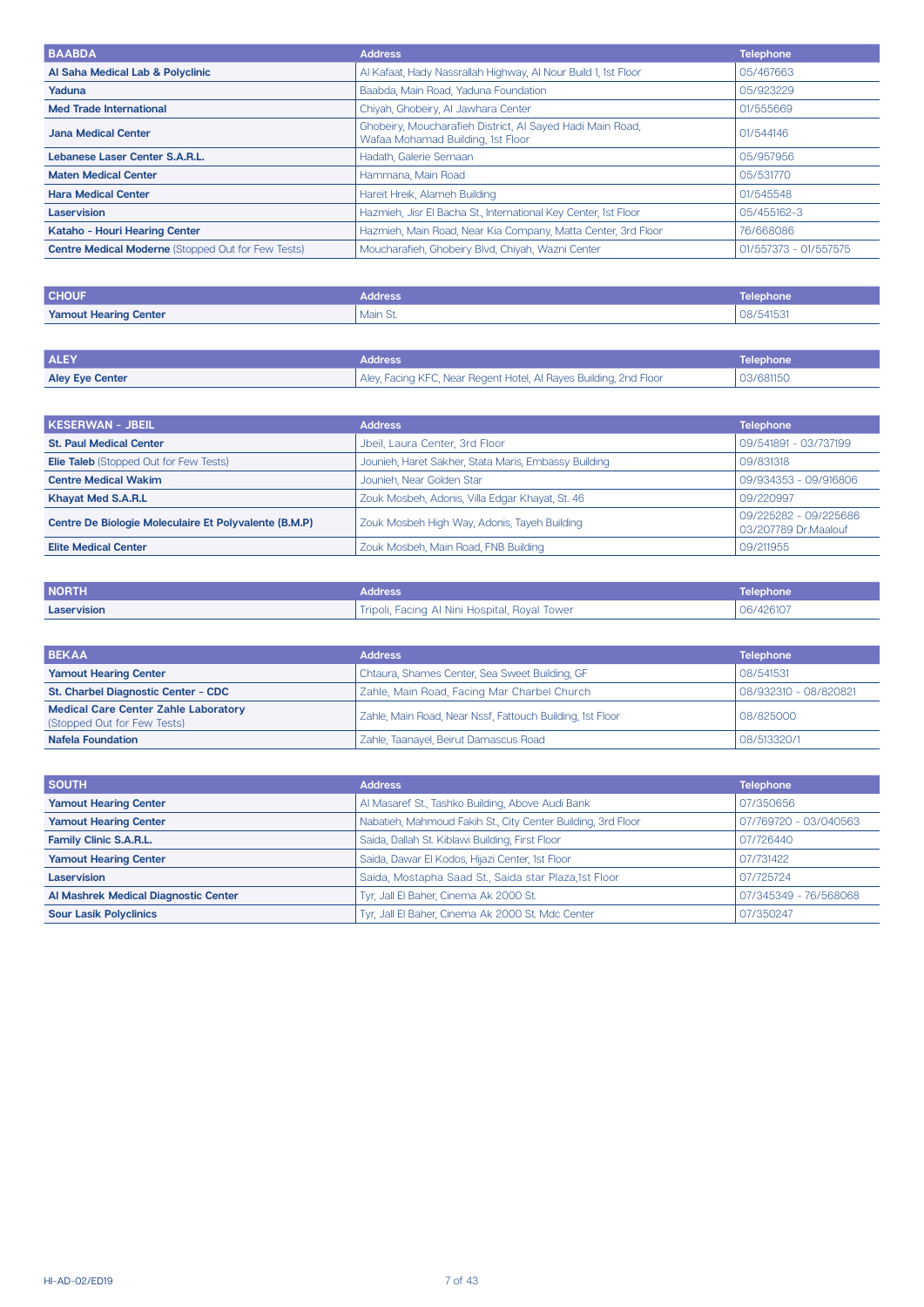### **LABORATORY CENTERS**

| <b>GREATER BEIRUT</b>                       | <b>Address</b>                                                                                 | <b>Telephone</b>                               |
|---------------------------------------------|------------------------------------------------------------------------------------------------|------------------------------------------------|
| <b>Centre Medical Saint Bernard</b>         | Ashrafieh, Hotel Dieu St.                                                                      | 01/333844                                      |
| <b>Ashrafieh Biomedical Center - ABC</b>    | Ashrafieh, Sassine Square, Blvd Fouad Chehab, Le Phoenix Center, 5th Floor                     | 01/325327-8                                    |
| <b>Biomedica Lab</b>                        | Haret Hraik, Reverse To Bahman Hosp, Front Of Credit Bank, Al Hara Square<br>Center, 3rd Floor | 01/549718                                      |
| <b>Fontana Laboratories</b>                 | Hamra, Abdel Aziz St., Daouk Building, 3rd Floor                                               | 01/365901 - 01/364901                          |
| <b>Hajj Medical Laboratory</b>              | Hamra, Near A.U.H., Lions Building                                                             | 01/347107                                      |
| <b>B Positive Medical Services S.A.L</b>    | Hamra, Sorati St., Vision 1974 Building, 10th Floor                                            | 01//345677                                     |
| <b>Laboratoires Du Musee</b>                | Mathaf St., Mathaf Building                                                                    | 01/615873                                      |
| <b>Medical Analysis And Pathology (Map)</b> | Ras Beirut, Abdel Baki St.                                                                     | 01/749818-9                                    |
| <b>Maaz General Laboratories</b>            | Tarik Al Jdideh, Facing station Dina, Ejlan & Zein Building, 1st Floor                         | 01/825522 - 03/548330                          |
| Med Health S.A.R.L                          | Zarif, Rachid Nakhle Road                                                                      | 01/370475                                      |
| <b>Banna Medical Laboratories</b>           | Ziydaniye, Istiklal St., Facing Al Liwaa Building, Yammout Building, 2nd Floor                 | 01/342759 - 03/006739<br>70/809552 - 03/689165 |

| <b>METN</b>                                                  | <b>Address</b>                                                   | <b>Telephone</b>                   |
|--------------------------------------------------------------|------------------------------------------------------------------|------------------------------------|
| <b>Laboratoires Scientifiques</b>                            | Al Mrouj, Bolognia, Karaky Building                              | 04/295682                          |
| <b>Laboratoires Wakim</b>                                    | Antelias, Aramta Center, 2nd Floor                               | 04/522448-9                        |
| Medzone S.A.R.L                                              | Bauchrieh, Main Road, Amar Center, GF                            | 01/686987                          |
| Laboratoire d'Analyses Medicales - Dr. Elie E. Hraoui        | Bourj Hammoud, Facing St. Joseph Church, Hraoui Building 80394   | 01/250050 - 03/323405              |
| Laboratoires Dr. Naame                                       | Dora, St. Joseph St., Khabbaz Galery, 1st Floor                  | 01/253117                          |
| Laboratoire De Biologie Medicale - Prof. Antoine Abou Jaoudé | Jal El Dib, Main Road                                            | 04/715615 - 04/716476              |
| <b>Mastori Clinical Laboratories</b>                         | Mansourieh, Ain Saade, Ras Al Kalaa, Mastori Building, 1st Floor | 04/531532 - 04/401475<br>03/779879 |
| Laboratoires Modernes Bou Akl d'Analyses Medicales           | Mazraat Yachouh, Main Road, Near Halim Library, 1st Floor        | 04/915456                          |
| <b>Laboratoires Scientifiques</b>                            | Mtayleb Main Road, Noufeyli Center                               | 04/911375                          |

| <b>BAABDA</b>                                                           | <b>Address</b>                                                         | <b>Telephone</b>                    |
|-------------------------------------------------------------------------|------------------------------------------------------------------------|-------------------------------------|
| <b>Clinilab</b>                                                         | Baabda/Hadath Main Road, Azar Center, 1st Floor                        | 05/956011-2                         |
| La Donna Maria Laboratory                                               | Betchay, Main Road                                                     | 03/772266                           |
| <b>Laboratoires Rahhal d'Analyses Medicales</b>                         | Bouri Al Baraineh, Manchiye Mosque St., Near Wassim Pharm              | 01/474810, 03/315776                |
| <b>Medicare Lab</b>                                                     | Bourj Al Barajneh, Airport Road, Fantasy World St.                     | 01/453455                           |
| Laboratoires Chyah d'Analyses Medicales                                 | Chiyah, Assaad Al Assaad St., Bank Audi Building, 3rd Floor            | 01/545733, 03/845875                |
| <b>City Medical Laboratories</b>                                        | Chiyah, Behind Galaxy Mall                                             | 01/272714                           |
| <b>United Healthcare Center</b>                                         | Chiyah, Main Road, Mar Mkhayel St., Al Tayyar Center                   | 01/272592, 78/841038                |
| <b>Laboratoires Du Liban</b>                                            | Furn El Chebbak, Skala Building, Big Sale                              | 01/291292                           |
| Laboratoires Ibn Sina d'Analyses Medicales                              | Ghobeiry Square, Selim Building, 4th Floor                             | 01/554624                           |
| Aya Lab                                                                 | Ghobeiry, Haret Hraik, Slim Center, 1st Floor                          | 01/273111                           |
| Laboratoires Hadath d'Analyses Medicales<br>(Stopped Out for Few Tests) | Hadath, Adib Ishak St.                                                 | 05/462174, 05/464403                |
| Al Reda For Medical Laboratories S.A.R.L                                | Hadath, Ste Therese, Main Road                                         | 71/567257, 05/472646                |
| Al Asrya Medical Laboratories                                           | Haret Hraik, Autostrade Hadi Nasrallah, Bank Audi Building             | 01/545848                           |
| <b>Best Medical Center S.A.R.L</b>                                      | Haret Hraik, Rouweiss Main St.                                         | 01/559468                           |
| <b>Confidence Diagnostic Center S.A.R.L.</b>                            | Haret Hraik, Sfeir Bridge, Moukarzel St., Chahrour Building, 1st Floor | 01/558702-3<br>76/618107, 76/625839 |

| <b>CHOUF</b>                                              | <b>Address</b>                           | Telephone |
|-----------------------------------------------------------|------------------------------------------|-----------|
| Cic-Als Medlab                                            | <sup>1</sup> Chouf, Semkanieh, Main Road | 03/330663 |
| <b>Yassine Laboratories For Medical Analysis - Daraya</b> | ' Darava Main Road                       | 07/243380 |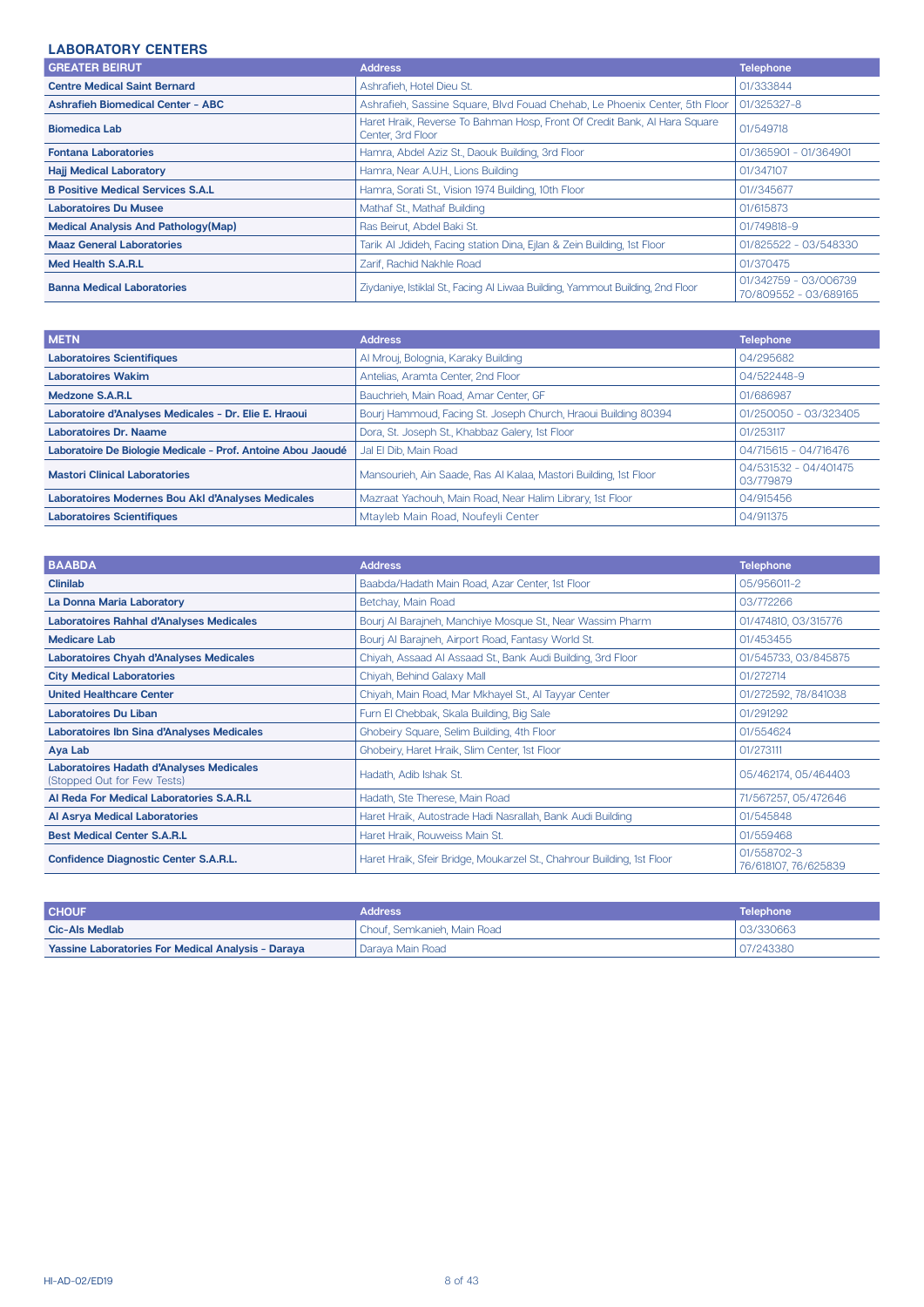| <b>ALEY</b>                         | <b>Address</b>                                                          | <b>Telephone</b>      |
|-------------------------------------|-------------------------------------------------------------------------|-----------------------|
| <b>Smart Medical Laboratory SML</b> | Aley, Bekhchtay, Hattoum Building                                       | 70/977397             |
| <b>Aley Medical Laboratories</b>    | Aley Main Road, Building 48, 3rd Floor                                  | 05/554831             |
| <b>New Medical Labs</b>             | Aley Main Road, Chehayeb Building, 3rd Floor                            | 05/550020             |
| Eva Lab                             | Choueifat, Dawhit Aramoun, statue Square, Al Halabi Building, 1st Floor | 05/814472 - 03/043222 |
| <b>Ras Beirut Lab</b>               | Choueifat, Facing Ghandour Factory, Saab Building, 1st Floor            | 05/437099             |

| <b>KESERWAN - JBEIL</b>                           | <b>Address</b>                                                                | <b>Telephone</b>      |
|---------------------------------------------------|-------------------------------------------------------------------------------|-----------------------|
| Memerlab                                          | Ajaltoun, Massaad Center                                                      | 09/230585             |
| Laboratoires St. Charbel d'Analyses Médicales     | Bouar, Badawi & Bouéri Building, GF                                           | 09/440427 - 03/531860 |
| <b>Laboratoires Akiki &amp; Boulos</b>            | Jbeil, Elysé St., Laura Center, 1st Floor                                     | 09/943370             |
| <b>Nawfal Medical Corp.</b>                       | Jbeil Highway, Dr. Georges Emile Nawfal Medical Center, 1st Floor             | 09/543888 - 09/953888 |
| <b>Optimum Sante S.A.R.L</b>                      | Jeita, Secteur 8 District, Badawi Building, Block A, 1st Floor                | 09/235502             |
| <b>Luxurious Laboratory</b>                       | Jounieh, Behind Fouad Chehab Court, Red Cross St., Boustany Center, 1st Floor | 09/933588             |
| Centre Jounieh de Radiology et d'Analyse Medicale | Jounieh, Main Road, Boueiz & Tawil Build, 3rd Floor                           | 09/917260             |
| <b>Laboratoires Wakim</b>                         | Jounieh, Near Golden star                                                     | 09/934353 - 09916806  |
| Dr. Chelala Laboratories                          | Sahel Alma, Hobeich Center, 1st Floor                                         | 09/855699-798         |
| <b>Memerlab</b>                                   | Sarba, Versailles Center                                                      | 09/636236-436         |
| <b>Lab Test</b>                                   | Zouk Mikael, Khoury Building, Facing Kahraba Club, 1st Floor                  | 09/224012 - 03/705071 |
| <b>Mediab</b>                                     | Zouk, Meziara Center, Bloc C, 3rd Floor                                       | 09/211548             |

| <b>NORTH</b>                                                                  | <b>Address</b>                                                                      | <b>Telephone</b>      |
|-------------------------------------------------------------------------------|-------------------------------------------------------------------------------------|-----------------------|
| Al Koura Laboratories For Medical Analysis                                    | Amyoun, El Koura, (Chekka, El Arz Road), Abdallah Karam Building                    | 06/950715             |
| <b>Laboratoires Taleb d'Analyses Medicales</b><br>(Stopped Out for Few Tests) | Batroun, Ghalabneh District, Zakariah Building                                      | 06/742222             |
| Dagher Medical Laboratories S.A.R.L.                                          | Batroun, Highway Entrance, Lebanese Canadian Bank Building                          | 06/744999 - 70/744999 |
| <b>Laboratoire Mansour</b>                                                    | Halba, Akkar, Main Road, Centre St. Michel, GF                                      | 06/690713             |
| Laboratoire d'Analyses Medicales, Dr. Joseph Freifer                          | Kobayat, Main Road Antkid, Laboratoire d'Analyses Medicales Building                | 06/350901             |
| <b>Al Inaty Laboratories</b>                                                  | Koura, Kousba, Highway                                                              | 06/510110             |
| Middle East Laboratory - Dr. Hassan Hassan                                    | Tripoli, Jummaizat, Facing Rifaat Hallab Sweets, Tripoli Center Building, 4th Floor | 06/442274             |
| Dr. Marwan Adnan Al Achkar Lab. For Medical Analysis                          | Tripoli, Koura Park, Facing Zouheiry Building                                       | 06/435241             |
| Laboratoire Dr. Ola Kravem Al Ahdab                                           | Tripoli. Malab Al Baladi Square.                                                    | 06/441513             |

| <b>BEKAA</b>                                                  | <b>Address</b>                                                       | <b>Telephone</b>      |
|---------------------------------------------------------------|----------------------------------------------------------------------|-----------------------|
| <b>Al Riad Medical Laboratory (Stopped Out for Few Tests)</b> | Bekaa Western, Jeb Jennine, Near Banque De La Mediterrannée          | 08/660694 - 03/264545 |
| <b>Chtaura Laboratory</b>                                     | Jdita, Chtaura Highway, Facing Park Hotel, Yassine Center, 1st Floor | 08/542227             |
| Laboratoire Medical de la Bekaa (Stopped Out for Few Tests)   | Zahle Blvd, Haouch Al Oumara, Soukhot Building, GF                   | 08/806015             |
| <b>Laboratoire Saint Georges - Zahle</b>                      | Zahle, Haouch Al Oumara, Main St.                                    | 08/804230             |
| <b>Al Kayal Medical Laboratories</b>                          | Zahle, Manara Center, GF                                             | 08/809235 - 78/809235 |

| <b>SOUTH</b>                                     | <b>Address</b>                                                                | <b>Telephone</b>                   |
|--------------------------------------------------|-------------------------------------------------------------------------------|------------------------------------|
| <b>Lakkis Medical Laboratories</b>               | Bint Jbeil Square, Near Civil Defense                                         | 07/450422                          |
| <b>Fouani Medical Laboratory</b>                 | Nabatieh, Hassan Kamel El Sabbah St., Majed Rihan Center, 3rd Floor           | 07/761752 - 03/902937              |
| <b>Inma'A Laboratories For Medical Analysis</b>  | Nabatieh, Hassan Kamel El Sabbah St., Farran Center, 2nd Floor                | 07/762703 - 03/613041              |
| <b>Salam Laboratories For Medical Analysis</b>   | Nabatieh, Main Road, Hamdani Center, 1st Floor                                | 07/764506                          |
| <b>First Lab Medical Center</b>                  | Saida, Al Baysarieh                                                           | 07/260644                          |
| <b>Bassil Medical Laboratories</b>               | Saida, Al Njasah St., Dandachli Building, Next To Qods Square                 | 07/753782                          |
| Societe Laboratoires Al Aman                     | Saida, Al Saraya St., Kalach & Hariri Building, 2nd Floor                     | 07/752027 - 03/220963<br>03/263090 |
| <b>Family Medical Laboratories</b>               | Saida, Ghazieh, Al Rabta St., Sea Building, 1st Floor                         | 07/223156                          |
| <b>Laboratories Dr S.Awkal</b>                   | Saida, Rue Riad El Solh, Fransabank Building                                  | 07/722466                          |
| <b>Dr'S Laboratory</b>                           | Tebnin, Bint Jbeil, Karame St., Otwe Building, GF                             | 70/001009                          |
| <b>Care Analytical Laboratories</b>              | Tyr, AI Ramel St., Near To Municipality Building, AI Madina Center, 2nd Floor | 07/351032                          |
| Al Madina Medical Laboratories                   | Tyr, Jabal Amel St., Nisr Building                                            | 76/922992                          |
| <b>Delta Advanced Medical Laboratories</b>       | Tyr, Jal Al Baher, Baher Building, 1st Floor                                  | 07/07741820                        |
| <b>Lakkis Medical Laboratories</b>               | Tyr, Main Road, Near Bohsali Sweet, Sabraoui Building                         | 07/742730 - 03/897578              |
| <b>Beydoun Laboratories for Medical Analysis</b> | Tyr, Main Road, Senegal Blvd, Basma Building, 1st Floor                       | 07/343006                          |
| <b>Srour Laboratories For Medical Analysis</b>   | Tyr, Mohammad AI Zayat St., Above Blom Bank, 1st Floor                        | 07/741207                          |
| Dr. Hassan Alawieh Lab. for Medical Analysis     | Tyr, Near Tyr Rest House, Al Khadra Building                                  | 07/742185                          |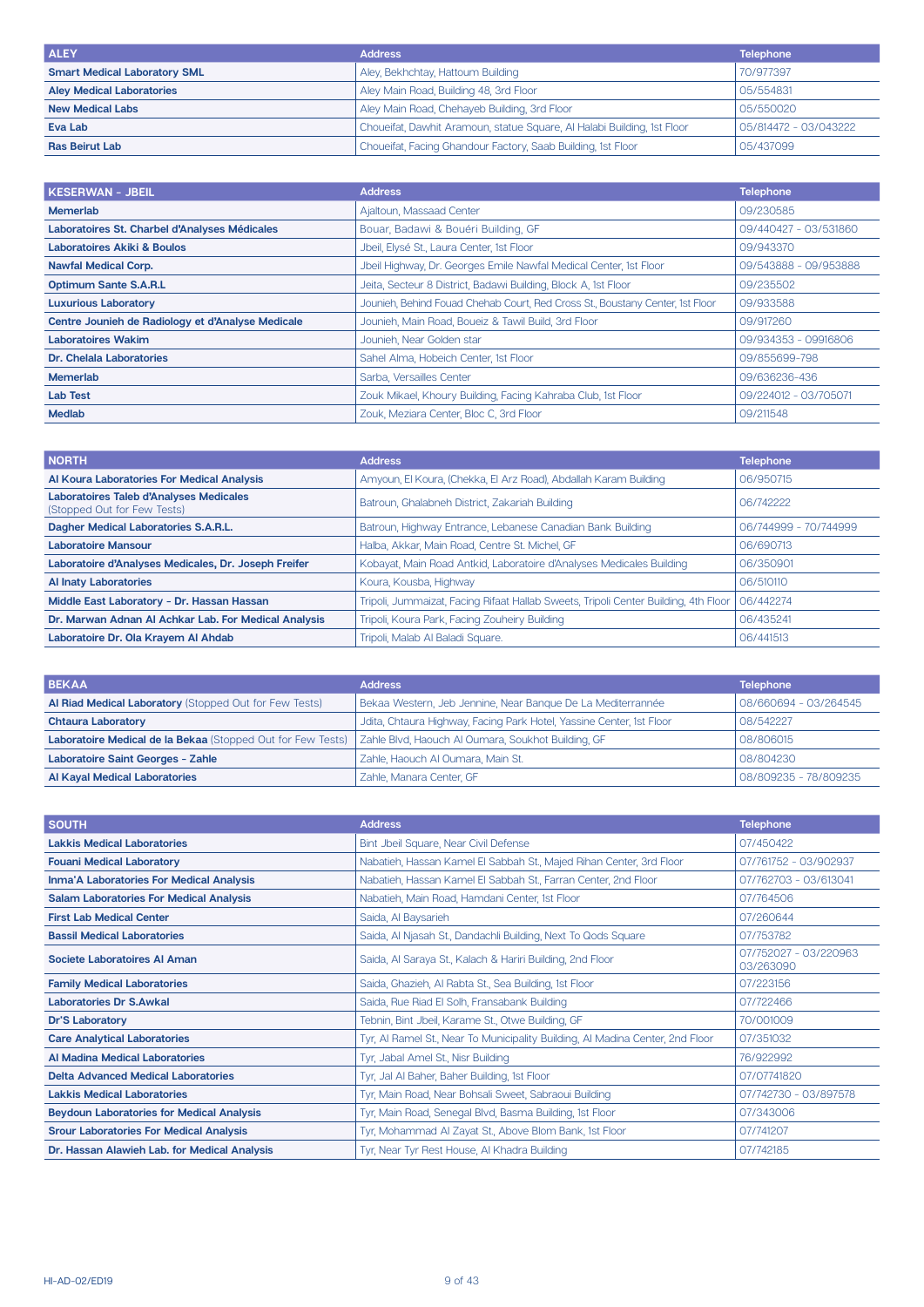#### **AMBULATORY AND RADIOLOGY CENTERS**

| <b>GREATER BEIRUT</b>                                                 | <b>Address</b>                                                                               | <b>Telephone</b>      |
|-----------------------------------------------------------------------|----------------------------------------------------------------------------------------------|-----------------------|
| Al Rihan Medical Center (Relatives Of Labortoire Chivah<br>d'Analyse) | Al Chiyah, Assaad El Assaad St., Above Audi Bank, 3rd Floor                                  | 01/545733 - 03/845875 |
| Abc Medical Imaging S.A.R.L                                           | Cornich El Mazraa, Al Noujoum Center, 1st Floor, Next To Abed Al Nasser Mosque   01/707792-3 |                       |

| <b>METN</b>                             | <b>Address</b>                           | Telephone |
|-----------------------------------------|------------------------------------------|-----------|
| Test And Care Saint Elie Center S.A.R.L | Antelias, St. Elie Building, First Floor | 04/444117 |
| <b>Pet Ct Scan Experts S.A.L</b>        | Sin El Fil, Hitachi Building             | 01/488426 |

| <b>BAABDA</b>                      | <b>Address</b>                                  | L Telephone <b>\</b>  |
|------------------------------------|-------------------------------------------------|-----------------------|
| Centre d'Imagerie Medicale Moderne | Beirut, Airport Road, Zaarour Center, 1st Floor | 01/455511 - 03/351802 |
| Aya Lab Diagnostic S.A.R.L         | Ghobeiry, Haret Hraik, Slim Center, 1st Floor   | 01/273111             |

| <b>CHOUF</b>                    | <b>Address</b>                                            | l Telephone '         |
|---------------------------------|-----------------------------------------------------------|-----------------------|
| New Xray Digital Center - Barja | Barja Highway, Jadra, Al Maabour St., Chebbo Building, GF | 07/922504 - 03/582553 |

| <b>ALEY</b>                           | <b>Address</b>                                                          | <b>Telephone</b>      |
|---------------------------------------|-------------------------------------------------------------------------|-----------------------|
| 4D Center                             | Aley Main Road, Nisrine Ali Chihayib Building 1st Floor                 | 05/552090             |
| <b>Evalab Diagnostic Center S.A.L</b> | Choueifat, Dawhit Aramoun, statue Square, Al Halabi Building, 1st Floor | 05/814472 - 03/043222 |

| KESERWAN - JBEIL ,                              | <b>Address</b>                                   | <b>Telephone</b>                   |
|-------------------------------------------------|--------------------------------------------------|------------------------------------|
| Centre Jounieh De Radiologie Et d'Echographie   | Ghadir, Jounieh Square, Boueiz Building          | 09/934680 - 09/915207<br>09/917260 |
| Usem - Unite Specialisee d'Exploration Medicale | Round About Ghazir, Dr. Andre Wadih Building, GF | 09/853005 - 03/089289              |
| <b>Elite Diagnostic Center</b>                  | Zouk Mosbeh, Main Road, Fnb Building             | 09/220916                          |

| <b>NORTH</b>                 | Address                                               | Telephone |
|------------------------------|-------------------------------------------------------|-----------|
| <b>Trad Radiology Center</b> | Koura, Kousba, Al Alam Building, Near Salem Ice Cream | 06/512567 |

| <b>BEKAA</b>                               | <b>Address</b>                             | Telephone |
|--------------------------------------------|--------------------------------------------|-----------|
| <b>Bekaa Medical Center</b>                | Zahle, Houch El Omara, Sakhat Building, GF | 08/806015 |
| <b>Medical Care Center Radiology - MCC</b> | Zahle, Main Road                           | 08/825000 |

| <b>SOUTH</b>                             | Address                      | Telephone |
|------------------------------------------|------------------------------|-----------|
| <b>Sabbah Diagnostic Center &amp; Co</b> | Sabbah St.<br>Nabatieh.<br>. | 07/761947 |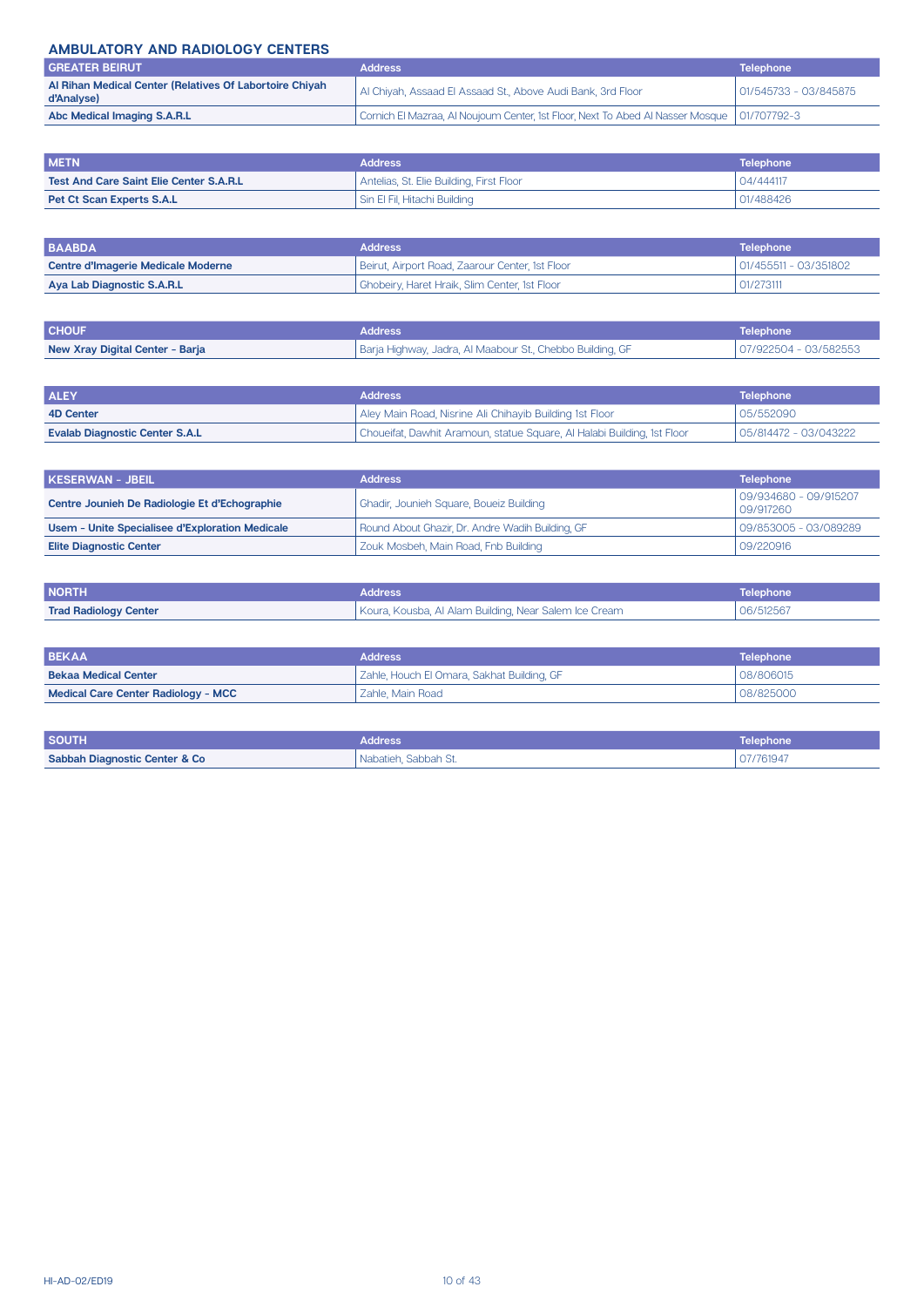#### **PHYSIOTHERAPY CENTERS**

| (Below mentioned providers are covering and accepting patients for the time being as per policy terms and conditions without charging additional payment upon claim occurrence.) |                                                    |                     |
|----------------------------------------------------------------------------------------------------------------------------------------------------------------------------------|----------------------------------------------------|---------------------|
| <b>GREATER BEIRUT</b><br><b>Address</b>                                                                                                                                          |                                                    | Telephone           |
| Beirut Center for Physiotherapy - Maher Fathallah                                                                                                                                | Beirut, Mazraa, Rifai Roastary Building, 4th floor | 01/313853 03/932243 |

| <b>METN</b>                             | <b>Address</b>                                                                     | <b>Telephone</b>      |
|-----------------------------------------|------------------------------------------------------------------------------------|-----------------------|
| <b>Dr.Khalife Khalife Physio Center</b> | Dekwaneh, near St. Louis technical school, Chalhoub center, 1 <sup>st</sup> floor. | 01/487882 - 03/669321 |
| <b>Simon Roukos</b>                     | l Dekwaneh. Slav Road                                                              | 03/822313             |
| Dr. Elie Atallah                        | Nahr FI Mot                                                                        | 03/672551             |
| <b>Roy Rai clinic</b>                   | Rabieh, main road, Lahlouh Center, 2 <sup>nd</sup> floor                           | 04/404700 - 03/300323 |

| KESERWAN - JBEIL                               | <b>Address</b>                                                       | Telephone             |
|------------------------------------------------|----------------------------------------------------------------------|-----------------------|
| <b>Cedric Kosseifi Physiotherapy Center</b>    | Jbeil(Byblos), St. 13, Laura Center, Bloc B, 4th Floor, Office No. 1 | 09/542432 - 03/101085 |
| Centre Antoine H. Bou Younes de Physiotherapie | Zouk, next Cinema Presidence, Haret el Mir, Bou Younes Building      | 09/214771 - 03/752528 |

| <b>BAABDA</b>                           | <b>Address</b>                                            | Telephone                |
|-----------------------------------------|-----------------------------------------------------------|--------------------------|
| Laurent El Badaoui Physiotherapy Center | l Hazmieh, Damascus Road, Hobeika Center, 1st Floor       | 05/951067 - 03/933783    |
| <b>Body Coach S.A.L</b>                 | Hazmieh, Siyed St., Mallat Center, 3 <sup>rd</sup> Center | $105/451959 - 03/818153$ |

| <b>CHOUF</b>                                            | Address                                 | Telephone |
|---------------------------------------------------------|-----------------------------------------|-----------|
| <b>National Rehabiliations &amp; Development Center</b> | ' Chouf, Semkanieh, Bou Ezzidine Center | 05/500717 |
|                                                         |                                         |           |

| <b>ALEY</b>                          | <b>Address</b>                              | <b>Telephone</b> |
|--------------------------------------|---------------------------------------------|------------------|
| <b>Nabil Physical Therapy Center</b> | <sup>1</sup> Bchamoun. Yahoudieh. 1st Floor | 03/936644        |

| <b>NORTH</b>                       | Address.                  | <b>Telephone</b>      |
|------------------------------------|---------------------------|-----------------------|
| <b>Amine Kabbara Physiotherapy</b> | Tripoli. Malaab Al Baladi | 06/435977 - 03/206720 |

| <b>SOUTH</b>                 | <b>Address</b>                                                         | Telephone           |
|------------------------------|------------------------------------------------------------------------|---------------------|
| <b>Pain and Spine Center</b> | Saida, Dekreman, Labib Hospital St., Azzam Building, Bloc B, 1st Floor | 07/750511 03/779933 |

#### **CPTOMETRY - VISION SERVICE CENTERS**

| <b>GREATER BEIRUT</b>                                   | <b>Address</b>                                                        | <b>Telephone</b> |
|---------------------------------------------------------|-----------------------------------------------------------------------|------------------|
| <b>Proop - Optique Et Vision</b>                        | Ashrafieh, Sioufi, Sassine St., Nicolas Sassine Building, GF          | 01/320704        |
| <b>Optical Retail Group S.A.L - Visique Optometrist</b> | Ashrafieh, Charles Malek Avenue, St. Nicolas St., Facing Sofil Garden | 01/333224        |
|                                                         |                                                                       |                  |
|                                                         |                                                                       |                  |

| <b>METN</b>                                             | Address                                                                                 | <b>Telephone</b> ' |
|---------------------------------------------------------|-----------------------------------------------------------------------------------------|--------------------|
| <b>Optical Retail Group S.A.L - Visique Optometrist</b> | Naccache, Antelias-Dbayeh Old Road, AEC Building, Near AGBU Demirdjian Center 04/524331 |                    |

### **FIRST AID CENTER - PRIMARY CARE CENTER**

| <b>METN</b>            | <b>Address</b>                        | <b>Telephone</b> |
|------------------------|---------------------------------------|------------------|
| <b>Test &amp; Care</b> | Cornet Chehwane. Forum 600, 1st Floor | 04/928554        |

#### **HOME CARE**

| <b>GREATER BEIRUT</b>                  | <b>Address</b>                                                                 | <b>Telephone</b>      |
|----------------------------------------|--------------------------------------------------------------------------------|-----------------------|
| <b>Home Health Care</b>                | l Hamra, Maamari St., Centre Speciality Clinics, 10th Floor                    | 01/755755             |
| Mohamad Kheir Al Jammal                | Mazraa, Facing Abdnasser Musk, Hojij Bdlg, 1st Floor                           | 03/367418 - 01/817750 |
| Care Plus - House Medical Care S.A.R.L | Ashrafieh, Charles Malek Avenue, Facing Sagesse School, Dede Center, 5th Floor | 70/910210             |

| <b>METN</b>         | Address <sup>1</sup>              | Telephone             |
|---------------------|-----------------------------------|-----------------------|
| <b>Care At Home</b> | Bauchrieh, Centre Bakhos, Block B | 01/884244 - 76/505024 |

#### **DENTAL CENTER**

| <b>GREAT BEIRUT</b>       | Address   | <b>Telephone</b>     |
|---------------------------|-----------|----------------------|
| Dr. Nazih N. Abou Sleiman | shrafieh، | 03/700745<br>'322050 |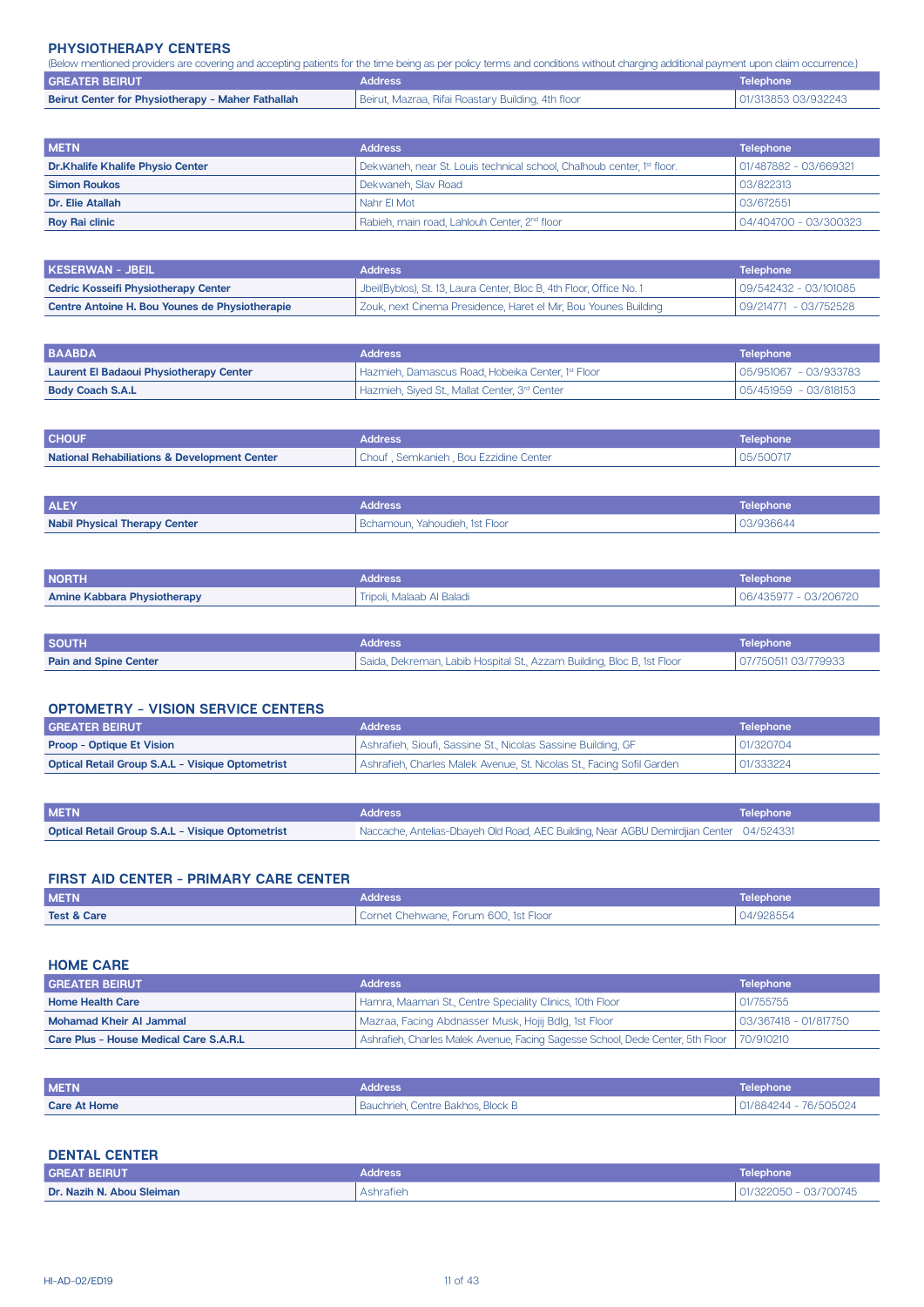Dear Valued Partner,

Despite our country's current situation, please note that we succeeded to keep the below mentioned providers within our network without requesting any additional payment from the insured upon claim occurrence.

| <b>REGION</b>   | Sub-Region           | <b>Center Name</b>                                        |
|-----------------|----------------------|-----------------------------------------------------------|
| <b>Beirut</b>   | Hamra                | American University of Beirut Medical Center              |
| <b>Beirut</b>   | <b>Bir Hassan</b>    | Nagaa Medical Center                                      |
| <b>Beirut</b>   | Hamra                | <b>B</b> Positive Lab                                     |
| <b>Beirut</b>   | Airport              | Medicare Lab                                              |
| <b>Beirut</b>   | Hamra                | <b>Doctor's Center</b>                                    |
| <b>Beirut</b>   | Sodeco               | <b>CEMA</b>                                               |
| <b>Beirut</b>   | Corniche Al Mazraa   | Specialized Medical Laboratories                          |
| <b>Baabda</b>   | <b>Haret Hreik</b>   | Aya Lab                                                   |
| <b>Baabda</b>   | Chiyah               | <b>MEDEX Medical Center</b>                               |
| <b>Baabda</b>   | Chevrolet            | Mount Lebanon Hospital*                                   |
| <b>Baabda</b>   | <b>Baabda</b>        | Yaduna                                                    |
| <b>Bekaa</b>    | Chtaura              | <b>Health Diagnostic Center</b>                           |
| <b>Bekaa</b>    | <b>Jeb Jennine</b>   | Analysis and Diagnostic Center                            |
| <b>Bekaa</b>    | Zahle                | Laboratoire St. Georges Zahle                             |
| <b>Keserwan</b> | Jounieh              | Hopital Notre- Dame Du Liban                              |
| <b>Keserwan</b> | Zouk Mikael          | <b>BMP</b>                                                |
| <b>Keserwan</b> | Geita                | Optimum Sante S.A.L                                       |
| <b>Keserwan</b> | Sarba                | Memerlab                                                  |
| <b>Keserwan</b> | Zouk Mosbeh          | <b>Elite Medical Center</b>                               |
| <b>Jbeil</b>    | <b>Jbeil</b>         | <b>St Paul Medical Center</b>                             |
| <b>Metn</b>     | Mazraat Yashouh      | Laboratoires Dr.Joseph Mrad d'Analyses Medicales S.A.R.L. |
| <b>Metn</b>     | <b>Bauchrieh</b>     | Medzone S.A.R.L                                           |
| <b>Metn</b>     | <b>Beit Meri</b>     | Mastori Clinical Laboratories                             |
| <b>Metn</b>     | Cornet Chehwan       | Test & Care                                               |
| <b>Metn</b>     | Mtayleb & Mrouj      | Laboratoires Scientifiques                                |
| <b>Metn</b>     | Mansourieh           | Bellevue Medical Center*                                  |
| <b>Metn</b>     | <b>Bouri Hammoud</b> | Laboratoire d'Analyses Medicales - Dr. Elie E. Hraoui     |
| <b>South</b>    | Tyre                 | Al Mashrek Diagnostic Center                              |
| <b>South</b>    | Tyre                 | Beydoun Laboratories for Medical Analaysis                |
| <b>South</b>    | <b>Nabatieh</b>      | Sabbah Medical Laboratories                               |
| <b>South</b>    | Saida                | Family Clinic S.A.R.L                                     |
| <b>North</b>    | <b>Batroun</b>       | Dagher Medical Laboratories S.A.R.L.                      |

 $^\star$  Differences may apply for very few tests

Due to the current crisis situation, the above network list is subject to continuous change.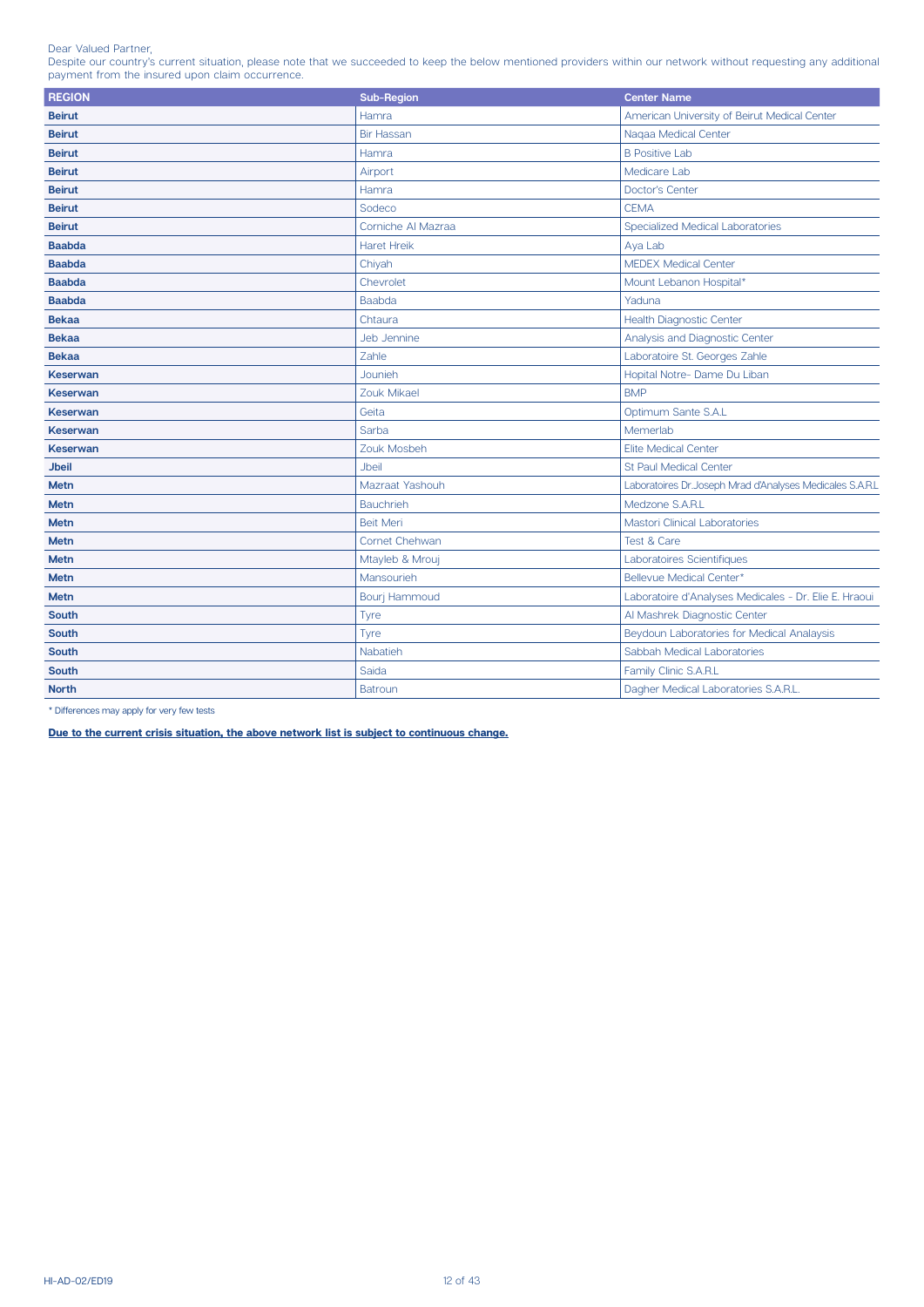



# **Healthcare Network Providers - Standard Network**

### **List of Contracted Pharmacies**

| <b>GREATER BEIRUT</b>              | <b>Address</b>                                          | <b>Telephone</b>      |
|------------------------------------|---------------------------------------------------------|-----------------------|
| <b>Notre Dame Pharmacy</b>         | Ain Al Remmaneh                                         | 01/559655             |
| <b>Layla Pharmacie</b>             | Ain El Mreisseh, Dar El Mreisseh St.                    | 01/377332             |
| <b>Ain Al Mreisseh Pharmacy</b>    | Ain El Mreisseh                                         | 01/356999             |
| <b>Damerji Pharmacy</b>            | Al Ghandak Al Ghamik                                    | 01/666272             |
| <b>Zarif Pharmacy</b>              | Al Zarif                                                | 01/368540             |
| <b>Ashrafieh Pharmacy</b>          | Ashrafieh                                               | 01/321258             |
| <b>Du Lycee Pharmacy</b>           | Ashrafieh                                               | 71/268264             |
| Jeitaoui Pharmacy                  | Ashrafieh                                               | 01/581627             |
| <b>Pharmacy Alexander</b>          | Ashrafieh                                               | 03/655422 - 01/200498 |
| <b>Atik Pharmacy</b>               | Ashrafieh                                               | 01/323225             |
| <b>Pharmacy Rosette</b>            | Ashrafieh                                               | 01/561077             |
| <b>Pharmacie Patricia</b>          | Ashrafieh                                               | 01/205605             |
| Habib Pharmacy - Ashrafieh         | Ashrafieh, Abdel Wahab St., Habib Building, GF          | 01/336802             |
| <b>Pharmacie Du Quartier</b>       | Ashrafieh, Abdel Wahad St., Rima Mansour Building, GF   | 01/333559             |
| <b>Pharmacy Badaro</b>             | Ashrafieh, Furn El Hayek                                | 01/324623             |
| Le Gabriel - Ashrafieh             | Ashrafieh, Istiklal St., Park Tower Building            | 01/324686 - 03/717732 |
| <b>Radio Pharmacy</b>              | Ashrafieh, Saint Louis St.                              | 01/328512             |
| <b>Pharmacy Majdalani</b>          | Ashrafieh, Sioufi, Safa St., Saint Georges Building, GF | 01/397863             |
| <b>Pharmacy Yared</b>              | Ashrafieh, Yared Pharmacy                               | 01/201305             |
| <b>Pharmacie Du Musee</b>          | <b>Badaro</b>                                           | 01/615823             |
| <b>Pharmacie Alouf - Badaro</b>    | <b>Badaro</b>                                           | 01/382082 - 03/830949 |
| <b>Aloha Pharmacy</b>              | <b>Basta</b>                                            | 01/631652             |
| <b>Pharmacie Ola Zakaria</b>       | <b>Basta</b>                                            | 01/661317             |
| <b>Al Jammal Pharmacy</b>          | <b>Beirut</b>                                           | 01/303365             |
| <b>Bristol Pharmacy</b>            | <b>Beirut</b>                                           | 01/811251             |
| <b>Port Pharmacy - Beirut</b>      | <b>Beirut</b>                                           | 01/568278 - 03/746827 |
| <b>Asia Pharmacy</b>               | <b>Bir Hassan</b>                                       | 01/825765             |
| Safarat Pharmacy - Bir Hassan      | <b>Bir Hassan</b>                                       | 01/839383             |
| <b>Sbeity Pharmacy</b>             | Bir Hassan, New Airport Highway                         | 01/833885             |
| <b>Kassir Pharmacy</b>             | Bourj Al Barajneh                                       | 01/450401             |
| <b>Nisreen Pharmacy</b>            | Bourj Al Barajneh                                       | 03/811834             |
| <b>Pharma Ismail</b>               | Bourj Al Barajneh                                       | 01/478373             |
| <b>Pharmacy Manar</b>              | Bourj Al Barajneh                                       | 01/451132 - 03/068735 |
| <b>Elmawi</b>                      | Bourj Abi Haidar                                        | 01/305901             |
| <b>Pharmacy New Mount Lebanon</b>  | Chiyah                                                  | 05/459880             |
| Raja Pharmacy - Chiyah             | Chiyah                                                  | 01/276722 - 70/938943 |
| <b>Pharmacie Clemenceau</b>        | Clemenceau                                              | 01/368636             |
| <b>Makkouk Pharmacy</b>            | Cornich Al Mazraa                                       | 03/241473             |
| Itani Pharmacy - Cornich Al Mazraa | Cornich Al Mazraa                                       | 01/651535             |
| <b>Maamoura Pharmacy</b>           | Dahie                                                   | 01/473338             |
| <b>Pharmacy La Marina</b>          | Dbayeh                                                  | 03/806946             |
| <b>Soubra Pharmacy</b>             | Ein El Tini                                             | 01/866266             |
| <b>Faten Pharmacy</b>              | Ghobeiry                                                | 01/278737 - 76/321524 |
| <b>Khalil Pharmacy</b>             | Ghobeiry                                                | 03/930398             |
| <b>Pharmacy Tayouneh</b>           | Ghobeiry, Tayouneh, Ragheb Alameh St.                   | 01/399562             |
| <b>Kaddoura Pharmacy</b>           | Hamra                                                   | 01/739593             |
| <b>Robipharm Pharmacy</b>          | Hamra                                                   | 01/366420             |
| <b>Zehrawi Pharmacy</b>            | Hamra                                                   | 01/353053             |
| <b>Plaza Pharmacy</b>              | Hamra                                                   | 01/739472 - 03/272575 |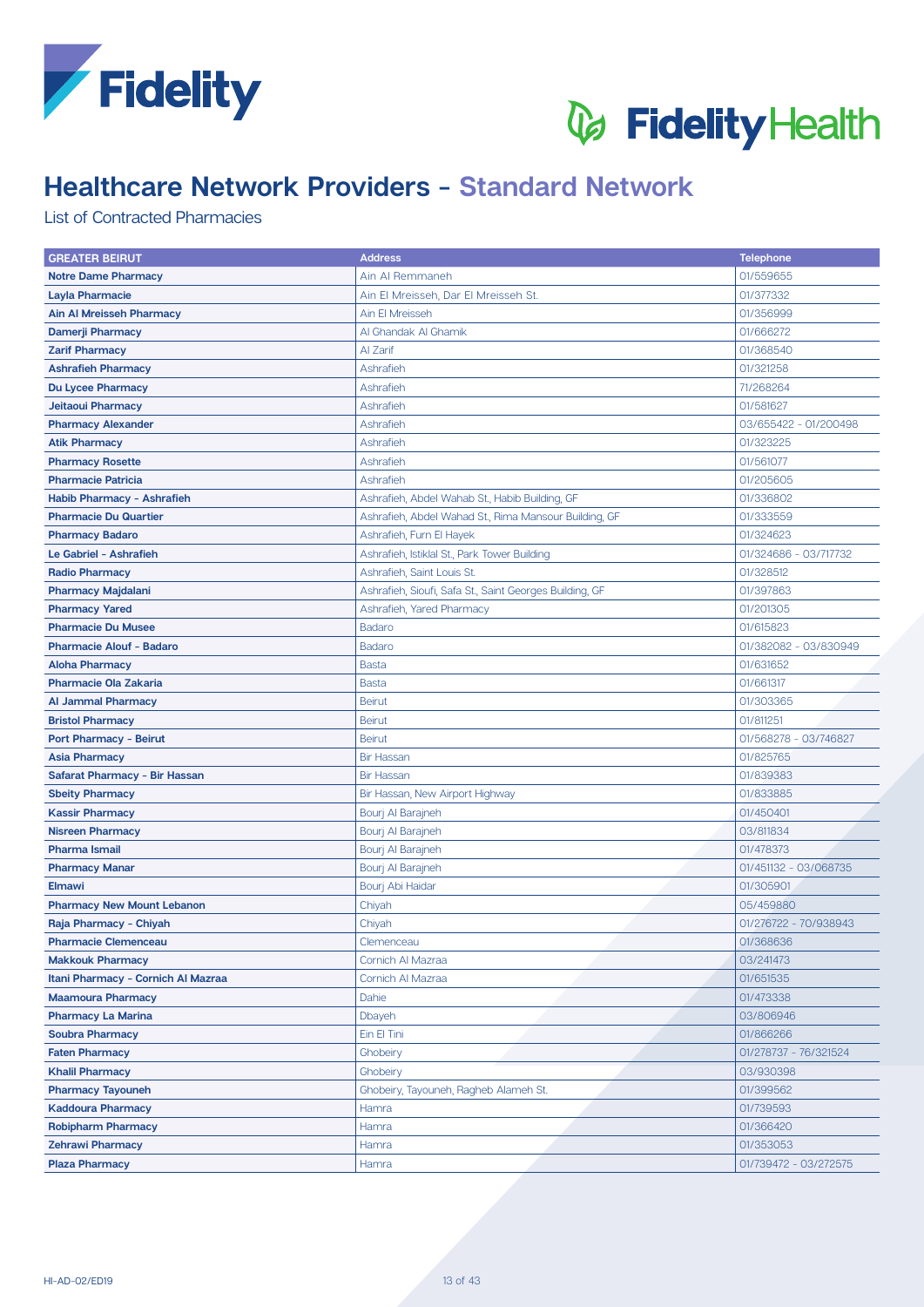| <b>GREATER BEIRUT</b>                               | <b>Address</b>                                    | <b>Telephone</b>      |
|-----------------------------------------------------|---------------------------------------------------|-----------------------|
| City Pharmacy - Hamra                               | Hamra                                             | 01/349349             |
| <b>Sahel Pharmacy</b>                               | <b>Haret Hraik</b>                                | 03/709368             |
| <b>Haidar Pharmacy</b>                              | <b>Haret Hraik</b>                                | 01/541566             |
| <b>Ramadan Pharmacy</b>                             | Ibn Rushd St.                                     | 01/786313             |
| <b>Zeinacare Pharmacy</b>                           | Jnah, Next To Al Zahraa Hospital                  | 70/166001             |
| <b>Pharmacy Wellcare</b>                            | Jnah, Nicolas Sursock St.                         | 01/826677             |
| <b>Bachir Pharmacy</b>                              | Karakoul Drouz, Jazaer St.                        | 01/735177             |
| <b>Karakas Pharmacy</b>                             | Manara                                            | 03/734489             |
| <b>Light House Pharmacy</b>                         | Manara                                            | 01/740753             |
| <b>Sami Pharmacy</b>                                | Manara                                            | 01/343888 - 03/863976 |
| <b>Versailles Pharmacy</b>                          | Manara                                            | 01/742723             |
| <b>Ibn Rouchd Pharmacy</b>                          | Mar Elias, Ibn Rouchd St.                         | 01/312913 - 03/989290 |
| <b>Jalloul Pharmacy</b>                             | Mazraa                                            | 01/319638             |
| Dima Daouk Pharmacy - Mazraa                        | Mazraa                                            | 01/300871             |
| <b>Tourbah Pharmacy</b>                             | Mazraa                                            | 01/654026             |
| Pharmacie Pharmalife - Mazraa                       | Mazraa, Fleifel St., Khatib Building, GF          | 01/318184             |
| <b>Sardouk Pharmacy</b>                             | Mazraa, Lobbos St.                                | 01/308878             |
| Nai Pharmacy - Min Al Hosn                          | Mina Al Hosn                                      | 01/360363             |
| <b>Starco Pharmacy - Mina El Hosn</b>               | Mina Al Hosn                                      | 01/378990             |
| Phoenicia Pharmacy - Minaa Al Hosn                  | Mina Al Hosn                                      | 01/369936             |
| <b>Fatouh Pharmacy</b>                              | Msaytbeh                                          | 01/301058             |
| <b>Manar Pharmacy</b>                               | Msaytbeh                                          | 01/303116 - 03/388824 |
| <b>Kassar Pharmacy</b>                              | Msaytbeh                                          | 01/366122 - 03/501374 |
| <b>Amar Pharmacy</b>                                | Msaytbeh, Aicha Bakar, Hamoud St.                 | 03/777327             |
| <b>Pharmacy Alaaddine F.A.S</b>                     | Msaytbeh Khalil Motran St., Center Tahsin Khayyat | 71/143991             |
| <b>Maya Pharmacy</b>                                | Msaytbeh, Makassed St.                            | 03/776037             |
| <b>Pharmacie El-Hout - Beirut</b>                   | Msaytbeh, Zouhairy St., GF                        | 01/816405             |
| Daaboul Pharmacy - Ouzai                            | Ouzai                                             | 01/655285             |
| <b>Hilal Pharmacy</b>                               | Ouzai                                             | 01/641216             |
| Zaytouna Pharmacy - Raouche                         | Raouche                                           | 01/808338             |
| <b>Chaar Pharmacy</b>                               | Ras Al Nabeh                                      | 01/633221             |
| <b>Saneh Pharmacy</b>                               | Ras Al Nabeh, General Toufic Salem                | 01/654476             |
| <b>New University Pharmacy</b>                      | Ras Al Nabeh, Mohamad Hout St.                    | 01/633243             |
| <b>Pharmacy Moumneh</b>                             | Ras Al Nabeh, Omar Ben Khattab St.                | 01/630148             |
| <b>Ras Beirut Pharmacy</b>                          | <b>Ras Beirut</b>                                 | 01/788383 - 03/786687 |
| <b>Rachid Pharmacy</b>                              | <b>Ras Beirut</b>                                 | 01/352550             |
| <b>Fouad Pharmacy</b>                               | Ras Beirut                                        | 01/808586             |
| Al Rabih Pharmacy - Beirut                          | Ras Beirut, Koraytem                              | 01/809224             |
| <b>Pharmacy Salem</b>                               | Ras Beirut, Takieddine Solh St                    | 01/806759             |
| <b>Pharmacy Al Najjah</b>                           | Sabra, Sabra                                      | 01/854547             |
| <b>Saifi Pharmacy</b>                               | Saifi, George Haddad St.                          | 01/988588             |
| <b>Spears Pharmacy</b>                              | Sanayeh                                           | 01/753420             |
| <b>Sodeco Square Pharmacy</b>                       | Sodeco                                            | 01/422428             |
| <b>Pharmacy Pharmavie</b>                           | Taki Eddine St.                                   | 01/816866             |
| <b>Pharmacy Iman</b>                                | Tallet El Khayat, Canal 7 Corniche                | 01/813421             |
| <b>Chaar Tv Pharmacy</b>                            | <b>Tallet El Khayat</b>                           | 01/788129             |
| <b>Loma Pharmacy</b>                                | Tarik Al Jdideh                                   | 03/009080             |
| <b>Mneimneh Pharmacy</b>                            | Tarik Al Jdideh                                   | 01/707077             |
| <b>Karrout Pharmacy</b>                             | Tarik Al Jdideh                                   | 01/306099             |
| <b>Maysa Saneh Pharmacy</b>                         | Tarik Al Jdideh, Lebos St.                        | 01/700906             |
| <b>Nagham Pharmacy</b>                              | Tarik Al Jdideh, Abdel Rahman Hout                | 01/852020             |
| <b>Pharmacie Nana</b>                               | Tarik Al Jdideh, El Hasanen St.                   | 01/857272             |
| <b>Pharmacie Bustros - Verdun</b>                   | Verdun                                            | 01/349742 - 03/989579 |
| Verdun Pharmacy - Verdun                            | Verdun, Main Road                                 | 01/861986             |
| <b>Siham Itani Pharmacy</b>                         | Zarif                                             | 03/909940             |
|                                                     | Zarif, Istiklal St.                               | 01/743667 - 03/632252 |
| <b>Dbaibo Pharmacy</b><br><b>New Chaar Pharmacy</b> | Zeydenieh, Medhat Bacha St.                       | 01/736955             |
| <b>Alma Pharmacy</b>                                | Zkak Al Blat                                      | 03/948341             |
| Pharmacy Pharmacia - Zkak Al Blat                   | <b>Zkak Al Blat</b>                               | 01/360601             |
|                                                     |                                                   |                       |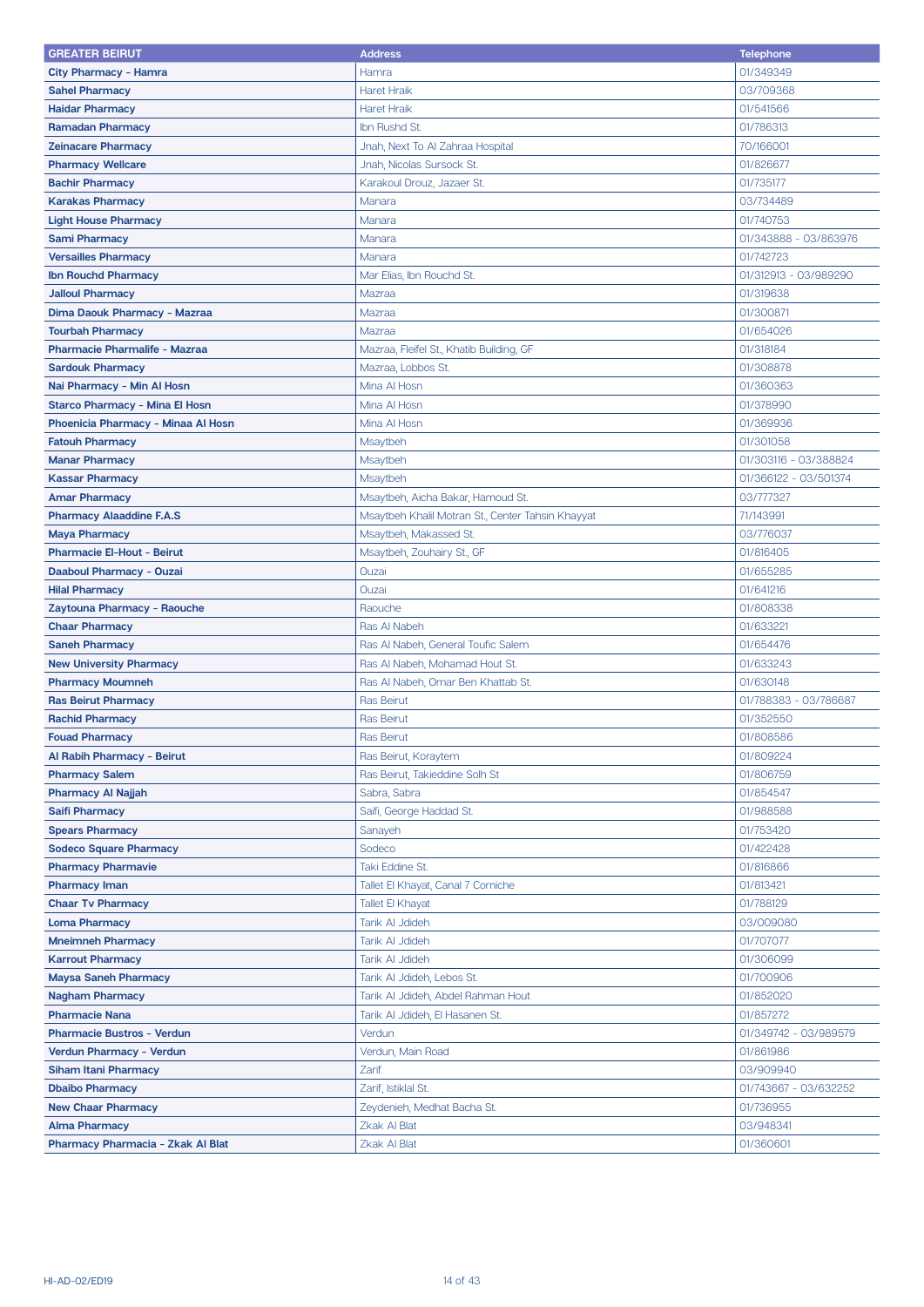| <b>METN</b>                                         | <b>Address</b>                                    | <b>Telephone</b>      |
|-----------------------------------------------------|---------------------------------------------------|-----------------------|
| <b>New Cherfane Pharmacy</b>                        | Ain Saade                                         | 03/126356             |
| <b>Alexandre Pharmacy</b>                           | <b>Ain Saade</b>                                  | 04/534841-2           |
| <b>Mar Elias Pharmacy</b>                           | Antelias                                          | 04/414160             |
| <b>Abou Habib Pharmacy</b>                          | <b>Antelias</b>                                   | 04/416808             |
| <b>Pharmacie Fawar Antelias</b>                     | Antelias, Najib Choufani Building                 | 70/352770             |
| <b>Pharmacie San Antonio</b>                        | <b>Antelias</b>                                   | 03/807948             |
| <b>Pharmacy Pharmavie</b>                           | Antelias                                          | 04/524322             |
| A To Z Pharmacy, Baabdat                            | Baabdat, Joseph Halim Roumanos Building           | 04/825808             |
| <b>Pharmacie El Majd</b>                            | <b>Bauchrieh</b>                                  | 01/902677             |
| <b>Pharmacie O Bonsoin - Bauchrieh</b>              | <b>Bauchrieh</b>                                  | 01/690102             |
| <b>Pharmacy Pharmacare</b>                          | <b>Bauchrieh</b>                                  | 01/695516 - 03/470525 |
| <b>Andre Pharmacy</b>                               | Bauchrieh, Fanar Road                             | 01/684862             |
| <b>Pharmacy Mar Takla</b>                           | Bauchrieh, Oubara St.                             | 01/871019             |
| <b>Mike Pharmacy</b>                                | Beit Al Chaar                                     | 04/920037             |
| <b>Nayla Pharmacy</b>                               | Beit Meri, Main St.                               | 04/873016             |
| <b>Pharmacie Premiers Soins</b>                     | Beit Meri, Main St.                               | 04/530260             |
| <b>Bikfaya Pharmacy</b>                             | <b>Bikfaya</b>                                    | 04/984981             |
| <b>Pharmacie Melissa</b>                            | <b>Bikfaya</b>                                    | 04/985567             |
| <b>Simon Pharmacy</b>                               | Bourj Hammoud, Haret Sader                        | 01/260135             |
| Kevorkian Pharmacy - Bourj Hammoud                  | <b>Bourj Hammoud</b>                              | 01/261130             |
| <b>St Paul Pharmacy</b>                             | <b>Broumana</b>                                   | 04/960212             |
| <b>Roula Pharmacy</b>                               | <b>Bsalim</b>                                     | 04/718087             |
| <b>Saint Philippe Pharmacy, Bsalim</b>              | <b>Bsalim</b>                                     | 04/806606 - 03/862694 |
| <b>Albert Pharmacy - Byakout</b>                    | <b>Byakout</b>                                    | 01/871007             |
| <b>Choueir Pharmacy</b>                             | Choueir                                           | 04/390092             |
| <b>Aline Pharmacy</b>                               | Dbayeh                                            | 03/404001             |
| <b>Santa Maria Pharmacy</b>                         | Dbayeh                                            | 04/404744             |
| <b>Massoud Pharmacy</b>                             | Dbayeh                                            | 04/546906             |
| <b>Pharmacie Sainte Eliya</b>                       | Dbayeh                                            | 04/546899             |
| <b>Pharmacie Abc</b>                                | Dbayeh Inner Road                                 | 04/524425             |
| <b>Pharmacy Dekwaneh</b>                            | Dekwaneh                                          | 01/687170             |
| <b>Eliana Pharmacy</b>                              | Dekwaneh                                          | 01/691897 - 70/189373 |
| Pharmacy Saarti - Dekwaneh - Boulevard Fouad Chehab | Dekwaneh, City Rama, GF                           | 01/510787             |
| <b>Pharmacie Mouawad, Dekwaneh</b>                  | Dekwaneh, City Rama, Samir Youssef Building, GF   | 01/490384             |
| <b>Pharmacie Capsule De Slaf</b>                    | Dekwaneh, Slave Road                              | 01/686559             |
| <b>Pharmacie Samaha</b>                             | Dekwaneh, Slave Road                              | 01/692208             |
| Al Saydeh Pharmacy, Dekwaneh                        | Dekwaneh, Tal El Zaatar                           | 70/477712             |
| <b>Moukarzel Pharmacy</b>                           | <b>Dhour El Naccache</b>                          | 04/413814 - 03/421592 |
| <b>Pharmacie Saint Jean</b>                         | Dick El Mehdi                                     | 04/930328             |
| <b>Dany Pharmacy</b>                                | Elissar                                           | 04/924743             |
| <b>Pharmacie Rania, Fanar</b>                       | Fanar                                             | 01/876296 - 03/787758 |
| <b>Al Chifaa Pharmacy</b>                           | Furn El Chebbak                                   | 01/291202             |
| <b>Pharmacie Horch Tabet</b>                        | <b>Horch Tabet</b>                                | 01/484647 - 03/659636 |
| <b>Copty Pharmacy</b>                               | Horch Tabet                                       | 01/485523             |
| <b>White Pharmacy, Jal El Dib</b>                   | Jal El Dib                                        | 04/717308             |
| <b>Pharmacie Abou Jaoudeh</b>                       | Jal El Dib, Main Road, Farid Abou Jaoude Building | 04/712521             |
| <b>Pharmacy St. Michel</b>                          | Jal El Dib, 50                                    | 04/715005             |
| <b>Pharmacity Pharmacy</b>                          | Jal El Dib, Seaside Road                          | 04/721102             |
| <b>Pharmacy Pharmavie</b>                           | Jdaidet Ech Chouf, Main Road                      | 05/311088             |
| <b>Nancy Pharmacy</b>                               | Jdeideh                                           | 01/877754 - 03/677754 |
| <b>St Antoine Pharmacy</b>                          | Jdeidet El Metn, Pierre Gemayel St.               | 01/874377             |
| <b>Pharmacy Sfeir</b>                               | Jdeideh                                           | 03/690300 - 04/722442 |
| <b>Sili Pharmacy</b>                                | Jdeideh                                           | 03/690300 - 01/889300 |
| <b>Srour Pharmacy</b>                               | Jdeideh                                           | 01/889650             |
| <b>Jisr Al Waty Pharmacy</b>                        | <b>Jisr Al Waty</b>                               | 01/488178 - 03/158000 |
| <b>Thierry Pharmacy</b>                             | Mansourieh                                        | 03/505013             |
| Carla Pharmacy - Mansourieh                         | Mansourieh                                        | 04/533886             |
| <b>Pharmacie St Elie, Mansourieh</b>                | Mansourieh, Badran St., Abou Jaoude Building, GF  | 01/288228             |
| <b>Pharmacy El Mona</b>                             | Mansourieh, Old Main Road, Hammouche Building     | 04/409019             |
| Pharmacie Le Quartier - Mar Roukoz                  | Mar Roukoz                                        | 01/686499             |
| Mar Roukoz Pharmacy, Dekwaneh                       | Mar Roukoz, Sejaan Building, GF                   | 03/725966             |
|                                                     |                                                   |                       |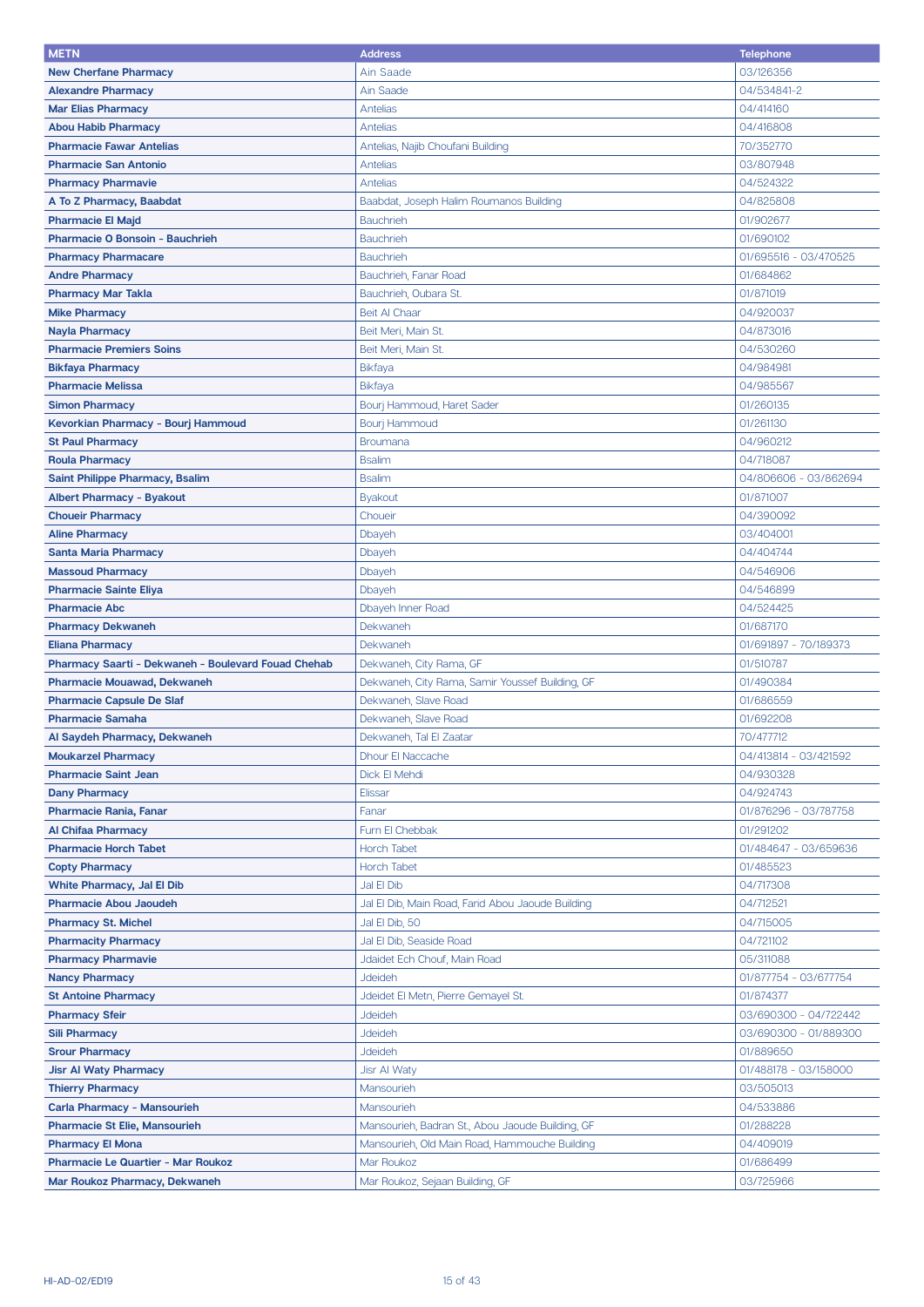| <b>METN</b>                           | <b>Address</b>                                       | <b>Telephone</b>      |
|---------------------------------------|------------------------------------------------------|-----------------------|
| <b>Hakim Pharmacy</b>                 | Mazraat Yachouh                                      | 04/926925             |
| Rania Pharmacy, Zalka                 | Metn, Zalka, Byakout                                 | 01/878822             |
| <b>Cynthia'S Pharmacy</b>             | <b>Mkalles</b>                                       | 01/689662             |
| <b>Soueid Pharmacy</b>                | <b>Mkalles</b>                                       | 01/490092             |
| <b>Sila Pharmacy</b>                  | Mtayleb                                              | 04/925107             |
| <b>St. Charles (Mtayleb) Pharmacy</b> | Mtayleb, Bikfaya Main Road                           | 04/910997             |
| <b>Pharmacy Cascia</b>                | Naccache, Tallet Srour, Main Road                    | 04/521399             |
| <b>Maamary Pharmacy</b>               | New Rawda                                            | 01/680681             |
| <b>Pharmacie St. Elie</b>             | Rabieh                                               | 03/303054             |
| <b>Pharmacie Ste Rita, Sarba</b>      | Sarba                                                | 09/637340             |
| Pharmacie Baaklini, Sabtieh           | Sed El Bauchrieh, Sabtieh                            | 01/697496             |
| <b>Sin El-Fil Pharmacy</b>            | Sin El Fil                                           | 01/480212 - 03/482888 |
| Spital Pharma Pharmacy, Sin El Fil    | Sin El Fil, Al Saydeh St.                            | 03/723040             |
| <b>Santa Rita Pharmacy</b>            | Sin El Fil, Boulevard Ste Rita                       | 01/482448             |
| Perine Pharmacy - Sin El Fil          | Sin El Fil                                           | 01/492043             |
| Dora's Pharmacy - Sin El Fil          | Sin El Fil                                           | 01/492449             |
| <b>Pharmapoint - Sin El Fil</b>       | Sin El Fil                                           | 01/499129             |
| <b>Osta Pharmacy</b>                  | Wadi Chahrour, Dhour District, Abdo El Osta Building | 05/943571             |
| <b>Ghostine Pharmacy</b>              | Zalka                                                | 01/893151             |
| <b>Pharmacie Orchidee</b>             | Zalka                                                | 01/887691 - 03/152487 |
| <b>Pharmacie Khoury</b>               | Zalka, Amaret Chalhoub                               | 01/891800             |
| <b>Pharmacie Nicolas</b>              | Zalka, Amaret Chalhoub, Main Road, Kilikia Building  | 01/899399             |
| <b>We Do Care Pharmacy</b>            | Zalka, Highway Near La Goulee                        | 03/520362             |
| <b>Pharmacy Oceane</b>                | Zalka, Saydet Al Najat                               | 01/872279             |

| <b>BAABDA</b>                       | <b>Address</b>                                              | <b>Telephone</b>      |
|-------------------------------------|-------------------------------------------------------------|-----------------------|
| <b>Pharmacie Via Generale</b>       | Ain Al Remmaneh                                             | 01/289660 - 03/750809 |
| <b>Cherfane Pharmacy</b>            | Baabda                                                      | 70/190849             |
| <b>Saint Francois Pharmacy</b>      | <b>Baabda</b>                                               | 05/923224             |
| Pharmacie St. Antonio - Baabda      | <b>Baabda</b>                                               | 05/468444             |
| <b>Feghali Pharmacy</b>             | Brazilia, Pierre El Helou Road                              | 05/952241             |
| Pharmacie Pharmavie - Chebanieh     | Chebanieh, Ein Lbardeh Main Road, Nkoula El Nammar Building | 05/370236             |
| <b>Vivavi Pharmacy</b>              | Chiyah, Main Road                                           | 03/772909             |
| <b>Al Faracha Pharmacy</b>          | Choueifat                                                   | 05/811910             |
| <b>Highway Pharmacy</b>             | Damascus Road                                               | 03/050508             |
| <b>Drugstore Pharmacy - Baabda</b>  | Fiyadiyeh, Main Road                                        | 05/951919             |
| <b>New Pharmacy Furn El Chubbak</b> | Furn El Chebbak                                             | 01/291151             |
| <b>Levant Pharmacy</b>              | Hadath                                                      | 03/656512             |
| <b>Chartouni Pharmacy</b>           | Hadath                                                      | 05/464850             |
| <b>Family Pharmacy</b>              | Hadath                                                      | 05/464366             |
| <b>Pharmacy Baabda</b>              | Hadath, Baabda St.                                          | 05/454822             |
| <b>Pharmamia Pharmacy</b>           | Hadath, Galery Semaan Area, American St.                    | 01/270375             |
| <b>Pharmacy Al Hadi</b>             | Hadath, Kafaat                                              | 01/476323             |
| <b>Taleb Pharmacy</b>               | <b>Haret Hraik</b>                                          | 03/986793             |
| <b>Pharmacie Tarek - Rouisse</b>    | Haret Hraik, Roueiss District, Hasan Mohamad Building, GF   | 03/538701             |
| <b>Pharmacy Du Liban</b>            | Hazmieh                                                     | 01/293 620            |
| <b>Pharmacy Express - Baabda</b>    | Hazmieh, Champs Fitness Center, Emile Lahoud High Way       | 01/280644             |
| <b>Pharmacy Elsy</b>                | Hazmieh. Damascus Road                                      | 05/955825             |
| <b>Pharmacy Assaha</b>              | Hazmieh, Mar Takla                                          | 05/450640             |
| <b>Pharmacy Haji</b>                | Hazmieh, St. Elie St.                                       | 05/450718             |
| <b>Pharmacy Tania</b>               | Louaize District, Raymond Abou Hammoud Building, GF         | 05/924567             |
| <b>Pharmacie Dergham</b>            | Bouri Al Baraineh                                           | 01/542974             |

| <b>CHOUF</b>                          | <b>Address</b>           | <b>Telephone</b>      |
|---------------------------------------|--------------------------|-----------------------|
| La Vida Pharmacy - Baakline           | <b>Baakline</b>          | 05/305028 - 03/857348 |
| <b>Pharmacy Nadine</b>                | Baalychmay               | 05/261456             |
| <b>Pharmacy Chahine</b>               | Barja, Dimassi St.       | 07/623287             |
| <b>Al Salam Pharmacy</b>              | Barja, Ftaihat           | 07/623169             |
| Familia Pharmacy - Bchamoun           | Bchamoun                 | 05/811011 - 03/132727 |
| <b>Family Pharmacy</b>                | Chhim                    | 07/241341             |
| <b>New Life Pharmacy</b>              | Daraya, Rue Dhour Daraya | 07/985545             |
| La Pharma Pharmacy                    | Haret Al Naameh          | 05/601810             |
| Pharmacy Archedea - Iklim Al Kharroub | <b>Iklim AI Kharroub</b> | 03/657224 - 03/063423 |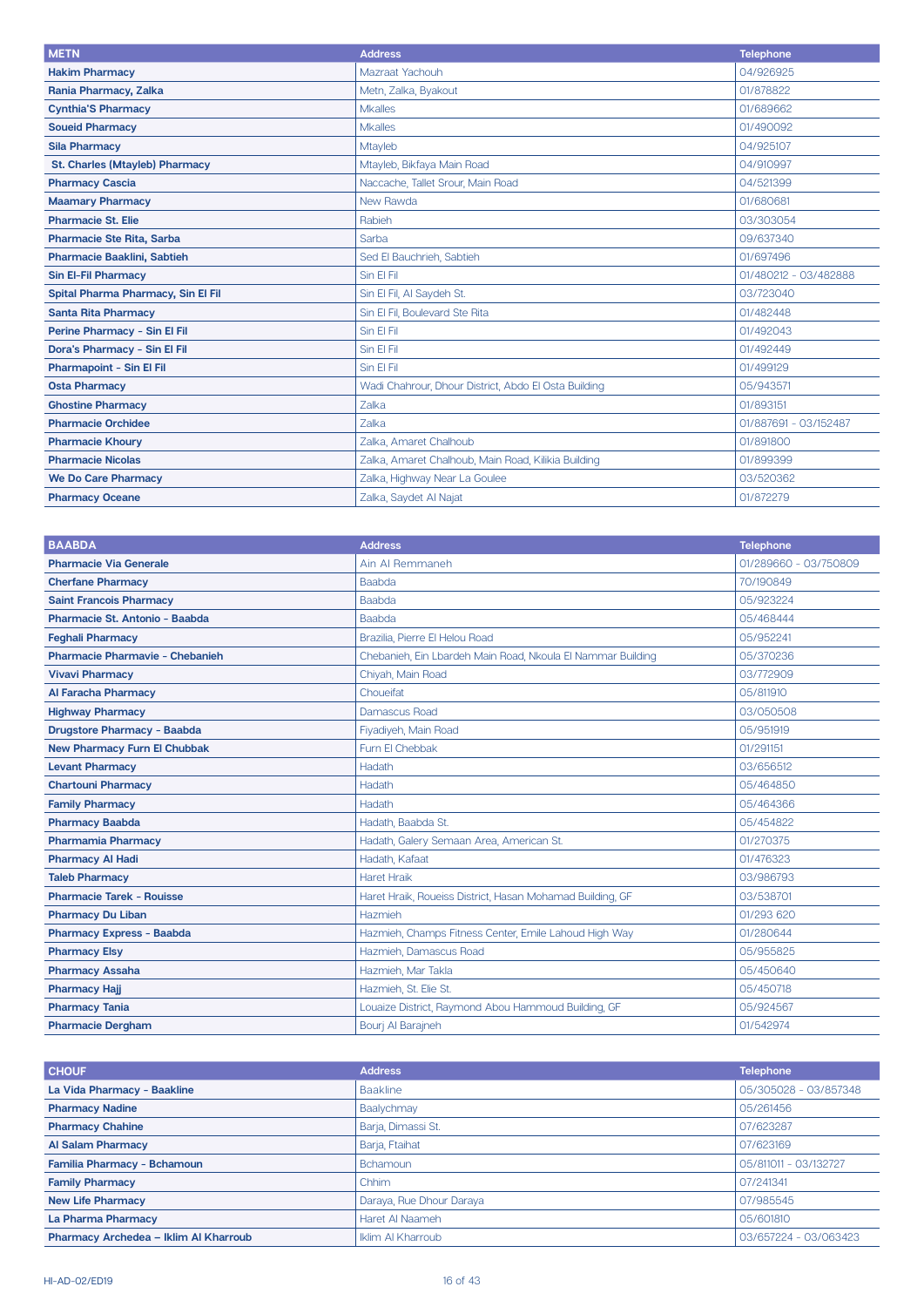| <b>CHOUF</b>                    | <b>Address</b>                           | <b>Telephone</b> |
|---------------------------------|------------------------------------------|------------------|
| <b>Mohamad Hassan Pharmacy</b>  | Katermaya, Main Road                     | 07/972150        |
| <b>Safana Pharmacy</b>          | Katermaya                                | 07/972884        |
| <b>Sarah Pharmacy - Mazboud</b> | Mazboud, Wardeh, Main Road               | 07/970993        |
| <b>Maher Pharmacy</b>           | Naameh                                   | 05/602107        |
| <b>Diya Pharmacy</b>            | Naameh, Jundi Chahid St.                 | 05/600585        |
| <b>Pharma Sea Pharmacy</b>      | Nehmeh Damour Highway, Next To Abou Arab | 05/603244        |

| <b>ALEY</b>                          | <b>Address</b>                                                       | <b>Telephone</b>      |
|--------------------------------------|----------------------------------------------------------------------|-----------------------|
| <b>Adams Pharmacy - Aley</b>         | Aley, Jbeily District, Chehayeb Building, GF                         | 05/555140             |
| <b>Abi Rafeh Pharmacy</b>            | Aley                                                                 | 71/720476 - 05/552125 |
| <b>Baroudi Pharmacy</b>              | Aley                                                                 | 05/554143             |
| <b>Al Diwan Pharmacy</b>             | Aley, Choueifat                                                      | 05/806366             |
| <b>Pharmacie Nisrine - Aley</b>      | Aley, Khan El Cheikh District, Centrale St., Jamil El Rayes Building | 05/556088             |
| <b>Dima Pharmacy</b>                 | Aley, Main Road                                                      | 05/572234             |
| <b>Pharma Two Pharmacy</b>           | Aley, Piscine St., Jamal El Din Building, GF                         | 71/190150             |
| <b>Al Najat Pharmacy</b>             | Aramoun                                                              | 05/803737             |
| Pharmacy W.A.T.                      | Aramoun, Main Road                                                   | 03/670903             |
| <b>Dania Pharmacy</b>                | Aramoun, Mir Majid Irslan St.                                        | 05/802090             |
| <b>Pharmacie Bchamoun El Haditha</b> | Bchamoun                                                             | 05/811411             |
| <b>Pharmacy Bhamdoun</b>             | Bhamdoun, Highway                                                    | 05/263053             |
| Daniel Pharmacy - Choueifat          | Choueifat, Bank Beirut District, Al Ghadir Building, GF              | 03/082717             |
| <b>Al Farouk Pharmacy</b>            | Choueifat, Dawhit Aramoun                                            | 05/806724             |
| Ziad Pharmacy - Choueifat            | Choueifat, Oumara District, Main St., Maarouf Al Hali Building, GF   | 05/441949             |
| <b>Long Life Pharmacy</b>            | Choueifat, Richani St.                                               | 05/436486             |
| <b>Pharma K Pharmacy</b>             | Dawhit Aramoun                                                       | 05/813863             |
| <b>Lilies Pharmacies</b>             | Dawhit Aramoun                                                       | 05/806360             |
| <b>Royal Pharmacy</b>                | Hadath                                                               | 05/470480             |
| <b>St. Andre Pharmacy</b>            | Hadath                                                               | 05/470606             |
| <b>Pharmacie Sandra - Hadath</b>     | Hadath                                                               | 05/464343             |
| <b>Pharmacy Pharmalife - Hazmieh</b> | Hazmieh                                                              | 05/952199             |
| <b>Al-Huda Pharmacy</b>              | Khalde                                                               | 05/807766 - 03/639417 |
| <b>Grand Pharmacy</b>                | Khalde                                                               | 05/800090 - 03/059893 |
| <b>Merhi Pharmacy</b>                | Khalde                                                               | 05/800043             |
| <b>Mrad Pharmacy</b>                 | Khalde                                                               | 03/656512             |
| <b>Harb Pharmacy</b>                 | Khalde                                                               | 05/804874             |
| <b>Venicia Pharmacy</b>              | Khalde, Dawhet Aramoun, Venicia St.                                  | 05/808978             |
| <b>Chams Pharmacy - Khalde</b>       | Khalde                                                               | 05/800670             |
| <b>Smile Pharmacy</b>                | Khalde                                                               | 05/814485             |
| <b>Trend Pharmacy - Khalde</b>       | Khalde, Kebbe District, La Cite School St., Al Jourdi Building, GF   | 05/807079             |
| <b>Pharmadina Pharmacy</b>           | <b>Wady Chahrour</b>                                                 | 05/943711             |

| <b>JBEIL</b>                         | <b>Address</b>                                          | <b>Telephone</b> |
|--------------------------------------|---------------------------------------------------------|------------------|
| <b>Pharmacie Edde</b>                | Edde                                                    | 09/542230        |
| <b>Aidamoun Pharmacy</b>             | Ghorfine                                                | 03/863650        |
| <b>Rahbani Pharmacy</b>              | <b>Jbeil</b>                                            | 09/946100        |
| <b>Pharmacie Desiree</b>             | Jbeil                                                   | 09/949959        |
| <b>Chbeir Pharmacy - Jbeil</b>       | <b>Jbeil</b>                                            | 09/547820        |
| Pharmacie Sainte Rita - Jbeil - Blat | Jbeil, Blat District, Kwayk Building, GF                | 09/942401        |
| <b>Pharmacie Claudine</b>            | Jbeil, Frere District, Jeanne d'Arc Ghanem Building, GF | 03/638283        |
| <b>Luc Pharmacy</b>                  | Jbeil, Main Road                                        | 09/943244        |
| <b>Jadayel Pharmacy</b>              | Jeddayel, Beechta District, Hind Farah Building         | 09/758577        |
| La Pharmacie Naher Ibrahim           | Nahr Ibrahim, Highway                                   | 09/445996        |
| <b>St.Georges Pharmacy</b>           | <b>Zouk Mikael</b>                                      | 03/304147        |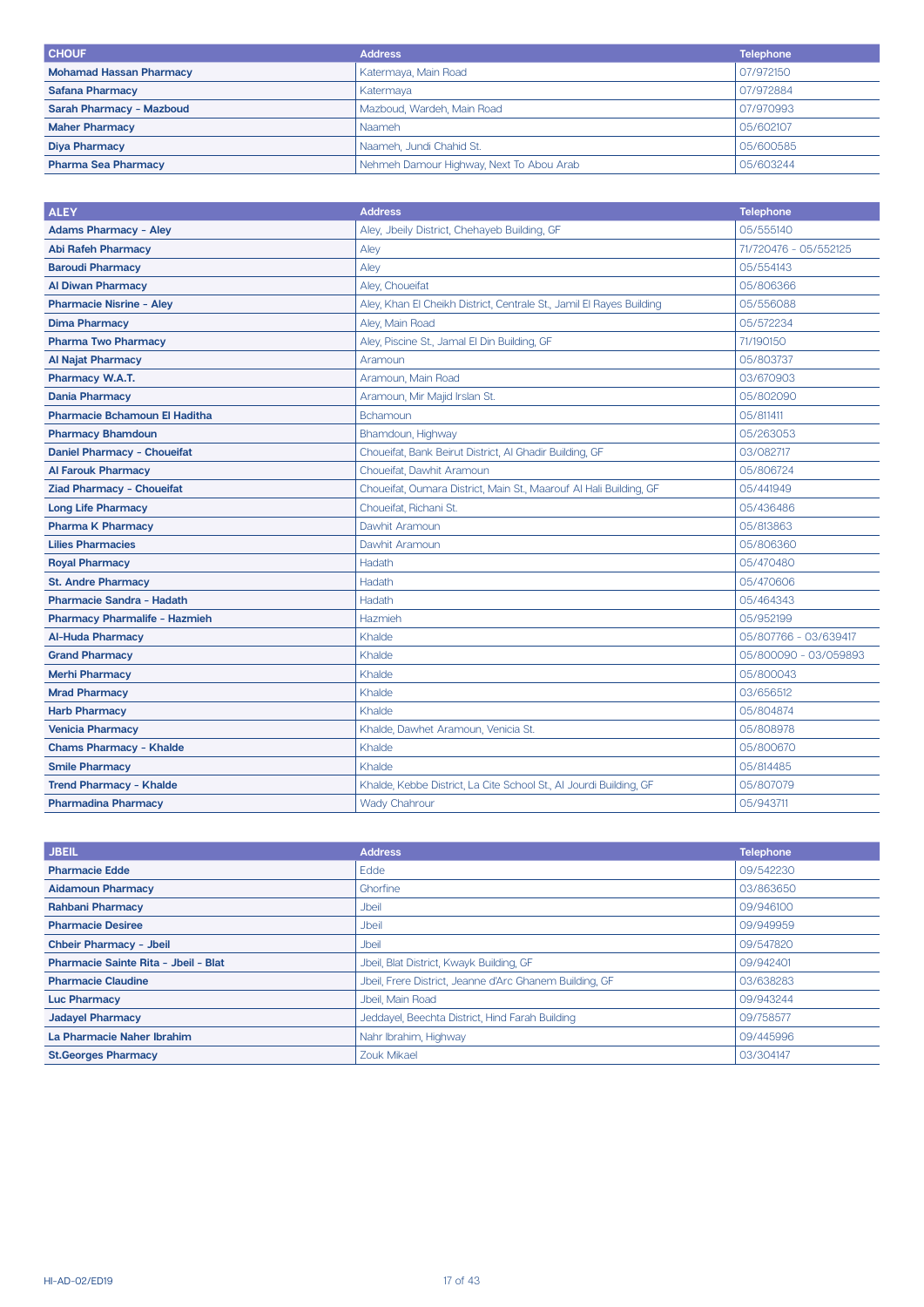| <b>KESERWAN</b>                       | <b>Address</b>                                                         | <b>Telephone</b>          |
|---------------------------------------|------------------------------------------------------------------------|---------------------------|
| <b>Pharmacy Naji Ghosn</b>            | Aajaltoun, Main St.                                                    | 09/232372                 |
| <b>La Prevention Pharmacy</b>         | <b>Achkout</b>                                                         | 09/952999                 |
| <b>Pharmacy Mirna</b>                 | Adonis                                                                 | 09/214724                 |
| <b>Pharmacie Christelle</b>           | Adonis                                                                 | 09/225694                 |
| <b>Pharmacie St. Elie</b>             | Adonis, Kaissar Hawa Exit                                              | 09/222564                 |
| <b>Pharmaforme Pharmacy</b>           | Aintoura                                                               | 09/232624                 |
| <b>Raii Pharmacy</b>                  | Akaybeh                                                                | 09/446446                 |
| <b>Pharmacie Emilio Alouf</b>         | <b>Ballouneh</b>                                                       | 09/236069                 |
| Pharma C - Ballouneh                  | Ballouneh, Main Road                                                   | 09/237348                 |
| Pharmacie St. Joseph - Fatka          | Fatka, Daase District, Antoine Chidiac Building, GF                    | 70/281344                 |
| <b>Pharmacy Mikhael</b>               | Fidar                                                                  | 09/478715                 |
| <b>Bakhos Pharmacy</b>                | Ghazir                                                                 | 09/853254                 |
| <b>Jounieh Pharmacy</b>               | <b>Ghazir High Way</b>                                                 | 09/900485                 |
| <b>Pharmacy Donavie</b>               | Ghazir                                                                 | 09/921091                 |
| <b>Maameltein Pharmacy - Ghazir</b>   | Ghazir, Maameltein District, Main Road, Tanios Al Thoumi Building      | 03/584883                 |
| <b>Ste.Emilie Pharmacy</b>            | <b>Jdaydet Ghazir</b>                                                  | 09/920931                 |
| <b>Barbar Pharmacy</b>                | Jounieh                                                                | 03/595591                 |
| <b>Bassil (Jounieh) Pharmacy</b>      | Jounieh                                                                | 09/637363                 |
| <b>Mansour'S Pharmacy</b>             | Jounieh                                                                | 09/916196                 |
| Saint Vincent Pharmacy - Haret Sakher | <b>Haret Sakher</b>                                                    | 09/937610                 |
| Abi Khalil Pharmacy - Haret Sakher    | <b>Haret Sakher</b>                                                    | 09/913383                 |
| Pharmacie Pharma-G - Haret Sakher     | <b>Haret Sakher</b>                                                    | 09/835450                 |
| <b>Mira'S Pharmacy</b>                | <b>Haret Sakher</b>                                                    | 09/910024                 |
| <b>Pharmacie Lama</b>                 | Haret Sakher, Harissa Highway                                          | 09/932669                 |
| <b>Lama'S Pharmacy</b>                | <b>Kaslik</b>                                                          | 03/611134                 |
| <b>Anthony Pharmacy</b>               | Kaslik                                                                 | 09/645551 - 03/053567     |
| A+ Pharmacy                           | <b>Shaileh</b>                                                         | 09/231359                 |
| <b>Pharmacy Stambouli</b>             | Shaileh, Main Road                                                     | 09/238585                 |
| <b>Pharma-Clinic Pharmacy</b>         | Sahel Alma                                                             | 09/830767                 |
| <b>Pharmacie Sarba</b>                | Sarba                                                                  | 09/911360                 |
| Pharmacie Layal - Zouk Mikael         | Zouk Mikael                                                            | 09/217343                 |
| <b>New Zouk Pharmacy</b>              | <b>Zouk Mikael</b>                                                     | 09/213615                 |
| <b>Zouk Pharmacy - Zouk Mikael</b>    | <b>Zouk Mikael</b>                                                     | 09/213559<br>$-03/492609$ |
| <b>Pharmacie Ste Therese</b>          | <b>Zouk Mikael</b>                                                     | 09/223157                 |
| <b>Pharmacy Rita Maria</b>            | Zouk Mikael, Boueiz St.                                                | 09/224654                 |
| <b>Pharmacie Nadine</b>               | Zouk Mikael, Main Towards Adonis                                       | 09/219007                 |
| <b>Ave Maria Pharmacy</b>             | Zouk Mosbeh                                                            | 70/222121                 |
| <b>Christ Le Roi Pharmacy</b>         | Zouk Mosbeh                                                            | 09/219665                 |
| <b>Pharmacy Waked</b>                 | Zouk Mosbeh                                                            | 09/217713                 |
| <b>Adonis Pharmacy - Zouk Mosbeh</b>  | Zouk Mosbeh, Adonis District, St.Charbel St., Gabriel Massaad Building | 09/217103                 |
| <b>Pharmacy Nadim</b>                 | Zouk Mosbeh, Christ-Roi Main Road                                      | 09/219320                 |

| <b>NORTH</b>                      | <b>Address</b>                                                             | <b>Telephone</b>      |
|-----------------------------------|----------------------------------------------------------------------------|-----------------------|
| <b>St. Charbel Pharmacy</b>       | Aaqbe (EI), Main Road                                                      | 06/666156             |
| Pharmacie Pharmalife - Kobayat    | Akkar, Al Kobayat                                                          | 06/350950             |
| <b>Kobayat Pharamcy</b>           | Akkar, Al Kobayat, Main Road, Zouk St.                                     | 06/351128 - 03/959426 |
| <b>Rami Pharm</b>                 | Akkar, Halba, Main Road                                                    | 70/393682             |
| <b>Chimene Pharmacy</b>           | Akkar, Halba, Main Road, Near Centre Issam Fares                           | 06/692183 - 03/239811 |
| Rami Pharmacy - Minyara           | Akkar, Minyara, Main Road Halba                                            | 06/690324             |
| <b>Pharmacy Jessy</b>             | Amioun, Main Road                                                          | 06/954999             |
| <b>Santa Marina Pharmacy</b>      | Amioun, Main Road                                                          | 06/651355             |
| <b>Pharmacie Martine</b>          | <b>Batroun Facing Byblos Bank</b>                                          | 06/642803             |
| <b>Pharmacie Dagher - Batroun</b> | Batroun, Basbina Main St.                                                  | 06/740123             |
| M.J.Nehme                         | Bechmizzine, Main St.                                                      | 06/931999             |
| <b>Alexy Pharmacy</b>             | Chekka, Al Sahl St.                                                        | 06/540498             |
| <b>Shehadeh Pharmacy</b>          | Kfar Aaqqa, Main Road Cedars St.                                           | 06/955898             |
| <b>Rima Pharmacy</b>              | Koura, Kfarsaroun, Main Road                                               | 06/953906             |
| <b>Susan'S Pharmacy</b>           | Kousba                                                                     | 06/512212             |
| <b>Jabbour Pharmacy</b>           | Kousba, Barid St.                                                          | 06/510430             |
| <b>Pharmacie Maher - Donniyeh</b> | Minieh Ed Donniyeh, Deir Aammar, Main Road, Mohamad Hasan Dib Eid Building | 06/463600             |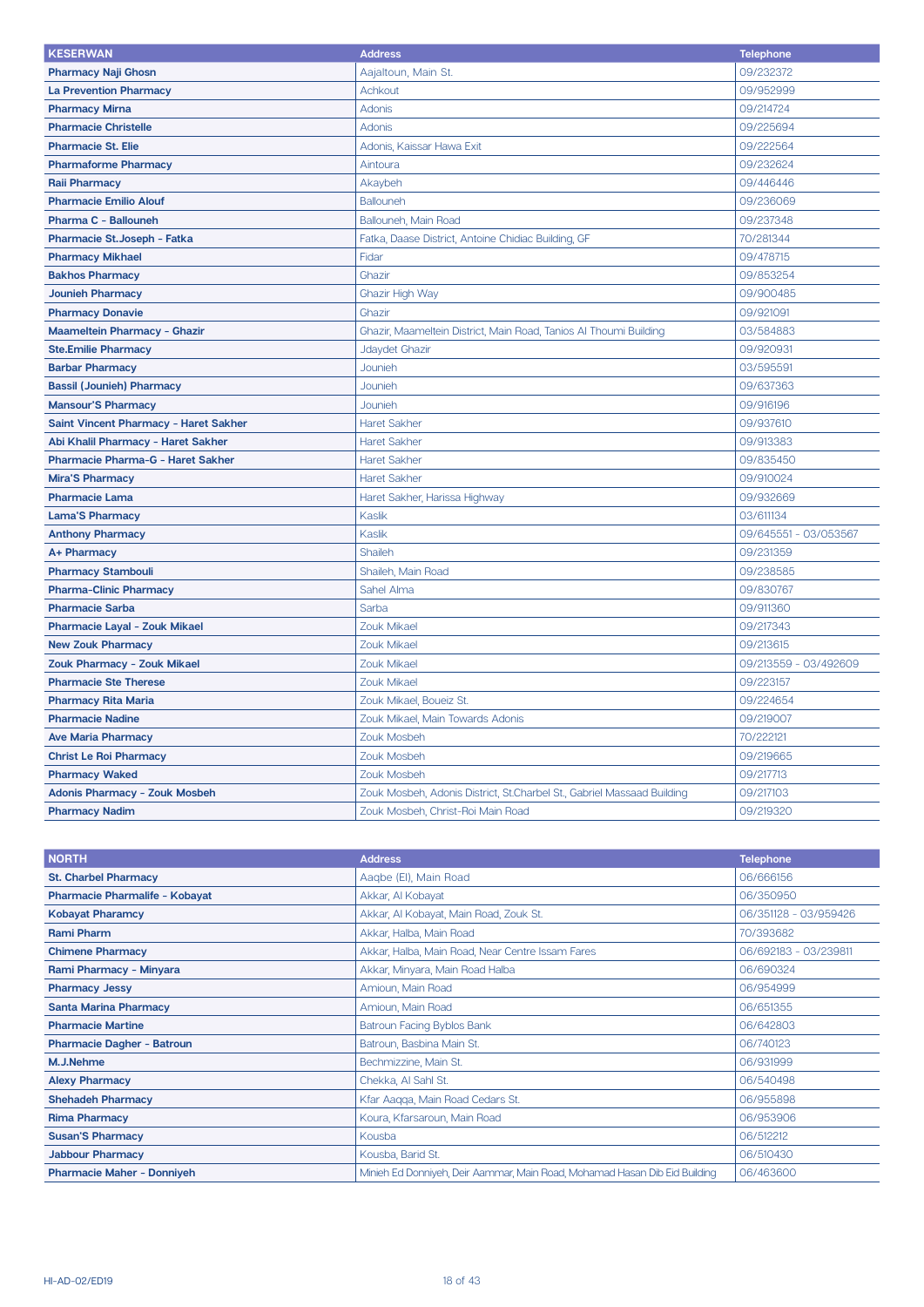| <b>NORTH</b>                             | <b>Address</b>                                               | <b>Telephone</b> |
|------------------------------------------|--------------------------------------------------------------|------------------|
| Pharmacie Meryata - Zgharta              | Meryata, Main Road, Mohamad Hussein Hjeij Building, GF       | 06/255954        |
| <b>Melki Pharmacy - Tripoli</b>          | <b>Tripoli</b>                                               | 06/433914        |
| <b>Al Omahat Pharmacy</b>                | <b>Tripoli</b>                                               | 06/200687        |
| Rahif Afyouni Pharmacy - Tripoli         | <b>Tripoli</b>                                               | 06/440095        |
| <b>Pharmacy Yamak - Bacatin Tarablos</b> | <b>Tripoli</b>                                               | 06/412666-8      |
| <b>Marwan Pharmacy</b>                   | <b>Tripoli</b>                                               | 06/601707        |
| <b>Wali Pharmacy</b>                     | Tripoli, Ajam St. Koura Square                               | 06/629726        |
| <b>Aladdin Hamze Pharmacy</b>            | Tripoli, Al Tall                                             | 06/438000        |
| <b>Pharmacity Pharmacy</b>               | Tripoli, Basatin El Mina Autostrade                          | 06/216818        |
| <b>Fouad Pharmacy</b>                    | Tripoli, Boulevard Highway                                   | 06/433364        |
| <b>Pharmacie Al Wadad</b>                | Tripoli, Mina Region, Bawaba District, Shannawi Building, GF | 06/212216        |
| <b>Pharmacie Faysal - Tripoli</b>        | Tripoli, Qalamoun, Near Al Manar School                      | 06/401602        |
| <b>Cheikh Pharmacy</b>                   | Tripoli, Rafic Fattal St.                                    | 06/435798        |
| <b>Madina Pharmacy</b>                   | Tripoli, Riad El Solh St.                                    | 06/626530        |

| <b>BEKAA</b>                           | <b>Address</b>                                     | <b>Telephone</b>      |
|----------------------------------------|----------------------------------------------------|-----------------------|
| <b>Pharma Olivia Pharmacy - Doures</b> | Baalback, Doures                                   | 08/377340 - 03/126202 |
| <b>Mazen Pharm Pharmacy</b>            | Bekaa                                              | 08/508910             |
| Al Hermel Al Kobra                     | Hermel                                             | 08/800947 - 03/144896 |
| <b>Israa Pharmacy - Jeb Jannine</b>    | Jeb Jennine, Main Road, Saleh Chamseddine Building | 08/663030             |
| <b>Dasuki Pharmacy</b>                 | Jeb Jennine                                        | 08/662616             |
| Farmatodo Pharmacy - Jebjinin          | Jeb Jennine                                        | 08/663062             |
| <b>Nabil Pharmacy</b>                  | Jeb Jennine, Main St.                              | 08/662020             |
| <b>Thabet Pharmacy</b>                 | Kamed El Loz, Main Road                            | 08/662732             |
| <b>Mouallem Pharmacy</b>               | Makse, Main Road                                   | 08/544849             |
| Ramadan Pharmacy - Marej               | Marej, Main Road                                   | 08/512760             |
| La Pharmacie                           | Zahle                                              | 08/817910             |
| <b>Pharmacy Sarafian - Zahle</b>       | Zahle                                              | 08/450506             |
| <b>St. Michel Pharmacy</b>             | Zahle, Boulevard                                   | 08/810290             |
| <b>Pharmacy Joe</b>                    | Zahle, Boulevard                                   | 08/802244             |
| <b>Asria Pharmacy</b>                  | Zahle, El-Jisr, Barbara St.                        | 08/821209             |
| <b>Trad Pharmacy</b>                   | Zahle, Ferzol Main Road                            | 08/802670             |
| <b>Pharmacie Wardeh - Zahle</b>        | Zahle, Ksara, Al Houshaimi Building                | 08/508443             |

| <b>SOUTH</b>                           | <b>Address</b>                                                     | <b>Telephone</b>      |
|----------------------------------------|--------------------------------------------------------------------|-----------------------|
| <b>Jabal Amel Pharmacy - Tebnin</b>    | Bint Jbeil, Tebnin, Ksar District, Mustapha Fawaz Building, GF     | 71/760994             |
| <b>Al Kaser Pharmacy</b>               | Chhim. Al Kassr St.                                                | 07/240540             |
| <b>Al Iklim Pharmacy</b>               | Chhim, Ayn El Jadida                                               | 07/242441             |
| <b>Kain Pharmacy</b>                   | Ghaziyeh (EI), Ali Khalife St.                                     | 07/223349             |
| <b>Pharmacie Randa - Siblin</b>        | Iklim El Kharroub, Jounblat Daoud Al Ali St.                       | 07/974424             |
| Pharmacie Al Moujtaba - Marjayoun      | Marjayoun, Majdel Selm, Municipality District, Hijazi Building, GF | 07/371020             |
| <b>Walid Pharmacy</b>                  | Mazboud                                                            | 07/972032             |
| <b>Family Pharmacy - Nabatieh</b>      | Nabatieh                                                           | 07/769664             |
| <b>Pharmacy El- Rif - Nabatieh</b>     | Nabatieh                                                           | 07/540437             |
| <b>Al Rachad Pharmacy</b>              | Nabatieh, Habbouch                                                 | 07/530091             |
| <b>Sleem Pharmacy</b>                  | Nabatieh, Jazaer St.                                               | 07/769963             |
| Amacha Pharmacy - Nabatieh             | Nabatieh, Kaakiat El Jeser, Hussein Haidar Building                | 07/540340             |
| <b>Dana Pharmacy</b>                   | Nabatieh, Main Road                                                | 07/762627             |
| <b>Salloum Pharmacy</b>                | Nabatieh, Marjeyoun St.                                            | 07/760183             |
| <b>Ghada Pharmacy</b>                  | Saida                                                              | 07/734377             |
| <b>Pharmacy Riham</b>                  | Saida                                                              | 07/752200             |
| <b>Nahouli Pharmacy</b>                | Saida                                                              | 07/734167             |
| <b>Phamacare Pharmacy</b>              | Saida                                                              | 07/730481             |
| <b>Helou Pharmacy</b>                  | Saida                                                              | 07/750076             |
| <b>Pharmacy AI Amine</b>               | Saida                                                              | 07/755348             |
| <b>Skafi Pharmacy</b>                  | Saida                                                              | 07/725754             |
| <b>Samir Pharmacy</b>                  | Saida                                                              | 07/722239             |
| Bashasha Pharmacy - Saida              | Saida                                                              | 07/739039             |
| <b>Pharmastore &amp; More Pharmacy</b> | Saida                                                              | 07/752521             |
| <b>Nader Pharmacy</b>                  | Saida                                                              | 07/737350 - 03/961904 |
| <b>Al Balsam Pharmacy</b>              | Saida, Aanqoun                                                     | 07/205096             |
| <b>Sara Pharmacy</b>                   | Saida, Aangoun                                                     | 70/673624             |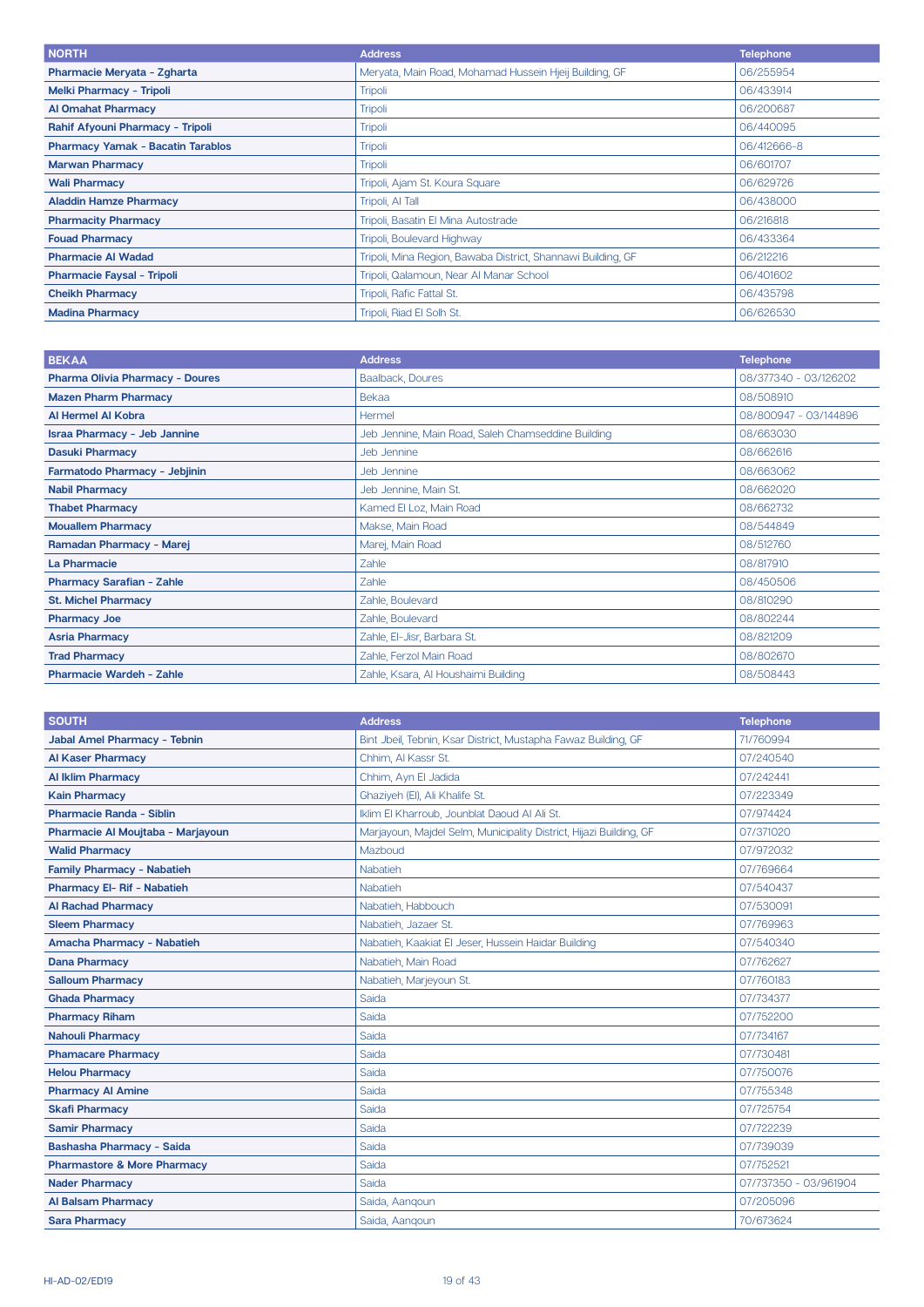| <b>SOUTH</b>                   | <b>Address</b>                                             | <b>Telephone</b>      |
|--------------------------------|------------------------------------------------------------|-----------------------|
| <b>Hisham Pharmacy - Saida</b> | Saida                                                      | 07/732730 - 03/007698 |
| Morjan Pharmacy - Saida        | Saida                                                      | 07/722009 - 03/007498 |
| Zeina Pharmacy - Saida         | Saida                                                      | 07/739366 - 03/893144 |
| <b>Pharmacy Taleb</b>          | Saida, Abra St.                                            | 07/721428             |
| <b>Cicely Pharmacy</b>         | Saida, Abra, Main St.                                      | 07/732508             |
| <b>Al Saray Pharmacy</b>       | Saida, Al Saray                                            | 07/727400             |
| <b>Zibawy Pharmacy</b>         | Saida, Al Wastany St.                                      | 07/730986             |
| <b>Saida Downtown Pharmacy</b> | Saida, Dourkouman Region, Mazen Alayli Building            | 07/753227             |
| <b>Jardali Pharmacy</b>        | Saida, Fakherddine St.                                     | 07/723051             |
| <b>Machmouchi Pharmacy</b>     | Saida, Hilaleya, Jessine Main St.                          | 07/753864             |
| <b>Dana Pharmacy</b>           | Saida, Machaa St.                                          | 07/754346             |
| Apharm - Saida                 | Saida, Main Road, Hussein Ali Gandour Building, GF         | 70/910017             |
| <b>Bazzoun Pharmacy</b>        | Saida, Main St.                                            | 07/260640             |
| <b>Amal Pharmacy</b>           | Saida, Martvr                                              | 07/732738             |
| <b>Hedek Pharmacy</b>          | Saida, Qyaa St., Helalyie                                  | 07/726020             |
| <b>Wissam Baasiri Pharmacy</b> | Saida, Salhieh Main Road                                   | 07/731701             |
| <b>Sharhabil Pharmacy</b>      | Saida, Sharhabil St.                                       | 07/726323             |
| Al Manal Pharmacy - Saida      | Saida, Wastani, Main Road                                  | 07/755647             |
| <b>Fakih Pharmacy</b>          | Sarafand                                                   | 07/441313             |
| <b>Sour Pharmacy</b>           | Tyr                                                        | 07/740079             |
| <b>Al Hadi Pharmacy</b>        | Tyr                                                        | 07/343069             |
| <b>Andalous Pharmacy</b>       | Tyr, Al-Bawab                                              | 07/741459             |
| <b>Srour Pharmacy</b>          | Tyr, El Ramel District, Main St., Safi El Din Building, GF | 07/740328             |
| <b>Ezzeddine Pharamcy</b>      | Tyr, Ramel St., Ali Fardoun Building                       | 07/741632             |
| <b>Atwy Pharamcy</b>           | Tyr, Road Of Orthodox                                      | 03/702360             |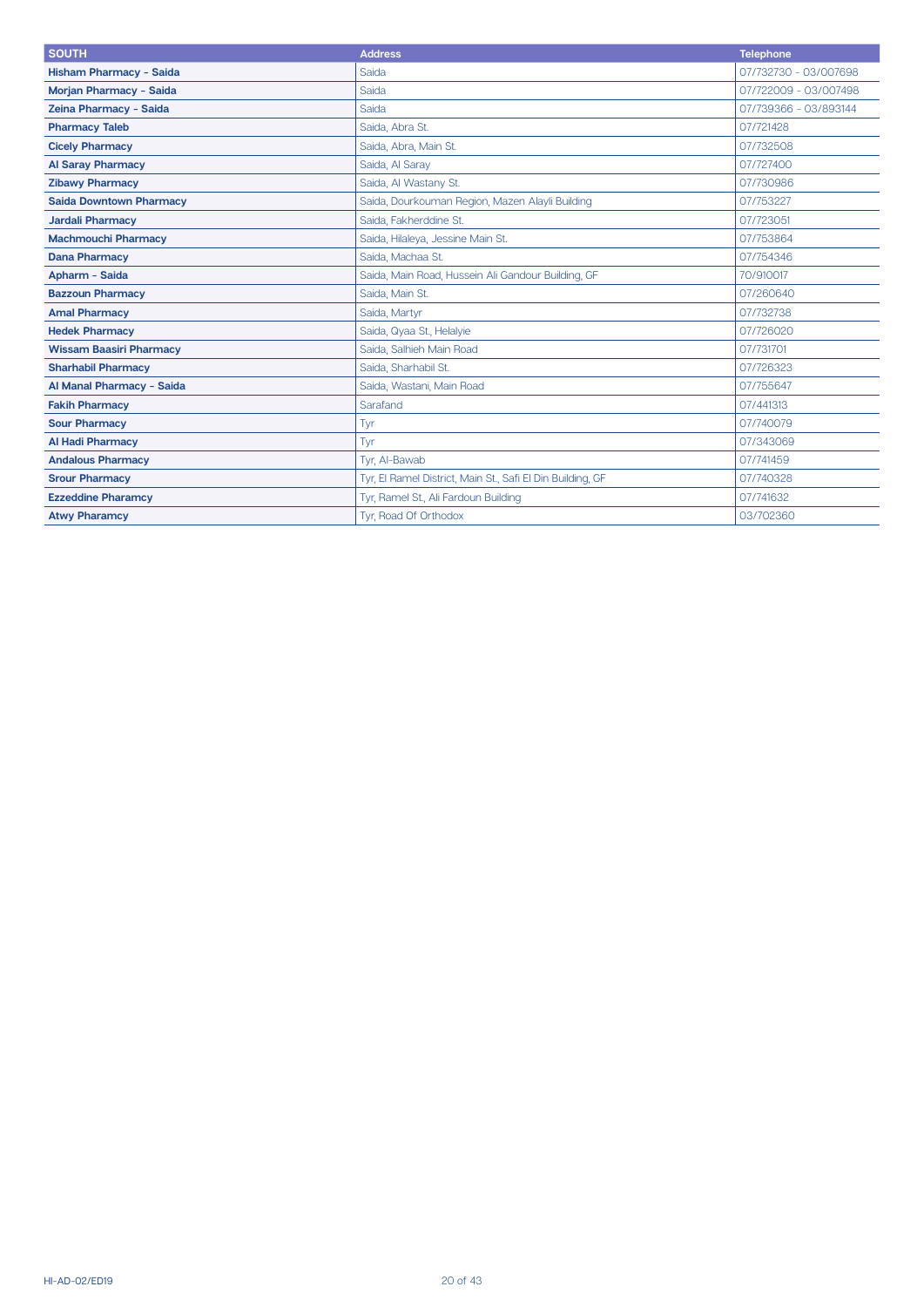



# **Healthcare Network Providers - Standard Network**

### List of Contracted Physicians

| <b>GREATER BEIRUT</b>                                         | <b>Specialty</b>           | <b>Address</b>                                                                                                        | <b>Telephone</b>                   |
|---------------------------------------------------------------|----------------------------|-----------------------------------------------------------------------------------------------------------------------|------------------------------------|
| <b>Ziad Saber Fathallah</b>                                   | Cardiology                 | Corniche El Mazraa, Zreik                                                                                             | 01/651496 - 03/645565              |
| <b>Mohamad Badr</b>                                           | Cardiology                 | Elite Clinics, Hamra, Blue Building                                                                                   | 01/362626                          |
| <b>Ahmad Araji</b>                                            | Cardiology                 | Elite Clinics, Hamra, Blue Building                                                                                   | 01/362626                          |
| <b>Ziad Mohammad Issam Itani</b>                              | Cardiology                 | Hamra, Pavillion St., Awkaf Building, Near Hotel Pavillion, 7th Floor                                                 | 03/577842                          |
| <b>Sami Mohamed Rayshouny</b>                                 | Cardiology                 | Hamra, Trad Hospital, Private Clinics, 2nd Floor                                                                      | 01/369495 03/663700                |
| <b>Mohamad Betto</b>                                          | Cardiology                 | La Rosa Building, Makassed Hospital                                                                                   | 03/766623                          |
| <b>Imad Abdallah Kreidieh</b>                                 | Cardiology                 | Makassed Region, Centre La Rosa, Facing Makassed Er Hospital 2nd Floor                                                | 01/310123                          |
| <b>Wael Ali Chalak</b>                                        | Cardiology                 | Ramlet El Bayda, Middle East Hospital                                                                                 | 01/861266 03/202424                |
| Atika Mohammad Kamra<br>Adhami                                | Cardiology                 | Verdun, Unesco St., Rabah Building, Second Floor                                                                      | 03/272375 - 01/807228              |
| Ziad Abdel Karim Kreidieh                                     | Cardiology                 | Zareef, Istiklal St., Swidar Building, 1st Floor                                                                      | 03/226611                          |
| <b>Mohamad Kashmar</b>                                        | Dermatology                | Elite Clinics, Hamra, Blue Building                                                                                   | 01/362626                          |
| <b>Bassam Habbal</b>                                          | Dermatology                | Elite Clinics, Hamra, Blue Building                                                                                   | 01/362626                          |
| Abdel Kader Naji Harb                                         | Dermatology                | Mar Elias, Mar Elias St.                                                                                              | 01/368322 - 03/334025              |
| <b>Ahmad Smaili</b>                                           | Dermatology                | Mazraa station, Nakib Center, Facing AI Akssa Jewelry                                                                 | 01/630303 - 03/652727              |
| Moustafa Ali Mohamad Ahmad<br>Dia                             | Dermatology                | Noueiry, Main St. Nabatieh, Main St.                                                                                  | 01/633659 - 07/762495<br>03/689945 |
| Sabbah Mohamad Ali Sabbah                                     | Dermatology                | Ramlet El Bayda, Middle East Hospital Clinics                                                                         | 01/863086 - 03/605007              |
| <b>Abir Omar Diab</b>                                         | Endocrinology & Metabolism | Corniche El Mazraa, Main Road                                                                                         | 01/311125 - 03/602135              |
| <b>Youssef Hazimeh</b>                                        | Endocrinology & Metabolism | Elite Clinics, Hamra, Blue Building                                                                                   | 01/362626                          |
| <b>Mohamad Rawas</b>                                          | Endocrinology & Metabolism | Elite Clinics, Hamra, Blue Building                                                                                   | 01/362626                          |
| Haitham Khalil Rahhal                                         | Endocrinology & Metabolism | <b>Ent Laser Center</b>                                                                                               | 01/740287 - 03/628161              |
| <b>Mohamad Souheil El Rawas</b>                               | Endocrinology & Metabolism | Hamra, Najjar, F1                                                                                                     | 01/350842 - 03/514304              |
| <b>Mohamad Zein</b>                                           | Endocrinology & Metabolism | <b>Makassed Hospital</b>                                                                                              | 01/636000                          |
| <b>Wael Jarouch</b>                                           | Endocrinology & Metabolism | Makassed Hospital                                                                                                     | 01/636000                          |
| <b>Mario Chahrouri</b>                                        | <b>Family Medicine</b>     | Elite Clinics, Hamra, Blue Building                                                                                   | 01/362626                          |
| <b>Zeina Halabi</b>                                           | <b>Family Medicine</b>     | Elite Clinics, Hamra, Blue Building                                                                                   | 01/362626                          |
| <b>Reina Alameddine</b>                                       | <b>Family Medicine</b>     | Elite Clinics, Hamra, Blue Building                                                                                   | 01/362626                          |
| <b>Mostafa Al Nakib</b>                                       | <b>Family Medicine</b>     | Hamra, Justinian                                                                                                      |                                    |
| <b>Wafa Abdel Rahman Daouk Itani</b> Family Medicine          |                            | Hamra, Lyon St.                                                                                                       | 01/351106 - 03/817440              |
| Jinane Abdel Rahman Usta                                      | <b>Family Medicine</b>     | Hamra, Marinian Center Near Auh                                                                                       | 03/344939 - 01/753783              |
| <b>Mahmoud Omar Houssami</b>                                  | <b>Family Medicine</b>     | Manara, Bliss                                                                                                         | 01/368581 - 03/201213<br>01/370798 |
| <b>Ihab El Hajj</b>                                           | Gastroenterology           | Elite Clinics, Hamra, Blue Building                                                                                   | 01/362626                          |
| <b>Ghassan Charif Hamadeh</b>                                 | Gastroenterology           | Gharbiye, Facing Makassed Hospital, Private Clinics Cener, 6th Floor, Office 61                                       | 01/641958 - 03/260190              |
| Salim Abdel Hafiz Itani                                       | Gastroenterology           | Hamra, Sahat Snoubra St., Near Bristol                                                                                | 01/864708 - 03/855655              |
| <b>Merhi Khaled Chebbo</b>                                    | Gastroenterology           | Karakoul Drouz, Istiklal St.                                                                                          | 01/735008 - 03/380604              |
| <b>Omar Masri</b>                                             | Gastroenterology           | Makassed Hospital                                                                                                     | 01/636000                          |
| <b>Walid Nasreddine</b>                                       | Gastroenterology           | Makassed Hospital                                                                                                     | 01/636000                          |
| <b>Amjad Salman Mohamad</b><br>(Husband Of Nada Abou Chahine) | <b>General Medicine</b>    | Corniche El Mazraa                                                                                                    | 01/312261 - 03/723614              |
| <b>Afif El Hout</b>                                           | <b>General Medicine</b>    | Elite Clinics, Hamra, Blue Building                                                                                   | 01/362626                          |
| <b>Nuhad Chafik Sidani</b>                                    | <b>General Medicine</b>    | Hamra, Mme Curie St.                                                                                                  | 01/810851 - 03/967071              |
| <b>Ramez Amine Houri</b>                                      | <b>General Surgery</b>     | Corniche El Mazraa, Mosk Abdel Nasser Facing Garden Abdel Nasser,<br>Al Kamel Center, Above Daouk Pharmacy, 5th Floor | 01/703583 - 03/267070              |
| <b>Mazen Itani</b>                                            | <b>General Surgery</b>     | Elite Clinics, Hamra, Blue Building                                                                                   | 01/362626                          |
| <b>Ayman Obeid</b>                                            | <b>General Surgery</b>     | Elite Clinics, Hamra, Blue Building                                                                                   | 01/362626                          |
| <b>Mostafa Mneimneh</b>                                       | <b>General Surgery</b>     | Makassed Hospital                                                                                                     | 01/636000                          |
| <b>Bassem Mohamad Maaz</b>                                    | <b>General Surgery</b>     | Tarik Al Jdideh, Tarik Al Jdideh St.                                                                                  | 01/825522 - 03/856863<br>03/614797 |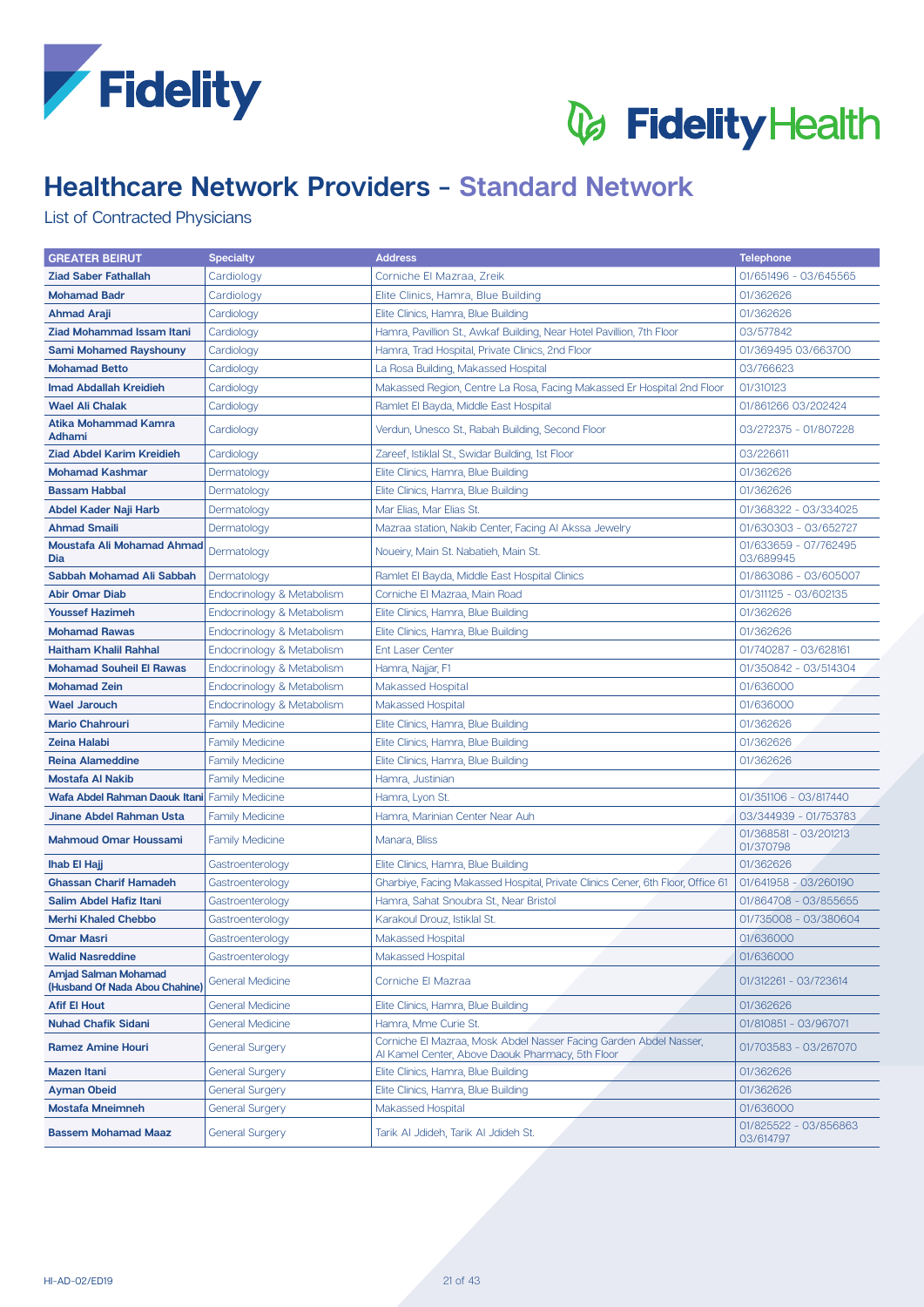| <b>GREATER BEIRUT</b>                  | <b>Specialty</b>                   | <b>Address</b>                                                                                                                                            | <b>Telephone</b>                                   |
|----------------------------------------|------------------------------------|-----------------------------------------------------------------------------------------------------------------------------------------------------------|----------------------------------------------------|
| <b>Abdel Latif Ahmad Chatila</b>       | <b>Internal Medicine</b>           | Zeydenieh, Armanzie                                                                                                                                       | 01/736660 - 03/218982                              |
| <b>Ammar Serawan</b>                   | Nephrology                         | Elite Clinics, Hamra, Blue Building                                                                                                                       | 01/362626                                          |
| <b>Houssam Itani</b>                   | Nephrology                         | <b>Makassed Hospital</b>                                                                                                                                  | 01/636000                                          |
| <b>Nour Staitieh</b>                   | Neurology                          | Elite Clinics, Hamra, Blue Building                                                                                                                       | 01/362626                                          |
| Salim Mohamad Zakaria Atrouni          | Neurology                          | Gharbiye, Facing Makassed Hospital, Private Clinics Cener, 6th Floor, Office 61                                                                           | 01/641958                                          |
| <b>Hassan Abed El Latif Hammoud</b>    | Neurology                          | Mazraa, Barbir, Noueiry St., Centre Hijazi, 5th Floor                                                                                                     | 03/825218                                          |
| <b>Marie Fawzi Chammas Masaad</b>      | Obstetrics & Gynecology            | Ashrafieh, Sodeco St.                                                                                                                                     | 01/610000 - 03/700644                              |
| <b>Bouchra El Hajj</b>                 | <b>Obstetrics &amp; Gynecology</b> | Bechara El Khoury St., Facing Cema Laboratories                                                                                                           | 76/804768                                          |
| <b>Walid Khaled Saghir</b>             | Obstetrics & Gynecology            | Clemenceau St.                                                                                                                                            | 01/364332 - 03/220918                              |
| <b>Kariman Souheil Ghazal</b>          | Obstetrics & Gynecology            | Corniche El Mazraa, Barbour, Zreik St.                                                                                                                    | 01/655574 - 03/231163                              |
| <b>Sarah El Cheikh</b>                 | Obstetrics & Gynecology            | Elite Clinics, Hamra, Blue Building                                                                                                                       | 01/362626                                          |
| <b>Marina Youri Fayad</b>              | Obstetrics & Gynecology            | Hamra St., Junction Aubmc Hospital, Facing Costa Cafe, Brodway Center,<br>5th Floor                                                                       | 01/314430 - 05/802263<br>76/764569                 |
| <b>Diana Sharafeddine</b>              | Obstetrics & Gynecology            | Hopital Beit Chabeb.<br>Ain El Remmaneh, Polyclinic Sainta Maria, Al Amal Building 1st Floor<br>Mazraat Yachouh, Rababa Center Beside Lab Dr. Joseph Mrad | 01/855595 - 70/836540                              |
| <b>Mohamad Mougarbel</b>               | Obstetrics & Gynecology            | <b>Makassed Hospital</b>                                                                                                                                  | 01/636000                                          |
| Rana Mohamad Ali Al Tall               | <b>Obstetrics &amp; Gynecology</b> | <b>Makassed Hospital</b>                                                                                                                                  | 01/636001                                          |
| <b>Fida Mohammad Hicham Kattan</b>     | Obstetrics & Gynecology            | Mar Elias Cross, Karakol Drooz, Diyar Building, 1st Floor                                                                                                 | 01/373010 - 03/248138                              |
| <b>Wissam Zouheir Ghandour</b>         | <b>Obstetrics &amp; Gynecology</b> | Mar Elias St.                                                                                                                                             | 01/316966 - 03/838784                              |
| <b>Mohamad Ali Sadek Itani</b>         | Obstetrics & Gynecology            | Verdun St., Assaf Building, 2nd Floor                                                                                                                     | 01/866543 - 01/354183                              |
| <b>Rola Khaled Yafawi</b>              | Obstetrics & Gynecology            | Zarif, Zarif St.                                                                                                                                          | 01/355966 - 03/393995                              |
| Nabil Abdel Ghani Oubari               | Ophtalmology & Ophtalmic Surgery   | Corniche El Mazraa, Barbir                                                                                                                                | 01/654551 - 03/262457                              |
| <b>Samer Reslan Mneimneh</b>           | Ophtalmology & Ophtalmic Surgery   | Corniche El Mazraa, Main St.                                                                                                                              | 01/314431 - 03/213638                              |
| <b>Adib Jaber</b>                      | Ophtalmology & Ophtalmic Surgery   | Corniche El Mazraa, Near Abdel Nasser Mosque, Mimar Center, 4 Floor                                                                                       | 01/315858 - 03/877339                              |
| <b>Haytham Ballouz</b>                 | Ophtalmology & Ophtalmic Surgery   | Hamra, Emile Edde St., Lyon Building                                                                                                                      | 01/738189                                          |
| <b>Mohamad Chehab</b>                  | Ophtalmology & Ophtalmic Surgery   | <b>Makassed Hospital</b>                                                                                                                                  | 01/636000                                          |
| <b>Walid Habanjar</b>                  | Ophthalmology                      | Centre Habanjar, Mazboud<br>Salim Slem, Al Bourj El Akbar<br>Hammoud Hospital, Saida<br><b>Beirut Eye Specialist Hospital</b>                             | 01/706668 - 01/723777-888<br>03/645561 - 70/664493 |
| <b>Walid Amche</b>                     | Ophthalmology                      | Saida, City Hall Center 8th Floor                                                                                                                         | 07/739190                                          |
| <b>Walid Amche</b>                     | Ophthalmology                      | Tarik Al Jdideh, Al Rifaii St., Sakr Building                                                                                                             | 03/305191                                          |
| <b>Mohamad Ismail</b>                  | <b>Orthopedic Surgery</b>          | Corniche El Mazraa                                                                                                                                        | 01/315858 - 03/654892                              |
| <b>Nazih Taan</b>                      | <b>Orthopedic Surgery</b>          | Elite Clinics, Hamra, Blue Building                                                                                                                       | 01/362626                                          |
| Ayman Al Hijjawi                       | <b>Orthopedic Surgery</b>          | Hamra, Maamari St., Specialty Clinics Building, 3rd Floor<br>Shouf, Mazboud, Habanjar Medical Center                                                      | 01/746299 - 07/972777<br>03/682791                 |
| Abdallah Ali Khalil                    | <b>Orthopedic Surgery</b>          | Hamra, Mabani Building, 4th Floor                                                                                                                         | 01/740287 - 03/969625                              |
| <b>Havtham El Houssari</b>             | <b>Orthopedic Surgery</b>          | Makassed Hospital                                                                                                                                         | 01/636000                                          |
| <b>Jalal El Natour</b>                 | <b>Orthopedic Surgery</b>          | <b>Makassed Hospital</b>                                                                                                                                  | 01/636000                                          |
| <b>Ramzy Malek Shukayr</b>             | <b>Orthopedic Surgery</b>          | Mar Elias, Al Najah Center                                                                                                                                | 01/376580 - 03/388858                              |
| <b>Mehieddine Abdallah Kreidieh</b>    | Oto-Rhinolaryngology               | Corniche El Mazraa, Barbir st                                                                                                                             | 01/663673                                          |
| <b>Khalil Chafik Kharma</b>            | Oto-Rhinolaryngology               | Corniche El Mazraa, Near Abdel Nasser Mosque                                                                                                              | 01/815795 - 03/885885                              |
| <b>Hasan El Sabban</b>                 | Oto-Rhinolaryngology               | Tarik Al Jdideh, Mofti Hassan Khaled                                                                                                                      | 01/316312 - 03/612433                              |
| Maya Mohammad Adhami                   | Oto-Rhinolaryngology               | Verdun, Unesco St., Rabah Building, Second Floor                                                                                                          | 03/793565                                          |
| Afif Mohamad Zaki Kabbani              | <b>Pediatrics</b>                  | Aicha Bakar, Tv Corniche                                                                                                                                  | 01/644461 - 03/234536                              |
| Rayan Al Itani - Pediatrics            | <b>Pediatrics</b>                  | Almolla, Istiklal St., Tabch Building                                                                                                                     | 01/355966                                          |
| <b>Ali El Ghoul</b>                    | <b>Pediatrics</b>                  | Barbir, Noueiri                                                                                                                                           | 03/811841 - 01/654028                              |
| <b>Ziad Salahedine Naja</b>            | Pediatrics                         | Basta Al Fawka, Basta Al Fawka St.                                                                                                                        | 01/660433 - 03/393940                              |
| <b>Hiba Nasser Allaf</b>               | <b>Pediatrics</b>                  | Bourj Abi Haidar, Michel Deaibes St.                                                                                                                      | 01/703237 - 03/468245                              |
| <b>Hassan Ramez Fakhoury</b>           | <b>Pediatrics</b>                  | Corniche El Mazraa, Boulevard Saeb Salam, Kia Motors Building                                                                                             | 01/318026 - 03/204 259                             |
| <b>Maha Mohamad Zouheir</b><br>Chouman | <b>Pediatrics</b>                  | Corniche El Mazraa, Main St.                                                                                                                              | 01/641269 - 05/808289<br>03/616775                 |
| <b>Lama Farouk Abiad</b>               | <b>Pediatrics</b>                  | Corniche El Mazraa, Near Abdel Nasser Mosque                                                                                                              | 01/307986 - 03/428136                              |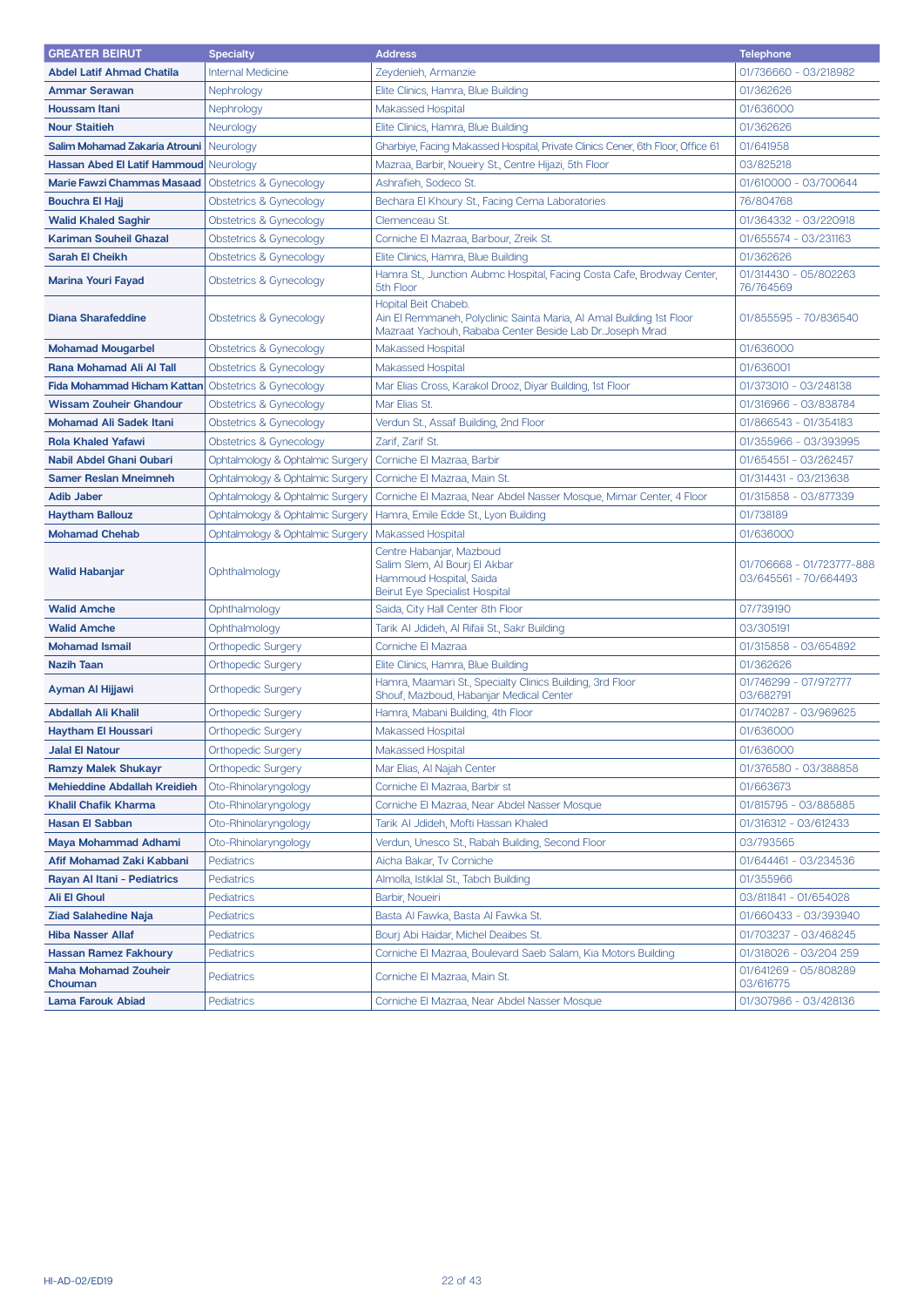| <b>GREATER BEIRUT</b>                             | <b>Specialty</b>              | <b>Address</b>                                                      | <b>Telephone</b>                                            |
|---------------------------------------------------|-------------------------------|---------------------------------------------------------------------|-------------------------------------------------------------|
| <b>Bilan Mohammad Yaman</b>                       | <b>Pediatrics</b>             | Corniche El Mazraa, Near Abdel Nasser Mosque, Mimar Center, 7 Floor | 01/300788 - 03/630192                                       |
| <b>Nada Abou Chahine</b>                          | <b>Pediatrics</b>             | Corniche El Mazraa                                                  | 03/640031                                                   |
| <b>Nabil Abdel Rahman Yassine</b>                 | <b>Pediatrics</b>             | <b>Facing Makassed Hospital</b>                                     | 01/655577 - 03/878239                                       |
| <b>Jamal Mehfara</b>                              | Pediatrics                    | Ghobeiry, Abdallah El Hajj St.                                      | 01/543377 - 03/688424                                       |
| <b>Thuraya Alameddine</b>                         | Pediatrics                    | Hamra, Verdun, Main Road                                            | 71/517864                                                   |
| <b>Mohamad Khaled Chebbo</b>                      | <b>Pediatrics</b>             | Karakoul Drouz, Istiklal St. Barja, Mosque St.                      | 01/735008 - 03/233622                                       |
| <b>Mohamad Bilal Khalil Arab</b>                  | <b>Pediatrics</b>             | Kaskas                                                              | 01/652434 - 03/636058                                       |
| <b>Ikram Amine Tannir</b>                         | Pediatrics                    | Koraytem, Labban St., Chartouni Building, 2nd Floor                 | 01/744269 - 03/286707<br>01/354183                          |
| <b>Amal Naaous</b>                                | <b>Pediatrics</b>             | <b>Makassed Hospital</b>                                            | 01/636000                                                   |
| <b>Soha Ghanem</b>                                | <b>Pediatrics</b>             | <b>Makassed Hospital</b>                                            | 01/636000                                                   |
| <b>Rima Khinkarly</b>                             | <b>Pediatrics</b>             | Malla Jazaer St.                                                    | 01/736393 - 03/235512                                       |
| <b>Ahmad Fouad Chatila</b>                        | <b>Pediatrics</b>             | Mar Elias St.                                                       | 01/707014 - 03/ 266633                                      |
| <b>Mazen Kaaki</b>                                | <b>Pediatrics</b>             | Mar Elias, Centre Al Diar                                           | 01/855595 - 70/124364                                       |
| <b>Hayat Abdelnasser Manasfi</b>                  | <b>Pediatrics</b>             | Mar Elias, Facing Bankmed                                           | 70/950079                                                   |
| <b>Chafic Wajih El Hoss</b>                       | <b>Pediatrics</b>             | Mar Elias, Istiklal St. (Centre Diar, Chocolat Elsa)                | 01/364349 - 03/204669                                       |
| <b>Imad Ali Chokr</b>                             | <b>Pediatrics</b>             | Ramlet El Bayda, And Bourj Al Barajneh, Next To Municaplity         | 01/475655 - 03/355334                                       |
| Randa Hamzeh Damerji                              | Pediatrics                    | Ras Al Nabeh, Omar Ben Khatab                                       | 01/630899 - 03/421150                                       |
| <b>Bassem Abou Merhi</b>                          | <b>Pediatrics</b>             | Ras Al Nabeh, Bechara El Khoury, Al Bena Building                   | 03/217922                                                   |
| <b>Zouheir Ali Fleifel</b>                        | Pediatrics                    | Verdun, Sakiet El Janzeer                                           | 01/812763 - 03/524671                                       |
| <b>Iman Moustafa Tannir</b>                       | <b>Pediatrics</b>             | Zarif, Jazaer St.                                                   | 03/077616 - 05/808289                                       |
| Iman Jaafar Awada                                 | Pediatrics & General Medecine | Basta Tahta, Khandak Ghamik, Nayef Tello St.                        | 01/663882 - 03/393040                                       |
| <b>Hussein Hashem</b>                             | <b>Plastic Surgery</b>        | Elite Clinics, Hamra, Blue Building                                 | 01/362626                                                   |
| <b>Walid Sleiman</b>                              | <b>Pulmonary Disease</b>      | Elite Clinics, Hamra, Blue Building                                 | 01/362626                                                   |
| Hani Abou Alfadel Motty Shahine Pulmonary Disease |                               | Hamra, Near Najjar Hospital, Wardieh Pharmacy Building              | 03/880510 - 01/746222                                       |
| <b>Helene Georges Abiad</b>                       | <b>Pulmonary Disease</b>      | Mar Elias, Facing Sakanet El Helou, Saleh Building                  | 03/981205 - 01/687368                                       |
| <b>Rafic Katerji</b>                              | Rheumatology                  | Elite Clinics, Hamra, Blue Building                                 | 01/362626                                                   |
| <b>Nasser Khalil</b>                              | Urology                       | Elite Clinics, Hamra, Blue Building                                 | 01/362626                                                   |
| Nasser Ibrahim Khalil                             | Urology                       | Hamra, Abdel Aziz St. Chiyah, Fayed St.                             | 01/362285 - 01/744139<br>01/271055 - 03/674800<br>01/271338 |
| Ali Moustapha Haidar                              | Urology                       | Hamra, Main St.                                                     | 01/746744 - 03/844577                                       |
| <b>Houssam Rabah</b>                              | Urology                       | <b>Makassed Hospital</b>                                            | 01/636000                                                   |
| <b>Mohammad Taleb</b>                             | Urology                       | <b>Makassed Hospital</b>                                            | 01/636000                                                   |
| Sani Sami Beydoun                                 | Urology                       | <b>Trad Hospital</b>                                                | 70/963600 - 01/367266                                       |

| <b>IMETN</b>                   | <b>Specialty</b>         | <b>Address</b>                                                       | <b>Telephone</b>      |
|--------------------------------|--------------------------|----------------------------------------------------------------------|-----------------------|
| Remie Jean Daou                | <b>Family Medicine</b>   | Dbayeh, Awkar Round About, Bambouk Building, 1st Floor               | 04/547347 - 03/420286 |
| <b>Stephanie Elias Ibrahim</b> | <b>General Medicine</b>  | Metn, S Clinics, Majzoub, St. 2                                      | 03/937992             |
| <b>Raffi Antranik Poladian</b> | <b>Internal Medicine</b> | Dora, Main St.                                                       | 01/254716 - 03/708064 |
| <b>Said Nasser Hado</b>        | <b>Internal Medicine</b> | Sed El Bauchrieh, Mar Takla St., Kassis Baaklini Building, 1st Floor | 01/880158 - /600947   |
| <b>Youssef Emile Khoury</b>    | Pediatrics               | Zalka, Al Arz St.                                                    | 03/741104             |

| <b>BAABDA</b>           | <b>Specialty</b> | <b>Address</b>                                              | <b>Telephone</b>      |
|-------------------------|------------------|-------------------------------------------------------------|-----------------------|
| <b>Nabil Chit</b>       | Cardiology       | Dar El Hawraa Private Clinics Hareit Hreik, Bir El Abed St. | 01/544889             |
| <b>Hassan Mansour</b>   | Cardiology       | Dar El Hawraa Private Clinics Hareit Hreik, Bir El Abed St. | 01/544889             |
| <b>Mostapha Alik</b>    | Cardiology       | Dar El Hawraa Private Clinics Hareit Hreik, Bir El Abed St. | 01/544889             |
| <b>Hussein Ghabris</b>  | Cardiology       | Dar El Hawraa Private Clinics Hareit Hreik, Bir El Abed St. | 01/544889             |
| Nabil Tahhan            | Cardiology       | Dar El Hawraa Private Clinics Hareit Hreik, Bir El Abed St. | 01/544889             |
| <b>Imad Merji</b>       | Cardiology       | Dar El Hawraa Private Clinics Hareit Hreik, Bir El Abed St. | 01/544889             |
| Naji Joseph Azzi        | Cardiology       | Hazmieh, Saeed Fraiha St., Camilia Center, 4th Floor        | 05/956697 - 03/177775 |
| <b>Nabil Khalil</b>     | Dermatology      | Dar El Hawraa Private Clinics Hareit Hreik, Bir El Abed St. | 01/544889             |
| <b>Akram Farhat</b>     | Dermatology      | Dar El Hawraa Private Clinics Hareit Hreik, Bir El Abed St. | 01/544889             |
| <b>Bassam El Sayegh</b> | Dermatology      | Dar El Hawraa Private Clinics Hareit Hreik, Bir El Abed St. | 01/544889             |
| <b>Kamal Hussein</b>    | Dermatology      | Dar El Hawraa Private Clinics Hareit Hreik, Bir El Abed St. | 01/544889             |
| <b>Ehsan Abbas</b>      | Dermatology      | Dar El Hawraa Private Clinics Hareit Hreik, Bir El Abed St. | 01/544889             |
| <b>Nabil Atwi</b>       | Dermatology      | Dar El Hawraa Private Clinics Hareit Hreik, Bir El Abed St. | 01/544889             |
| <b>Angela Yassin</b>    | Dermatology      | Dar El Hawraa Private Clinics Hareit Hreik, Bir El Abed St. | 01/544889             |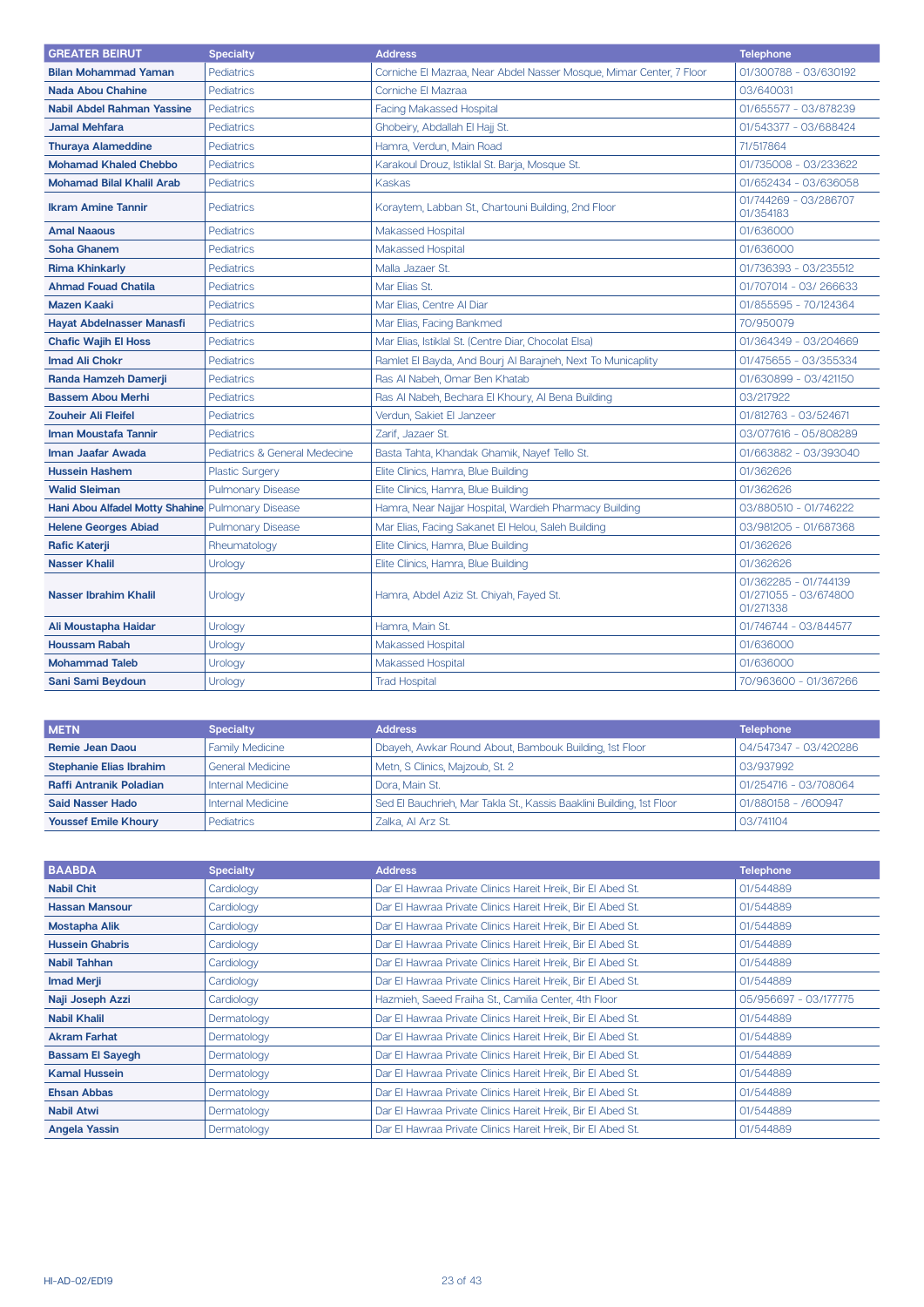| <b>BAABDA</b>                                    | <b>Specialty</b>                                                     | <b>Address</b>                                                                                                             | <b>Telephone</b>       |
|--------------------------------------------------|----------------------------------------------------------------------|----------------------------------------------------------------------------------------------------------------------------|------------------------|
| <b>Nabil Bahsoun</b>                             | Dermatology                                                          | Dar El Hawraa Private Clinics Hareit Hreik, Bir El Abed St.                                                                | 01/544889              |
| <b>Rim Abdallah</b>                              | Dermatology                                                          | Dar El Hawraa Private Clinics Hareit Hreik, Bir El Abed St.                                                                | 01/544889              |
| <b>Hajar Ballout</b>                             | Endocrinology & Metabolism                                           | Dar El Hawraa Private Clinics Hareit Hreik, Bir El Abed St.                                                                | 01/544889              |
| <b>Mahmoud Fneich</b>                            | Endocrinology & Metabolism                                           | Dar El Hawraa Private Clinics Hareit Hreik, Bir El Abed St.                                                                | 01/544889              |
| <b>Hassan Hazimeh</b>                            | Endocrinology & Metabolism                                           | Dar El Hawraa Private Clinics Hareit Hreik, Bir El Abed St.                                                                | 01/544889              |
| <b>Youssef Srour</b>                             | Endocrinology & Metabolism                                           | Dar El Hawraa Private Clinics Hareit Hreik, Bir El Abed St.                                                                | 01/544889              |
| Ali Issa                                         | Endocrinology & Metabolism                                           | Dar El Hawraa Private Clinics Hareit Hreik, Bir El Abed St.                                                                | 01/544889              |
| <b>Mohamad Shahrour</b>                          | Endocrinology & Metabolism                                           | Dar El Hawraa Private Clinics Hareit Hreik, Bir El Abed St.                                                                | 01/544889              |
| Chawki Ali Haddad                                | Endocrinology & Metabolism                                           | Hadath, AI Ain Square, Hadath Medical Center                                                                               | 71/554458              |
| <b>Elias Fiani</b>                               | Gastroenterology                                                     | Mount Lebanon Hospital / Rosaire Hospital / Health Avenue Mansourieh/<br>Officium Polyclinic Jounieh, Ghazir               | 03/922557              |
| <b>Noelle El Asmar</b>                           | Gastroenterology                                                     | Mount Lebanon Hospital, Clinics, Abou Jaoude Hospital, Clinics                                                             | 70/850862              |
| Ali Hazime                                       | General Surgery                                                      | Dar El Hawraa Private Clinics Hareit Hreik, Bir El Abed St.                                                                | 01/544889              |
| <b>Samer Dbouk</b>                               | General Surgery                                                      | Dar El Hawraa Private Clinics Hareit Hreik, Bir El Abed St.                                                                | 01/544889              |
| <b>Nadine Mousallem</b>                          | General Surgery                                                      | Dar El Hawraa Private Clinics Hareit Hreik, Bir El Abed St.                                                                | 01/544889              |
| <b>Iman Sbeity</b>                               | General Surgery                                                      | Dar El Hawraa Private Clinics Hareit Hreik, Bir El Abed St.                                                                | 01/544889              |
| <b>Mariam Yassine</b>                            | General Surgery                                                      | Dar El Hawraa Private Clinics Hareit Hreik, Bir El Abed St.                                                                | 01/544889              |
| <b>Raad Raad</b>                                 | General Surgery                                                      | Dar El Hawraa Private Clinics Hareit Hreik, Bir El Abed St.                                                                | 01/544889              |
| <b>Ihab Samir Joudi</b>                          | General Surgery                                                      | Furn El Chebbak, Main Road, Barbir St.                                                                                     | 01/291309              |
| <b>Hiba Mokaddem</b>                             | <b>Hematology And Medical Oncology</b>                               | Dar El Hawraa Private Clinics Hareit Hreik, Bir El Abed St.                                                                | 01/544889              |
| <b>Roula Atwe</b>                                | <b>Infectious Diseases</b>                                           | Dar El Hawraa Private Clinics Hareit Hreik, Bir El Abed St.                                                                | 01/544889              |
| <b>Fatima Saksouk</b>                            |                                                                      | Internal Medicine - General Medicine  Dar El Hawraa Private Clinics Hareit Hreik, Bir El Abed St.                          | 01/544889              |
| <b>Walaa Al Aaraj</b>                            |                                                                      | Internal Medicine - General Medicine  Dar El Hawraa Private Clinics Hareit Hreik, Bir El Abed St.                          | 01/544889              |
| Alia Hijazi                                      |                                                                      | Internal Medicine - General Medicine  Dar El Hawraa Private Clinics Hareit Hreik, Bir El Abed St.                          | 01/544889              |
| <b>Nada Barake</b>                               |                                                                      | Internal Medicine - General Medicine  Dar El Hawraa Private Clinics Hareit Hreik, Bir El Abed St.                          | 01/544889              |
| Soumaya Ayach                                    |                                                                      | Internal Medicine - General Medicine  Dar El Hawraa Private Clinics Hareit Hreik, Bir El Abed St.                          | 01/544889              |
| <b>Hassan Munzir</b>                             |                                                                      | Internal Medicine - General Medicine  Dar El Hawraa Private Clinics Hareit Hreik, Bir El Abed St.                          | 01/544889              |
| <b>Hassan Ghazali</b>                            |                                                                      | Internal Medicine - General Medicine  Dar El Hawraa Private Clinics Hareit Hreik, Bir El Abed St.                          | 01/544889              |
| <b>Anan Saharf El Dine</b>                       | Nephrology                                                           | Dar El Hawraa Private Clinics Hareit Hreik, Bir El Abed St.                                                                | 01/544889              |
| <b>Ali Nour El Dine</b>                          | Neurology                                                            | Dar El Hawraa Private Clinics Hareit Hreik, Bir El Abed St.                                                                | 01/544889              |
| <b>Saleh Sbeity</b>                              | Neurology                                                            | Dar El Hawraa Private Clinics Hareit Hreik, Bir El Abed St.                                                                | 01/544889              |
| <b>Faiza Ghenwa</b>                              | Obstetrics & Gynecology                                              | Dar El Hawraa Private Clinics Hareit Hreik, Bir El Abed St.                                                                | 01/544889              |
| <b>Sabah Ayoub</b>                               | Obstetrics & Gynecology                                              | Dar El Hawraa Private Clinics Hareit Hreik, Bir El Abed St.                                                                | 01/544889              |
| Raya Rabah                                       | Obstetrics & Gynecology                                              | Dar El Hawraa Private Clinics Hareit Hreik, Bir El Abed St.                                                                | 01/544889              |
| Alia Hammoud                                     | Obstetrics & Gynecology                                              | Dar El Hawraa Private Clinics Hareit Hreik, Bir El Abed St.                                                                | 01/544889              |
| <b>Souheir Baalbacky</b>                         | <b>Obstetrics &amp; Gynecology</b>                                   | Dar El Hawraa Private Clinics Hareit Hreik, Bir El Abed St.                                                                | 01/544889              |
| <b>Shourouk Dawi</b>                             | Obstetrics & Gynecology                                              | Dar El Hawraa Private Clinics Hareit Hreik, Bir El Abed St.                                                                | 01/544889              |
| <b>Norma Bazzi</b>                               | Obstetrics & Gynecology                                              | Dar El Hawraa Private Clinics Hareit Hreik, Bir El Abed St.                                                                | 01/544889              |
| <b>Abir Youssef</b>                              | <b>Obstetrics &amp; Gynecology</b>                                   | Dar El Hawraa Private Clinics Hareit Hreik, Bir El Abed St.                                                                | 01/544889              |
| <b>Jeanette Youssef</b>                          | Obstetrics & Gynecology                                              | Dar El Hawraa Private Clinics Hareit Hreik, Bir El Abed St.                                                                | 01/544889              |
| Hawraa Al Aaraj                                  | Obstetrics & Gynecology                                              | Dar El Hawraa Private Clinics Hareit Hreik, Bir El Abed St.                                                                | 01/544889              |
| Zahraa Jaber                                     | Obstetrics & Gynecology                                              | Dar El Hawraa Private Clinics Hareit Hreik, Bir El Abed St.                                                                | 01/544889              |
| <b>Inaam Hatoum</b>                              | <b>Obstetrics &amp; Gynecology</b>                                   | Dar El Hawraa Private Clinics Hareit Hreik, Bir El Abed St.                                                                | 01/544889              |
| <b>Mariam Farhat</b>                             | <b>Obstetrics &amp; Gynecology</b>                                   | Dar El Hawraa Private Clinics Hareit Hreik, Bir El Abed St.                                                                | 01/544889              |
| <b>Feriale Saleh</b>                             | Obstetrics & Gynecology                                              | Dar El Hawraa Private Clinics Hareit Hreik, Bir El Abed St.                                                                | 01/544889              |
| Lina Nassib Saliba Jaber                         | Obstetrics & Gynecology                                              | Ghobeiry, Abdallah El Hajj St.                                                                                             | 01/559603 - 03/650781  |
| <b>Ziad Claude Massaad</b>                       | <b>Obstetrics &amp; Gynecology</b>                                   | Hazmieh, Said Freiha                                                                                                       | 05/459359 - 03/700049  |
| <b>Ahmad Baalbacki</b>                           | Ophtalmology & Ophtalmic Surgery                                     | Dar El Hawraa Private Clinics Hareit Hreik, Bir El Abed St.                                                                | 01/544889              |
| Ali Hakim                                        | Ophtalmology & Ophtalmic Surgery                                     | Dar El Hawraa Private Clinics Hareit Hreik, Bir El Abed St.                                                                | 01/544889<br>01/544889 |
| <b>Mohamad Khalife</b><br><b>Hussein Hazimeh</b> | Ophtalmology & Ophtalmic Surgery<br>Ophtalmology & Ophtalmic Surgery | Dar El Hawraa Private Clinics Hareit Hreik, Bir El Abed St.<br>Dar El Hawraa Private Clinics Hareit Hreik, Bir El Abed St. | 01/544889              |
|                                                  |                                                                      |                                                                                                                            |                        |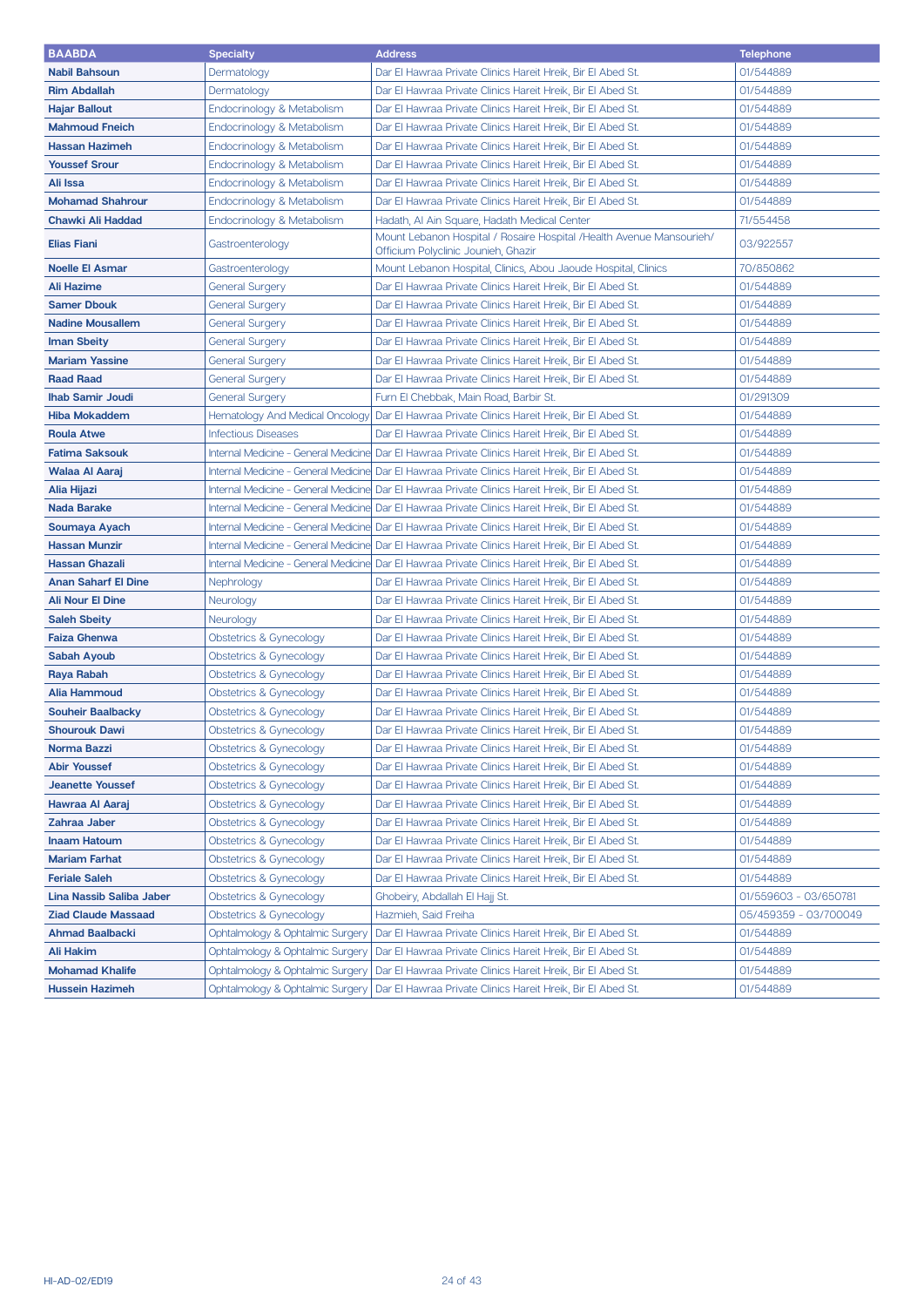| <b>BAABDA</b>              | <b>Specialty</b>                 | <b>Address</b>                                              | <b>Telephone</b>                   |
|----------------------------|----------------------------------|-------------------------------------------------------------|------------------------------------|
| Ali Hajj Hassan            | Ophtalmology & Ophtalmic Surgery | Dar El Hawraa Private Clinics Hareit Hreik, Bir El Abed St. | 01/544889                          |
| <b>Moussa Chouaieb</b>     | Ophtalmology & Ophtalmic Surgery | Dar El Hawraa Private Clinics Hareit Hreik, Bir El Abed St. | 01/544889                          |
| <b>Hasan Salam</b>         | Ophtalmology & Ophtalmic Surgery | Dar El Hawraa Private Clinics Hareit Hreik, Bir El Abed St. | 01/544889                          |
| <b>Mariam Iskandar</b>     | Ophtalmology & Ophtalmic Surgery | Dar El Hawraa Private Clinics Hareit Hreik, Bir El Abed St. | 01/544889                          |
| Ali El Hajj                | Ophtalmology & Ophtalmic Surgery | Dar El Hawraa Private Clinics Hareit Hreik, Bir El Abed St. | 01/544889                          |
| <b>Moustapha Daher</b>     | Ophtalmology & Ophtalmic Surgery | Dar El Hawraa Private Clinics Hareit Hreik, Bir El Abed St. | 01/544889                          |
| <b>Fouad Khreis</b>        | Ophtalmology & Ophtalmic Surgery | Dar El Hawraa Private Clinics Hareit Hreik, Bir El Abed St. | 01/544889                          |
| <b>Moustapha Khalaf</b>    | <b>Orthopedic Surgery</b>        | Dar El Hawraa Private Clinics Hareit Hreik, Bir El Abed St. | 01/544889                          |
| <b>Assaad Mansour</b>      | <b>Orthopedic Surgery</b>        | Dar El Hawraa Private Clinics Hareit Hreik, Bir El Abed St. | 01/544889                          |
| <b>Reda Kassem</b>         | <b>Orthopedic Surgery</b>        | Dar El Hawraa Private Clinics Hareit Hreik, Bir El Abed St. | 01/544889                          |
| <b>Hicham Hassan</b>       | <b>Orthopedic Surgery</b>        | Dar El Hawraa Private Clinics Hareit Hreik, Bir El Abed St. | 01/544889                          |
| <b>Walid Kheirelddine</b>  | <b>Orthopedic Surgery</b>        | Dar El Hawraa Private Clinics Hareit Hreik, Bir El Abed St. | 01/544889                          |
| <b>Zouheir Mansour</b>     | <b>Orthopedic Surgery</b>        | Dar El Hawraa Private Clinics Hareit Hreik, Bir El Abed St. | 01/544889                          |
| <b>Samer Salim</b>         | <b>Orthopedic Surgery</b>        | Dar El Hawraa Private Clinics Hareit Hreik, Bir El Abed St. | 01/544889                          |
| <b>Ali Chamesddine</b>     | <b>Orthopedic Surgery</b>        | Dar El Hawraa Private Clinics Hareit Hreik, Bir El Abed St. | 01/544889                          |
| <b>Mohammad Daoun</b>      | <b>Orthopedic Surgery</b>        | Dar El Hawraa Private Clinics Hareit Hreik, Bir El Abed St. | 01/544889                          |
| <b>Ali Kariani</b>         | <b>Orthopedic Surgery</b>        | Dar El Hawraa Private Clinics Hareit Hreik, Bir El Abed St. | 01/544889                          |
| <b>Haitham Rifai</b>       | <b>Orthopedic Surgery</b>        | Dar El Hawraa Private Clinics Hareit Hreik, Bir El Abed St. | 01/544889                          |
| <b>Ahmad Sleiman</b>       | <b>Orthopedic Surgery</b>        | Dar El Hawraa Private Clinics Hareit Hreik, Bir El Abed St. | 01/544889                          |
| <b>Thanaa Mansour</b>      | Oto-Rhinolaryngology             | Dar El Hawraa Private Clinics Hareit Hreik, Bir El Abed St. | 01/544889                          |
| <b>Hussein El Makhour</b>  | Oto-Rhinolaryngology             | Dar El Hawraa Private Clinics Hareit Hreik, Bir El Abed St. | 01/544889                          |
| <b>Hassan Hareb</b>        | Oto-Rhinolaryngology             | Dar El Hawraa Private Clinics Hareit Hreik, Bir El Abed St. | 01/544889                          |
| <b>Mohamad Mansour</b>     | Oto-Rhinolaryngology             | Dar El Hawraa Private Clinics Hareit Hreik, Bir El Abed St. | 01/544889                          |
| <b>Mohammad Chouman</b>    | Oto-Rhinolaryngology             | Dar El Hawraa Private Clinics Hareit Hreik, Bir El Abed St. | 01/544889                          |
| <b>Mohammad Al Daghli</b>  | Oto-Rhinolaryngology             | Dar El Hawraa Private Clinics Hareit Hreik, Bir El Abed St. | 01/544889                          |
| <b>Hussein Beydoun</b>     | Oto-Rhinolaryngology             | Dar El Hawraa Private Clinics Hareit Hreik, Bir El Abed St. | 01/544889                          |
| <b>Bassam Haisoun</b>      | Oto-Rhinolaryngology             | Dar El Hawraa Private Clinics Hareit Hreik, Bir El Abed St. | 01/544889                          |
| <b>Ghaleb Koeik</b>        | Oto-Rhinolaryngology             | Dar El Hawraa Private Clinics Hareit Hreik, Bir El Abed St. | 01/544889                          |
| <b>Mohammad Hachem</b>     | Oto-Rhinolaryngology             | Dar El Hawraa Private Clinics Hareit Hreik, Bir El Abed St. | 01/544889                          |
| <b>Walid Toufic Shayya</b> | <b>Pediatrics</b>                | Aley, Piscine St., Zoueihed Building, 1st Floor             | 05/558562 - 03/037440              |
| <b>Ezzat Sbeity</b>        | <b>Pediatrics</b>                | Dar El Hawraa Private Clinics Hareit Hreik, Bir El Abed St. | 01/544889                          |
| <b>Zeinab Al Tahesh</b>    | <b>Pediatrics</b>                | Dar El Hawraa Private Clinics Hareit Hreik, Bir El Abed St. | 01/544889                          |
| <b>Randa Rahhal</b>        | <b>Pediatrics</b>                | Dar El Hawraa Private Clinics Hareit Hreik, Bir El Abed St. | 01/544889                          |
| <b>Jaafar El Hor</b>       | <b>Pediatrics</b>                | Dar El Hawraa Private Clinics Hareit Hreik, Bir El Abed St. | 01/544889                          |
| <b>Abbas Reda</b>          | <b>Pediatrics</b>                | Dar El Hawraa Private Clinics Hareit Hreik, Bir El Abed St. | 01/544889                          |
| <b>Fadia Bedran</b>        | <b>Pediatrics</b>                | Dar El Hawraa Private Clinics Hareit Hreik, Bir El Abed St. | 01/544889                          |
| <b>Sawsan Zgheib</b>       | Pediatrics                       | Dar El Hawraa Private Clinics Hareit Hreik, Bir El Abed St. | 01/544889                          |
| <b>Tarif Nasrallah</b>     | <b>Pediatrics</b>                | Dar El Hawraa Private Clinics Hareit Hreik, Bir El Abed St. | 01/544889                          |
| <b>Ali Yassine</b>         | <b>Pediatrics</b>                | Dar El Hawraa Private Clinics Hareit Hreik, Bir El Abed St. | 01/544889                          |
| <b>Nada Al Khatib</b>      | <b>Pediatrics</b>                | Dar El Hawraa Private Clinics Hareit Hreik, Bir El Abed St. | 01/544889                          |
| <b>Ehsan Kourani</b>       | <b>Pediatrics</b>                | Dar El Hawraa Private Clinics Hareit Hreik, Bir El Abed St. | 01/544889                          |
| <b>Sanaa Saad El Dine</b>  | <b>Pediatrics</b>                | Dar El Hawraa Private Clinics Hareit Hreik, Bir El Abed St. | 01/544889                          |
| Hanaa Awada                | <b>Pediatrics</b>                | Dar El Hawraa Private Clinics Hareit Hreik, Bir El Abed St. | 01/544889                          |
| <b>Nada Sbeity</b>         | <b>Pediatrics</b>                | Dar El Hawraa Private Clinics Hareit Hreik, Bir El Abed St. | 01/544889                          |
| Randa Bazzi                | <b>Pediatrics</b>                | Dar El Hawraa Private Clinics Hareit Hreik, Bir El Abed St. | 01/544889                          |
| <b>Roula Zaraket</b>       | <b>Pediatrics</b>                | Dar El Hawraa Private Clinics Hareit Hreik, Bir El Abed St. | 01/544889                          |
| <b>Hussein Khalife</b>     | <b>Pediatrics</b>                | Dar El Hawraa Private Clinics Hareit Hreik, Bir El Abed St. | 01/544889                          |
| <b>Rim Al Hajj</b>         | <b>Pediatrics</b>                | Dar El Hawraa Private Clinics Hareit Hreik, Bir El Abed St. | 01/544889                          |
| <b>Riad Moubarak</b>       | <b>Pediatrics</b>                | Dar El Hawraa Private Clinics Hareit Hreik, Bir El Abed St. | 01/544889                          |
| <b>Adnan Al Husseini</b>   | <b>Pediatrics</b>                | Dar El Hawraa Private Clinics Hareit Hreik, Bir El Abed St. | 01/544889                          |
| <b>Mohamad Mahmoud</b>     | <b>Pediatrics</b>                | Dar El Hawraa Private Clinics Hareit Hreik, Bir El Abed St. | 01/544889                          |
| <b>Majed Hussein</b>       | <b>Pediatrics</b>                | Dar El Hawraa Private Clinics Hareit Hreik, Bir El Abed St. | 01/544889                          |
| <b>Hiba Diab</b>           | <b>Pediatrics</b>                | Dar El Hawraa Private Clinics Hareit Hreik, Bir El Abed St. | 01/544889                          |
| <b>Georges Aramouni</b>    | <b>Pediatrics</b>                | Hadath, Adib Chidiah St.                                    | 05/463548 - 05/453500<br>03/463548 |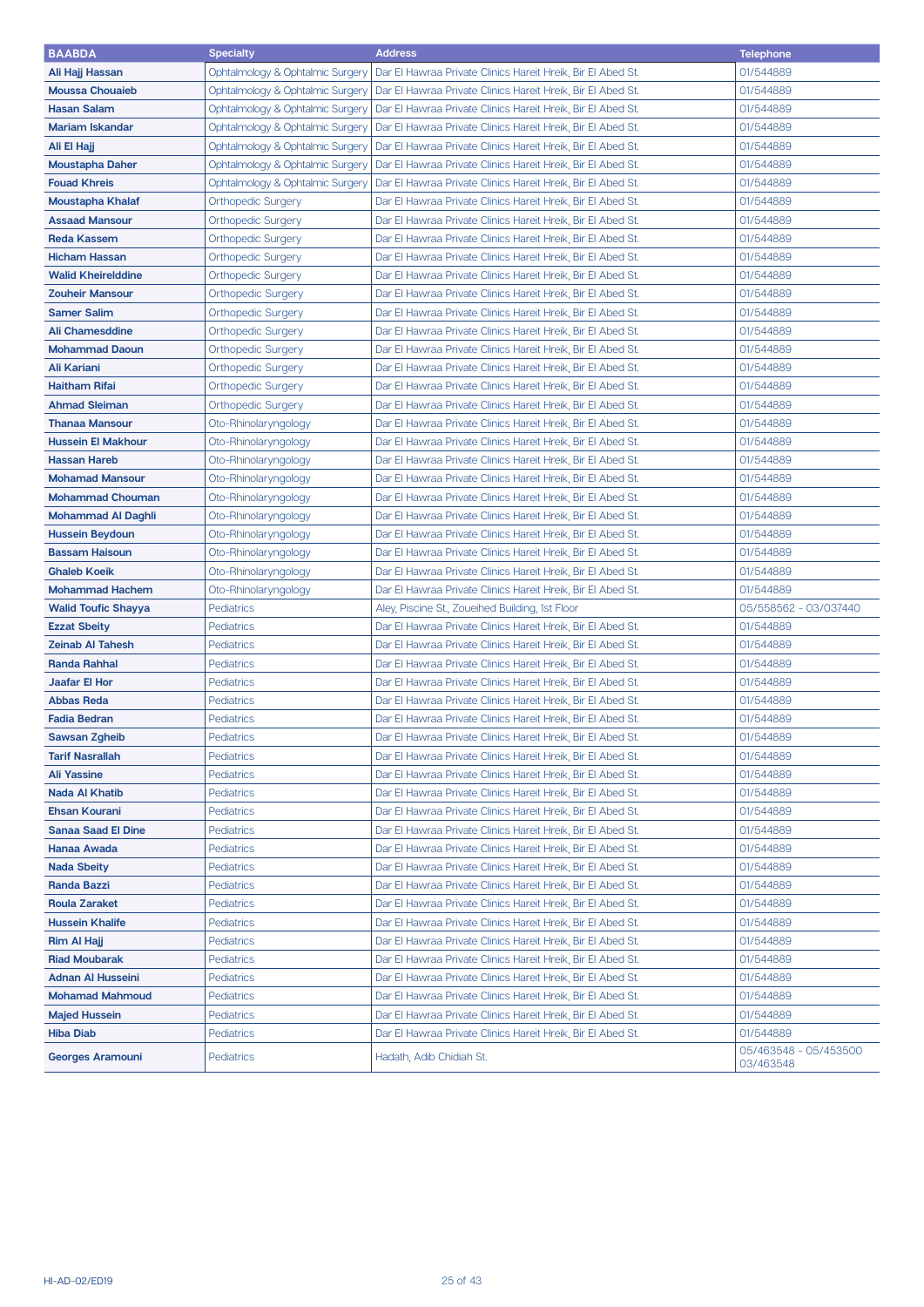| <b>BAABDA</b>            | <b>Specialty</b>          | <b>Address</b>                                              | <b>Telephone</b>      |
|--------------------------|---------------------------|-------------------------------------------------------------|-----------------------|
| <b>Hasan Ali Faour</b>   | <b>Pediatrics</b>         | Tahwitet El Ghadire, Mrayjeh                                | 01/470483 - 03/386418 |
| <b>Hassan Bou Orom</b>   | <b>Pulmonary Diseases</b> | Dar El Hawraa Private Clinics Hareit Hreik, Bir El Abed St. | 01/544889             |
| <b>Youssef Hakim</b>     | <b>Pulmonary Diseases</b> | Dar El Hawraa Private Clinics Hareit Hreik, Bir El Abed St. | 01/544889             |
| <b>Shirine Malai</b>     | <b>Pulmonary Diseases</b> | Dar El Hawraa Private Clinics Hareit Hreik, Bir El Abed St. | 01/544889             |
| <b>Kassem AI Bannout</b> | <b>Pulmonary Diseases</b> | Dar El Hawraa Private Clinics Hareit Hreik, Bir El Abed St. | 01/544889             |
| <b>Kamel Mroue</b>       | Rheumatology              | Dar El Hawraa Private Clinics Hareit Hreik, Bir El Abed St. | 01/544889             |
| <b>Alaa Saad</b>         | Rheumatology              | Dar El Hawraa Private Clinics Hareit Hreik, Bir El Abed St. | 01/544889             |
| <b>Tania Saker</b>       | Rheumatology              | Dar El Hawraa Private Clinics Hareit Hreik, Bir El Abed St. | 01/544889             |
| <b>Imad Shams</b>        | <b>Urology</b>            | Dar El Hawraa Private Clinics Hareit Hreik, Bir El Abed St. | 01/544889             |
| <b>Ahmad Salhab</b>      | <b>Urology</b>            | Dar El Hawraa Private Clinics Hareit Hreik, Bir El Abed St. | 01/544889             |
| <b>Ali Makki</b>         | Urology                   | Dar El Hawraa Private Clinics Hareit Hreik, Bir El Abed St. | 01/544889             |
| Ali Al Khansa            | <b>Urology</b>            | Dar El Hawraa Private Clinics Hareit Hreik, Bir El Abed St. | 01/544889             |
| <b>Mahde Dagher</b>      | <b>Urology</b>            | Dar El Hawraa Private Clinics Hareit Hreik, Bir El Abed St. | 01/544889             |
| <b>Khaled Obeid</b>      | <b>Urology</b>            | Dar El Hawraa Private Clinics Hareit Hreik, Bir El Abed St. | 01/544889             |
| <b>Hassan Husein</b>     | <b>Vascular Surgery</b>   | Dar El Hawraa Private Clinics Hareit Hreik, Bir El Abed St. | 01/544889             |
| <b>Nehmat Daou</b>       | <b>Vascular Surgery</b>   | Dar El Hawraa Private Clinics Hareit Hreik, Bir El Abed St. | 01/544889             |

| <b>CHOUF</b>                    | <b>Specialty</b>              | <b>Address</b>                                  | <b>Telephone</b>               |
|---------------------------------|-------------------------------|-------------------------------------------------|--------------------------------|
| <b>Issam Mohamad Meouch</b>     | Endocrinology & Metabolism    | Barja, Jadra                                    | 07/920669 - 71/343508          |
| <b>Hassan Zeidan Mansour</b>    | Endocrinology & Metabolism    | Chhim, Charifa St., Bank Al Mawared             | 07/723444 Ext 653<br>03/742734 |
| Ali Barraj                      | Gastroenterology              | Barja, Sawwani St., 1st Floor                   | 03/224 344                     |
| <b>Jamil Chayeb</b>             | Gastroenterology              | Mazboud, Main St.                               | 07/972777 - 03/793561          |
| <b>Wassila Ahmad Abdo</b>       | <b>General Medicine</b>       | Aaramoun, Main St.                              | 05/808289 - 03/214310          |
| <b>Nabil Mehieddine Moallem</b> | General Medicine              | Chhim, Main Road                                | 07/240860 - 03/811876          |
| <b>Bassam Ali Hamzeh</b>        | <b>General Medicine</b>       | Haret En Naame, Maamel St., Facing Dia Pharmacy | 05/601420                      |
| <b>Mounir Ahmad Chebbo</b>      | <b>General Surgery</b>        | Barja, Maabour St., Mounir Chebbo Building      | 07/920160 - 03/376466          |
| <b>Adnan Raouf Atallah</b>      | Hematology                    | Chouf, Ain W Zein Hospital                      | 03/259520                      |
| Sami Ahmad Dahrouj              | <b>Pediatrics</b>             | Chhim, Hay El Shareif                           | 07/240446 - 03/811515          |
| David Samih Amaneddine          | <b>Pediatrics</b>             | Chouf, Bekaata, Dawhat Aramoun                  | 03/330663                      |
| Nada Mahmoud Barakeh            | Pediatrics & General Medecine | Aaramoun, Main St.                              | 05/810331 - 03/821583          |

| <b>ALEY</b>                                   | <b>Specialty</b>              | <b>Address</b>                                                    | <b>Telephone</b>      |
|-----------------------------------------------|-------------------------------|-------------------------------------------------------------------|-----------------------|
| <b>Mouin Maziad Abou Fakhr</b>                | <b>Family Medicine</b>        | Choueifat, Kebbe                                                  | 05/437259 - 03/742841 |
| <b>Mohamad Ezzeddine Alameh</b>               | <b>General Medicine</b>       | Bshamoun, Main Road, Salim El Halabi Center, Block A, First Floor | 03/496916 - 05/806581 |
| <b>Rola Fawzi Dib</b>                         | <b>General Medicine</b>       | Dawhet Aramoun                                                    | 03/504151             |
| <b>Ahmad Tarraf</b>                           | <b>General Medicine</b>       | Khalde, Khalde Old Main St.                                       | 05/803001             |
| <b>Khaled Mohamad Kassem</b><br><b>Amcheh</b> | <b>Pediatrics</b>             | Khalde, Main Highway                                              | 05/802263             |
| <b>Oussama Mohamad Hajj</b>                   | Pediatrics & General Medecine | Sibline, Iklim Kharroub                                           | 03/968233             |

| KESERWAN - JBEIL                                | <b>Specialty</b>        | <b>Address</b>                                                                                 | <b>Telephone</b>                   |
|-------------------------------------------------|-------------------------|------------------------------------------------------------------------------------------------|------------------------------------|
| <b>Joseph Baroudi</b>                           | <b>Family Medicine</b>  | Zouk Mosbeh, Mizyara Center Zalka, City Moussa Building Ashrafieh, St.<br><b>Marc Building</b> | 09/220643 - 01/902438<br>03/300876 |
| <b>Tanios Nabih Otayek</b>                      | General Medicine        | Haret Sakher, Facing Tapis Abboud                                                              | 09/835868                          |
| <b>Assaad Fouad Ghanem</b>                      | <b>General Medicine</b> | Jbeil, Main Road, Oukeibeh                                                                     | 09/446446                          |
| Miled Michel Skaf (Mof#28196) Internal Medicine |                         | Zoug Mosbeh, Christ Le Roi St.                                                                 | 09/218280 - 03/220516              |
| Naji Youssef Hajj                               | Obstetrics & Gynecology | Sarba, Adonis Highway                                                                          | 09/220942 - 03/918891              |
| Rania Zeaiter Baloukji                          | <b>Pediatrics</b>       | Jounieh, Main Road Near Winners                                                                | 09/851978                          |

| <b>NORTH</b>                                    | <b>Specialty</b>        | <b>Address</b>                                                        | <b>Telephone</b>      |
|-------------------------------------------------|-------------------------|-----------------------------------------------------------------------|-----------------------|
| <b>Fadi Terkieh</b>                             | Cardiology              | Tripoli, Gemayzet Near Patchi                                         | 06/443826 - 03/366651 |
| <b>Ghassan Milad Antoun</b>                     | <b>Family Medicine</b>  | Chekka, Anfeh Highway                                                 | 03/295741             |
| <b>Anas Al Sayed</b>                            | <b>Family Medicine</b>  | Tripoli, Kfar Bebnin, Donnieh                                         | 03/485825             |
| <b>Wassim Mohamad Khalil</b>                    | <b>General Medicine</b> | Nini Hospital, Al Mazloum Hospital                                    | 03/599866             |
| <b>Abdel Majid Mohamad</b><br><b>Aref Hajer</b> | General Medicine        | Tripoli, Rashid Karame St.                                            | 03/213557 - 06/441431 |
| <b>Rabih Jawdat Ghemrawi</b>                    | Obstetrics & Gynecology | Tripoli, Boulevard Bechara Khoury, Ghalayini Building                 | 06/255544 - 03/138200 |
| <b>Wassim Wadeh Samad</b>                       |                         | Ophtalmology & Ophtalmic Surgery Tripoli, Tell Area, Moh'D Karami St. | 06/444490 - 03/340022 |
| <b>Paul Georges Dib</b>                         | Ophthalmology           | Akkar, Halba, Habib Sleiman Building, 1st Floor                       | 70/187808             |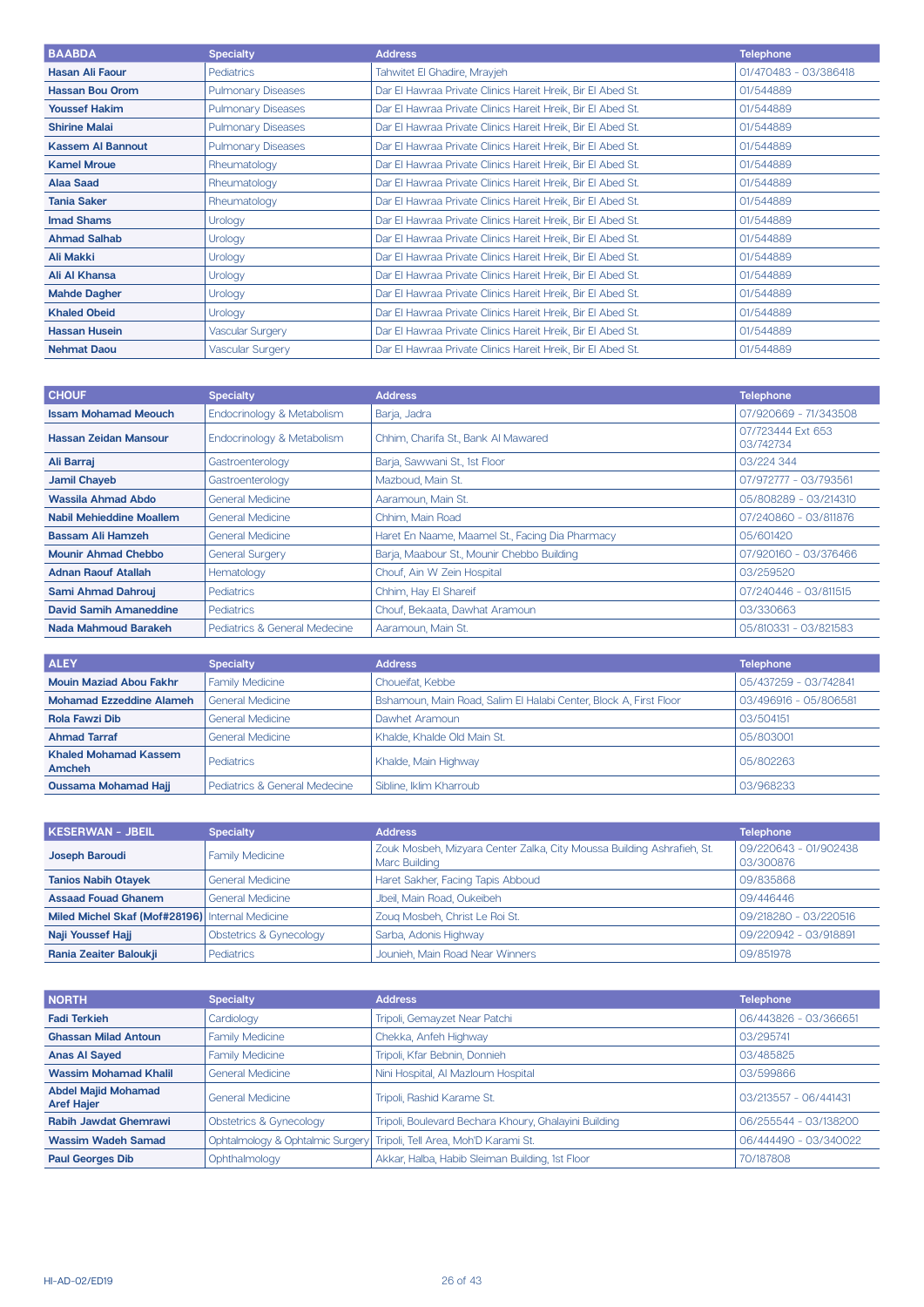| <b>NORTH</b>                          | <b>Specialty</b>          | <b>Address</b>                                          | <b>Telephone</b>                               |
|---------------------------------------|---------------------------|---------------------------------------------------------|------------------------------------------------|
| <b>Moustapha Mohamad</b><br>Al Ayoubi | <b>Orthopedic Surgery</b> | Tripoli, Dar El Zahraa Hospital, Dar El Chifaa Hospital | 06/444527 - 03/246641                          |
| <b>Tarek Mohamad Ismail</b>           | <b>Pediatrics</b>         | Tripoli, Al Tall, Fattal Center, 2nd Floor              | 06/434822 - 03/881206                          |
| <b>Ahmad Maher El Bodon</b>           | <b>Pediatrics</b>         | Tripoli, St. 200, Toufic Building, 1st Floor            | 03/158092                                      |
| <b>Youssef Adib Rachkidi</b>          | <b>Pediatrics</b>         | Tripoli, Zahrieh St.                                    | 06/416089 - 03/772373<br>06/625472 - 71/187601 |
| <b>Ahmad Badr Houssein</b>            | Urology                   | Halba, Main St.                                         | 06/693770                                      |

| <b>BEKAA</b>               | Specialty   | <b>Address</b>     | Telephone             |
|----------------------------|-------------|--------------------|-----------------------|
| <b>Sleiman Khaled Mais</b> | Dermatology | Chtaura. Main Road | 08/542056 - 03/347055 |

| <b>SOUTH</b>                                | <b>Specialty</b>               | <b>Address</b>                                                                                                                                                                                                                                                                     | <b>Telephone</b>                   |
|---------------------------------------------|--------------------------------|------------------------------------------------------------------------------------------------------------------------------------------------------------------------------------------------------------------------------------------------------------------------------------|------------------------------------|
| <b>Hadi Salah Hamam</b>                     | Dermatology                    | Saida, Place Des Martyrs                                                                                                                                                                                                                                                           | 07/722767 - 03/795246              |
| <b>Wassim Mohamad Saad</b>                  | Endocrinology & Metabolism     | Saida, Hammoud Hospital, Private Clinics, 1st Floor                                                                                                                                                                                                                                | 07/732710 - 03/222057              |
| <b>Ziad Saleh Rachidi</b>                   | Endocrinology & Metabolism     | Saida, Saray St., Kanj & Hariri Building, 1st Floor                                                                                                                                                                                                                                | 07/736596                          |
| <b>Samer Habib Dagher</b>                   | <b>Family Medicine</b>         | Saida, Salhyeh St.                                                                                                                                                                                                                                                                 | 07/731430 - 70/338938              |
| <b>Zaher Abou Alfa</b>                      | Gastroenterology               | Saida, Riad Solh St.                                                                                                                                                                                                                                                               | 07/728472 - 03/789122              |
| <b>Hussein Salim Khalife</b>                | <b>General Medicine</b>        | Saida                                                                                                                                                                                                                                                                              | 71/783460                          |
| Moustafa Mohamad Najjar                     | <b>General Medicine</b>        | Saida, Abra St.                                                                                                                                                                                                                                                                    | 03/389411 - 07/754508              |
| <b>Ahmad Daoud</b>                          | <b>General Medicine</b>        | Saida, Ankoun, Main St.                                                                                                                                                                                                                                                            | 03/209780 - 07/205553              |
| <b>Abdulkader Darwich Chaaban</b>           | <b>General Medicine</b>        | Saida, German Medical Center, Maarouf Saad St.                                                                                                                                                                                                                                     | 76/001559                          |
| <b>Mahmoud Sarjy</b>                        | <b>General Medicine</b>        | Saida, Haret Saida, Jebaa                                                                                                                                                                                                                                                          | 03/217689                          |
| Samer Moustafa Jradi<br>(Mof#225116)        | <b>General Medicine</b>        | Saida, Kods St.                                                                                                                                                                                                                                                                    | 07/735697 - 03/262231              |
| <b>Nasser Hammoud</b>                       | <b>General Surgery</b>         | Old Saida, Near Castle                                                                                                                                                                                                                                                             | 07/735141 - 03/317318              |
| <b>Abdallah Fakih</b>                       | <b>General Surgery</b>         | Sarafand, Main St., Fakih Medical Center                                                                                                                                                                                                                                           | 03/217456                          |
| <b>Ibrahim Ezzedine El Baba</b>             | <b>Internal Medicine</b>       | Saida, Riad El Solh St., Al Rahbaniya Al Marouniya Building, 5th Floor                                                                                                                                                                                                             | 07/734074 - 03/368677              |
| Nabil Ahmad Rajab Akkawi                    | Neurology                      | Saida, Kods St.                                                                                                                                                                                                                                                                    | 07/754678 - 70/901695              |
| <b>Mohamad Niazi Jbeily</b>                 | Obstetrics & Gynecology        | Halaliye, Centre Merhi, Near Wooden Bakery, 2nd Floor                                                                                                                                                                                                                              | 07/751444 - 03/650150              |
| <b>Maha Habib Dagher Taan</b>               | Obstetrics & Gynecology        | Saida, Riad Solh                                                                                                                                                                                                                                                                   | 07/722112 - 03/385886              |
| Sami Hasan Taan                             | Obstetrics & Gynecology        | Saida, Riad Solh                                                                                                                                                                                                                                                                   | 07/722112                          |
| <b>Saleem Saadeddine Ramadan</b>            | Obstetrics & Gynecology        | Saida, Njasa St., Facing Al Kassir Sweets, Near Furn Al Jameel, Abou Daher<br>And Atrak Building, 1st Floor                                                                                                                                                                        | 07/751544 - 03/816528              |
| <b>Fayez Fakih</b>                          | Obstetrics & Gynecology        | Sarafand, Main St., Fakih Medical Center                                                                                                                                                                                                                                           | 76/792200                          |
| <b>Maher Al Rabih</b>                       | Ophtalmology&Ophtalmic Surgery | Saida, Boulevard Nazih Bizri, Sayyah Building, 1st Floor<br>Chouf, Daraya, Basbous Building, 1st Floor                                                                                                                                                                             | 07/751273 - 71/568902              |
| <b>Hani Abou Alfa</b>                       | Ophtalmology&Ophtalmic Surgery | Saida, Riad Solh                                                                                                                                                                                                                                                                   | 07/728472-03/224022                |
| <b>Ahmad Omar Said Bacho</b>                | Ophtalmology&Ophtalmic Surgery | Saida, Saida                                                                                                                                                                                                                                                                       | 07/726260 - 07/721534<br>03/622779 |
| <b>Ahmad Samih Mokadam</b>                  | Ophthalmology                  | Saida, Dallaa Hospital, Private Clinics<br>Nabatieh, Mahmoud Fakih Road                                                                                                                                                                                                            | 07/764835                          |
| <b>Mohamad Izzat Farah</b>                  | Ophthalmology                  | Saida, Wastani St. Next To Kasr Al Mallah, Samar Building, 1st Floor                                                                                                                                                                                                               | 81/853542                          |
| <b>Ahmad Hassan Ahmad</b>                   | <b>Orthopedic Surgery</b>      | Saida, German Medical Center, Maarouf Saad St.                                                                                                                                                                                                                                     | 03/495322 - 07/737326              |
| <b>Bilal Mohammad Zaatari</b>               | Oto-Rhinolaryngology           | Saida: Houssam Hariri St., Zaatari Building, Next Pain d'Or, Ent Laser Center<br>Hamra St., Junction American University Hospital, Facing Costa Cafe,<br>Broadway Center, Hamra Medical Center, 5th Floor<br>Bchamoun: Almadaress St., Hawari Medical Center, Polyclinic Hamra St. | 07/752355 - 03/311638              |
| <b>Bassam Ghanem Ghanem</b>                 | <b>Pediatrics</b>              | <b>Nabatieh</b>                                                                                                                                                                                                                                                                    | 07/767665 - 03/351606              |
| <b>Khodor Mohamad Ozoor</b>                 | <b>Pediatrics</b>              | Saida, Abou Meri Center, 2nd Floor                                                                                                                                                                                                                                                 | 07/727313 - 70/323271              |
| <b>Rima Maroun Antoun</b>                   | <b>Pediatrics</b>              | Saida, Al Karya, Jobay3, Antoun Building, Ground Floor                                                                                                                                                                                                                             | 03/272336                          |
| <b>Hilal Mohamad Mardini</b><br>(Mof#16816) | Pediatrics                     | Saida, Dekerman St., Njasa                                                                                                                                                                                                                                                         | 07/732280 - 07/725868<br>03/039188 |
| Zahi Abdel Salam Majzoub                    | Pediatrics                     | Saida, Hilalieh                                                                                                                                                                                                                                                                    | 07/720720                          |
| <b>Malek Jawad Baassiri</b>                 | Pediatrics                     | Saida, Hleliyeh, Baassiri Building                                                                                                                                                                                                                                                 | 03/848239                          |
| <b>Nehme Fakih</b>                          | <b>Pediatrics</b>              | Sarafand, Main St., Fakih Medical Center                                                                                                                                                                                                                                           | 03/415390                          |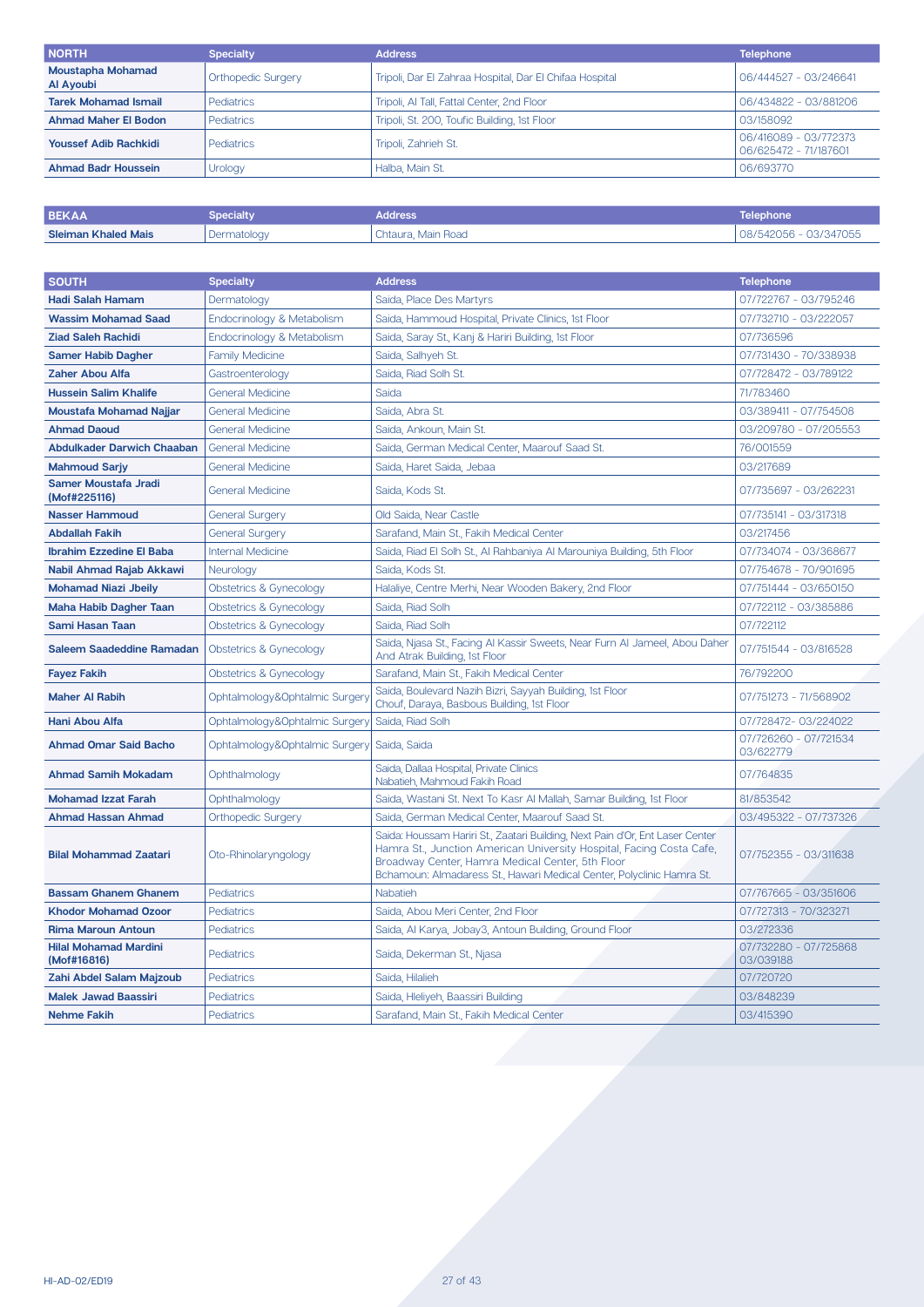



### **Network Providers - Fresh Premium Network - Premium Network III**

#### TABLE OF CONTENTS

| LIST OF CONTRACTED HOSPITALS - GENERAL NETWORK                                   | 29 |
|----------------------------------------------------------------------------------|----|
| LIST OF CONTRACTED AMBULATORY PROVIDERS - DIAGNOSTIC CENTERS                     | 32 |
| LIST OF CONTRACTED AMBULATORY PROVIDERS - LABORATORY CENTERS                     | 33 |
| LIST OF CONTRACTED AMBULATORY PROVIDERS - RADIOLOGY CENTERS                      | 35 |
| LIST OF CONTRACTED PHYSIOTHERAPY CENTERS                                         | 36 |
| LIST OF CONTRACTED AMBULATORY PROVIDERS - FIRST AID CENTER - PRIMARY CARE CENTER | 37 |
| LIST OF CONTRACTED AMBULATORY PROVIDERS - HOME CARE                              | 37 |
| LIST OF CONTRACTED PHARMACIES                                                    | 38 |
| LIST OF CONTRACTED PHYSICIANS                                                    | 42 |

**FIDELITY ASSURANCE & REINSURANCE COMPANY S.A.L** 

Capital LBP 10.5 billion fully paid - C.R. 18345 Beirut - MOF 4939 registered in the MET insurance companies register under N. 121 subject to decree N. 9812 dated 04/05/1968 and its amendments of law N. 94 of 18/06/1999  $\zeta$ 1575 Head Office Jal el Dib - Hamra Ext. 710 - Tripoli Ext. 760 - Zahle Ext. 770 - El Abbasieh-Tyr Ext. 740 - Saida Ext. 730 | P.O. Box: 11-6349 Riad Solh - Beirut 11072210 - Lebanon customerservicedept@fidelity.com.lb | www.fidelity.com.lb | HI-AD-20/ED19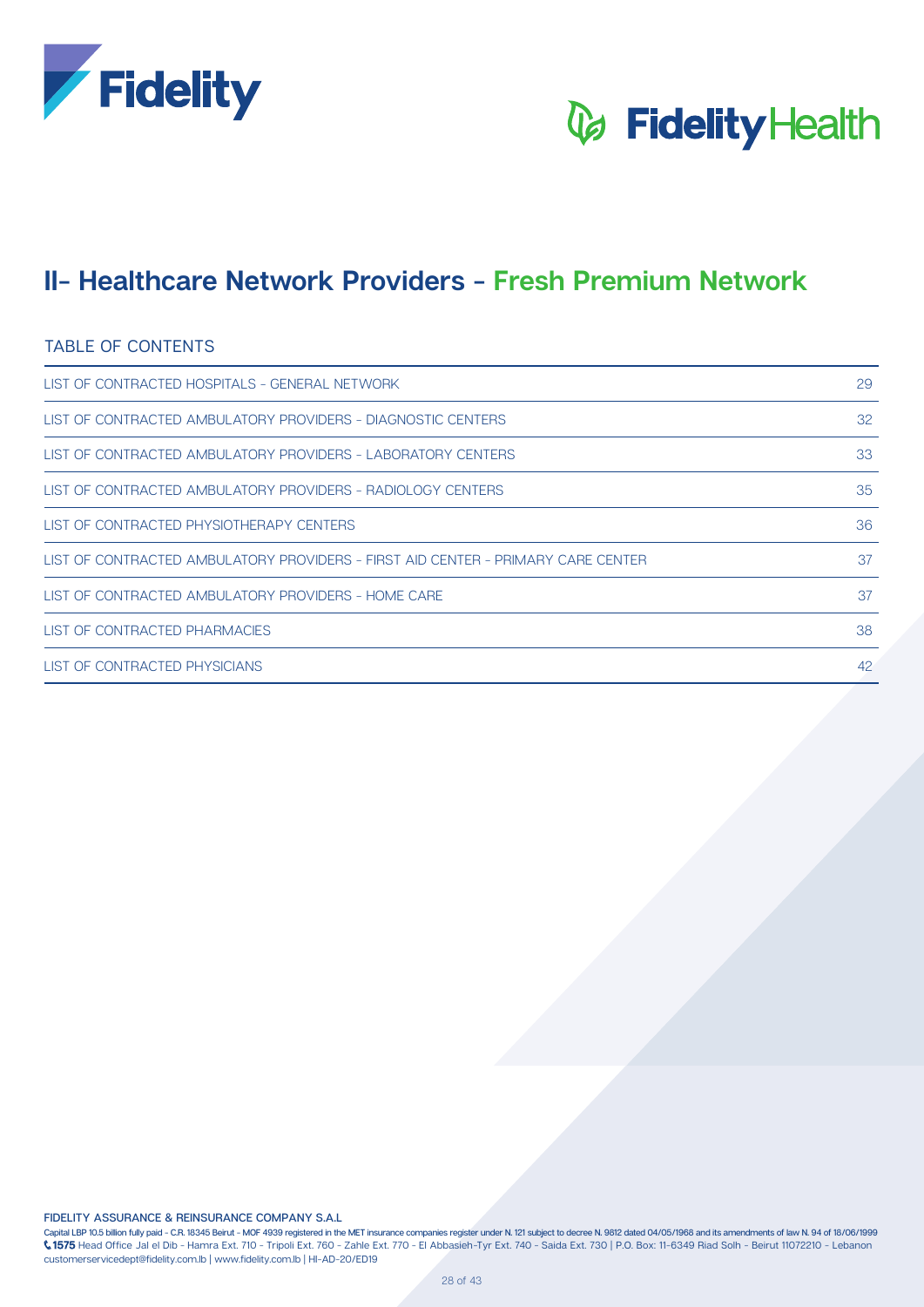



#### List of Contracted Hospitals - General Network

\* For members insured under Restricted Network, Clemenceau Medical Center (CMC), Bellevue Medical Center (BMC) and Mount Lebanon Hospital are excluded.

| <b>GREATER BEIRUT</b>                                        | <b>Address</b>                                                      | <b>Telephone</b>                     |
|--------------------------------------------------------------|---------------------------------------------------------------------|--------------------------------------|
| <b>Beirut Eye &amp; Ent Specialist Hospital</b>              | Al Mathaf, Hotel Dieu Street                                        | 01/423110-111                        |
| Hopital Libanais Geitaoui - Centre Hospitalier Universitaire | Ashrafieh, Geitawi Street                                           | 01/577177                            |
| <b>Hotel-Dieu De France</b>                                  | Ashrafieh, Hotel Dieu Street                                        | 01/615300 - 01/615400                |
| St. George Hospital - University Medical Center              | Ashrafieh, Rmeil Street After Sagesse University                    | 1287                                 |
| <b>University Medical Center - Rizk Hospital</b>             | Ashrafieh, Zahar Street                                             | 01/200800                            |
| <b>Hopital Bikhaazi</b>                                      | Beirut, Maamari Street                                              | 01/360890                            |
| <b>Beirut General Hospital</b>                               | Bir Hassan, Jnah                                                    | 01/850236                            |
| Al Zahraa Hospital                                           | Bir Hassan, Jnah, facing Hotel Galleria                             | 01/853409-10                         |
| <b>Trad Hospital &amp; Medical Center</b>                    | Clemenceau, Mexic Street                                            | 01/369494-5                          |
| <b>Hopital Haddad Des Soeurs Du Rosaire</b>                  | Gemmavze, Pasteur Street                                            | 01/440800                            |
| <b>Rassoul AI Aazam Hospital</b>                             | Ghobeiry, Airport Road, in Front of Atm Station                     | 01/452700                            |
| <b>Sahel General Hospital</b>                                | <b>Ghobeiry, Airport Road</b>                                       | 01/858333-4-5 - 01/840142            |
| <b>Hospital Fouad Khoury &amp; Associate</b>                 | Hamra, Abed El Aziz Street                                          | 1291 - 01/742140 - 01/344173         |
| <b>American University of Beirut Medical Center</b>          | Hamra, Boulevard Alfred Naccache                                    | 01/350000 - 01/340460                |
| <b>Clemenceau Medical Center</b>                             | Hamra, Clemenceau Street                                            | 1240 - 01/374888                     |
| Najjar Hospital - General Hospital Institute                 | Hamra, Wardieh Street, Near to Aubmc                                | 01/340626                            |
| <b>Bahman Hospital</b>                                       | Haret Hraik, Airport Road, Next to Mosque Al Imamein Al Houssainain | 01/556555 - 01/544000                |
| <b>Hopital Sacre-Coeur</b>                                   | Hazmieh, Siyad High Way, Between Mc Donald & President Palace       | 05/453500                            |
| Dr. Mohamad Khaled Social Foundation                         | <b>Ouzai Street</b>                                                 | 01/826826                            |
| <b>Hopital Hayek</b>                                         | Sin El Fil, Horch Tabet, Front Of Habtoor Hotel                     | 01/481333 - 01/499143<br>01/481788   |
| <b>Makassed General Hospital</b>                             | Tarik Al Jdideh, Ouzai Street                                       | 01/636000 - 01/646589<br>01/636747-8 |
| <b>Child &amp; Mother Welfare Hospital</b>                   | Verdun, Tallet El Khayat                                            | 01/788770                            |

| <b>METN</b>                                | <b>Address</b>                                           | <b>Telephone</b>      |
|--------------------------------------------|----------------------------------------------------------|-----------------------|
| <b>Col. Handicapes Hopital Beit-Chebab</b> | Beit Chabab, Main Road                                   | 04/983393             |
| <b>Centre Hospitalier De Bhannes</b>       | Bhannes, Dahr El Sawan, Highway Street                   | 04/983770-1-2-3       |
| Middle East Institute Of Health            | <b>Bsalim, Highway Street</b>                            | 04/712111             |
| <b>Hopital St. Joseph</b>                  | Dora, St. Joseph Street                                  | 01/248750 - 01/240111 |
| <b>Clinique Du Levant</b>                  | Horch Tabet, Sin El Fil, Between Bata & Sport et Loisirs | 01/501500             |
| <b>Hopital Abou Jaoudeh</b>                | Jal El Dib, Highway Street                               | 04/716000             |
| <b>Bellevue Medical Center</b>             | Metn, Mansourieh, Al Kanater Street                      | 1565 - 01/682666      |
| <b>Eye And Ear International Hospital</b>  | Naccache, Beit El Moustakbal Street                      | 04/521130             |
| <b>Hopital Dr. S. Serhal</b>               | Rabieh, Michael Serhal Street 25                         | 04/406838             |
| <b>Hopital El Arz</b>                      | Zalka, Highway Street                                    | 01/876770             |
| <b>Hopital Haroun</b>                      | Zalka, Highway Street                                    | 01/897300-1-2-3       |

| <b>BAABDA</b>                     | <b>Address</b>                                          | <b>Telephone</b>      |
|-----------------------------------|---------------------------------------------------------|-----------------------|
| <b>Al-Hayat Hospital</b>          | Boulevard Camille Chamoun, Galerie Semaan Galaxy Street | 01/546200             |
| <b>Bourj Hospital</b>             | Bouri Al Barajneh, Maamoura                             | 01/474719             |
| <b>Mount Lebanon Hospital</b>     | Chiyah, Chevrolet, Next to Aoun Supermarket             | 05/957000             |
| <b>Hopital St. Georges Hadath</b> | Hadath, Main Road                                       | 05/462322 - 05/462423 |
| <b>Hopital Ste. Therese</b>       | Hadath, Siyad Highway                                   | 05/463100             |
| <b>Hopital St. Charles</b>        | Hazmieh, Fyiadyeh, Fiyadiyeh Street                     | 05/451100             |
| Al Jabal Hospital - Kornayel      | Kornayel, Main Road                                     | 05/360555 - 05/361631 |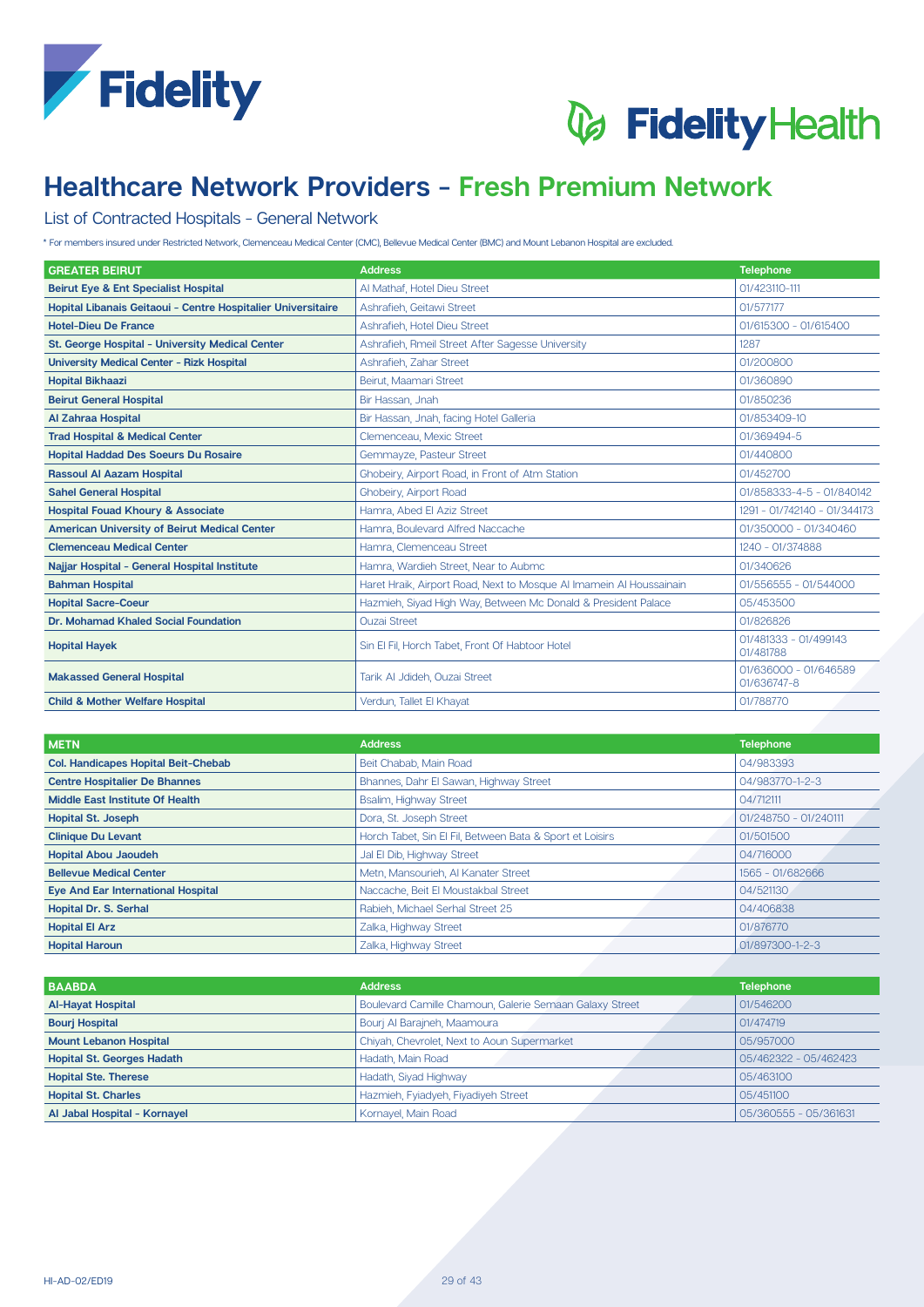| <b>CHOUF</b>                                      | <b>Address</b>                                                | <b>Telephone</b> |
|---------------------------------------------------|---------------------------------------------------------------|------------------|
| <b>Hopital Ain Wazein (Stopped Cold Cases)</b>    | Ain Wa Zein, Main Road                                        | 05/501515        |
| <b>Baakline Medical Center</b>                    | Baakline, Main Road                                           | 05/300882        |
| <b>Bshamoun Specialty Hospital</b>                | <b>Bshamoun Highway</b>                                       | 05/270970        |
| <b>Iklim Health Foundation (Central Hospital)</b> | Chhim, Iklim El Kharroub, Mazboud Street                      | 07/970380        |
| <b>Othman Hospital</b>                            | Ketermeya, Al Sheem Main Road, Facing Al Makhazen Supermarket | 07/970000        |
| <b>Siblin Governmental Hospital</b>               | Siblin, Main Road                                             | 07/971722        |

| <b>ALEY</b>                               | <b>Address</b>                                            | <b>Telephone</b>        |
|-------------------------------------------|-----------------------------------------------------------|-------------------------|
| <b>Al Iman Hospital</b>                   | Al Istiraha Restaurant Road, Near Bshara El Khoury Street | 05/555970 - 05/557038-9 |
| Medical 2000 Co - Kamal Joumblat Hospital | l Choueifat. Midan Street                                 | 05/432525               |
| <b>Lebanese Ophtalmic Hospital</b>        | Piscine Street, Facing Chhaib Station, 4th Floor          | 05/554449               |

| KESERWAN - JBEIL                   | <b>Address</b>                                   | <b>Telephone</b>   |
|------------------------------------|--------------------------------------------------|--------------------|
| <b>Hopital Mgr. Cortbawi</b>       | Adma, Green Zone, Street 3                       | 09/855410-11-13-14 |
| Hopital St. Georges - Ajaltoun     | Ajaltoun, St. Doumit Street                      | 09/234201          |
| <b>Hopital Notre Dame Maritime</b> | Jbeil, Highway Street                            | 09/540017          |
| <b>LAUMC - St. John Hospital</b>   | <b>Jounieh</b>                                   | 09/640140          |
| <b>Keserwan Medical Center</b>     | Jounieh, Highway, Ghazir, Kfarrehbab Bifurcation | 09/857300          |
| <b>Hopital St. Louis</b>           | Jounieh, Sea Road, Near to Telefric              | 09/912970          |

| <b>NORTH</b>                                     | <b>Address</b>                                                               | <b>Telephone</b>      |
|--------------------------------------------------|------------------------------------------------------------------------------|-----------------------|
| Sheikh Khalaf Hamad Al Habtoor - Medical Line    | Akkar, Hrar, Al Bayad Street                                                 | 06/865065             |
| <b>Hopital Akkar Rahhal</b>                      | Akkar, Sheikh Mouhamad, Main Road                                            | 06/691103             |
| <b>Hopital Batroun</b>                           | Batroun, Main Road                                                           | 06/742971-690         |
| <b>Hopital Al Koura</b>                          | Koura, Aaba, Main Road                                                       | 06/930981             |
| <b>Hopital Bourgi</b>                            | Koura, Amioun, Highway Street                                                | 06/950530             |
| <b>Hospital Albert Haykal</b>                    | Koura, Haykaliye Street                                                      | 06/411111             |
| <b>Hopital Nini</b>                              | Tripoli, Al Maarad Street, Between Al Nour Square & The Garden of King Fahed | 06/442283 - 06/431400 |
| <b>Lebanon Heart Hospital</b>                    | Tripoli, Behsas Street                                                       | 06/411750             |
| Dar Al Chifaa Hospital                           | Tripoli, Behsas, Facing Wooden Bakery                                        | 06/429595             |
| Hopital De La Paix - Al Salam Hospital - Tripoli | Tripoli, Behsas, Next to Fahed Station, Spinneys Street                      | 06/411700             |
| <b>Hopital Monla</b>                             | Triploi, Complex Road, in front of Pain Dor, next to Home City               | 06/207000             |
| <b>El Kheir Hospital</b>                         | Tripoli, El Minieh, Highway Road                                             | 06/461444-555         |
| Hopital Notre Dame De La Paix - Kobayat          | Tripoli, Kobayat, Shwita Highway                                             | 06/351678             |
| <b>El Hanane Hospital</b>                        | Tripoli, Meetein Street                                                      | 06/200526             |
| <b>Hopital Islamique De Bienfaisance</b>         | Tripoli, Mina, Azmi Street                                                   | 06/205875             |
| <b>New Hospital Mazloum</b>                      | Tripoli, Next to Justice Residence                                           | 06/410025             |
| <b>Hopital Saydet Zgharta</b>                    | Zgharta, Akbeh, Moukhada Street                                              | 06/660575-6           |
| <b>Centre Hospitalier Du Nord</b>                | Zgharta, Amioun, Highway Street                                              | 06/555230             |
| <b>Family Medical Center - FMC</b>               | Zgharta, Mejdlaya, Al Karmaliya Main Road                                    | 06/667873             |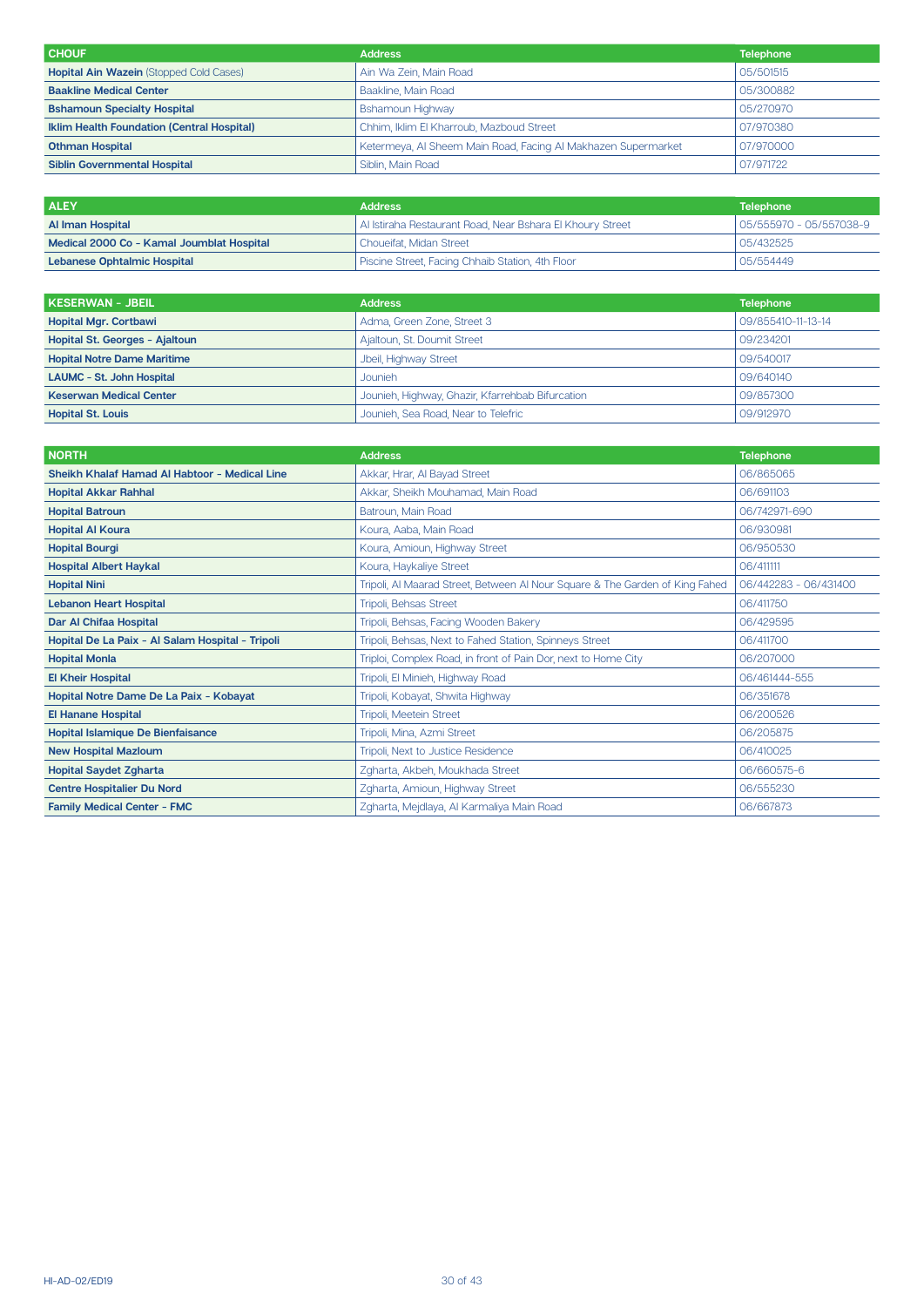| <b>BEKAA</b>                             | <b>Address</b>                                           | <b>Telephone</b>               |
|------------------------------------------|----------------------------------------------------------|--------------------------------|
| <b>Al Assy Hospital</b>                  | Al Assy                                                  | 08/200238                      |
| <b>Hospital Dar El Hekmeh</b>            | Baalback, Al Tal Al Abiad, Main Road                     | 08/379136-7                    |
| <b>Tatari Hospital</b>                   | Baalback, Beshara Al Khoury Street                       | 08/370799                      |
| <b>Al Rayan Hospital</b>                 | Baalback, Charaouneh Area, Main Road                     | 08/374182                      |
| Al Mortada Hospital                      | Baalback, Douris, Baalback Entrance                      | 08/377880                      |
| <b>Hopital Universitaire Dar AI Amal</b> | Baalback, Douris Highway                                 | 08/340621                      |
| <b>Al Mayyas Hospital</b>                | Chtaura, Main Road                                       | 08/542300                      |
| <b>Chtaura Hospital</b>                  | Chtaura, Municipality Street, Near To Masabki Hotel      | 08/544022                      |
| <b>Bekaa Hospital</b>                    | Chtaura, Taanayel Highway, Next To Café Al Imad          | 08/543180-3                    |
| <b>Hopital Rayak</b>                     | Rayak, Baalback Highway                                  | 08/900751-2-3-4<br>08/901300-6 |
| Dr. H. Farhat Hospital                   | Western Bekaa, Jeb Janine Highway                        | 08/660101-2 - 08-663500        |
| <b>Doctor's Hospital Al Manara</b>       | Western Bekaa, Manara, Main Road Masnaa Rachaya          | 08/563101-2                    |
| <b>Khoury General Hospital</b>           | Zahle, Barbara, Al Barazil Street, Near Kadri Hotel      | 08/811181                      |
| <b>Hopital Libano-Francais</b>           | Zahle Highway, First Madjal Zahle, Next To Centre Hajj   | 08/810120                      |
| <b>Taanayel General Hospital</b>         | Zahle, Taanayel Highway, Turn Left Next To Dair Taanayel | 08/545100                      |
| <b>Hopital Tel Chiha</b>                 | Zahle, Hawch El Oomara, St. Elie Street                  | 08/807780-1-4 - 08-802172      |

| <b>SOUTH</b>                                      | <b>Address</b>                                              | <b>Telephone</b>                  |
|---------------------------------------------------|-------------------------------------------------------------|-----------------------------------|
| <b>Bint Jbeil Governmental Hospital</b>           | Nabatieh, Bint Jbeil, Saff El Hawa, Near Bank Byblos        | 07/452000                         |
| <b>Secours Populaire Libanais</b>                 | Nabatieh, Habbooch, Rond Point Kfarroumman                  | 07/530970                         |
| <b>Sheikh Ragheb Harb Hospital</b>                | Nabatieh, Toul, Sheikh Ragheb Harb Street                   | 07/766799<br>03/432458            |
| <b>Health Medical Center</b>                      | Saida, Boulevard Maarouf Saad, Maarouf Saad Street          | 07/726078-9                       |
| <b>Dallaa Hospital</b>                            | Saida, Dallaa Street                                        | 07/723400                         |
| <b>Nakib Hospital</b>                             | Saida, Hlaliyeh                                             | 07/721721                         |
| <b>Kassab Hospital</b>                            | Saida, Hlaliyeh, Near Jumblat Castle                        | 07/723900-700                     |
| <b>Hammoud Hospital University Medical Center</b> | Saida, Iskandarani District, Street Dr Ghassan Hammoud      | 07/723888                         |
| Al Janoub Hospital - Dr. Wehbe Chouaib            | Saida, Maarouf Saad Boulevard, Facing Al Janoub Station     | 07/724555                         |
| <b>Raee Hospital</b>                              | Saida, Main Road of Sour El Adime, First Turn To Maghdoucha | 07/222023                         |
| <b>Labib Medical Center</b>                       | Saida, Rue Abuzaher, Square Al Shuhada, Next To Liu         | 07/723444                         |
| <b>Fakih Hospital</b>                             | Saida, Saksakieh Main Road, 1056 South Lebanon              | 07/443460                         |
| <b>Kharrouby General Hospital</b>                 | Saida, Sarafand, Main Road                                  | 07/442224                         |
| <b>Hospital Alaeddine</b>                         | Saida, Sarafand, Main Road                                  | 07/443200                         |
| <b>Hiram Hospital</b>                             | Tyr, AI Abbasieh, Jal El Baher                              | 07/343700                         |
| <b>Lebanese Italian Hospital</b>                  | Tyr, Al Nakoura, Main Road                                  | 07/344423, 07/741595<br>07/346457 |
| <b>Jabal Amel Hospital</b>                        | Tyr, El Bas Road                                            | 07/343852                         |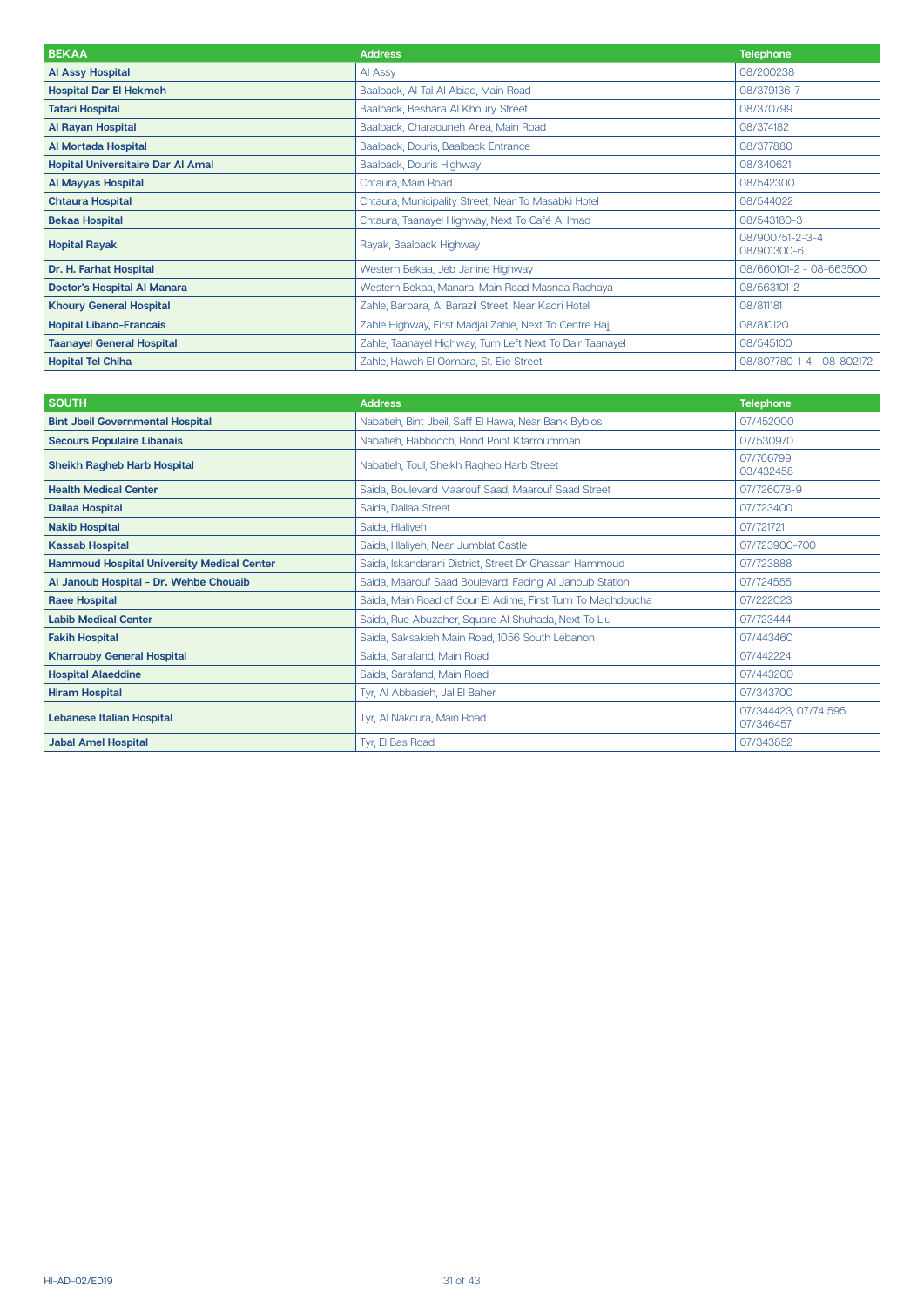



### List of Contracted Ambulatory Providers

### **DIAGNOSTIC CENTERS**

| <b>GREATER BEIRUT</b>                               | <b>Address</b>                                                               | <b>Telephone</b>        |
|-----------------------------------------------------|------------------------------------------------------------------------------|-------------------------|
| St. Marc Medical & Diagnostic Center                | Achrafieh, Geitawi square                                                    | 01/576565 - 01/582658   |
| Med, Surg (One Day Clinic)                          | Barbir, Arab Building, Near Cinema Salwa                                     | 01/666881 - 01/661226   |
| Yamout hearing center                               | Near Barbir Hospital - Kolailat Bldg - 1st Floor                             | 01/662360 - 01/667005   |
| <b>Centre d'Exploration Medicale Avancee - CEMA</b> | Bechara Khoury Street, Ampire Building, 1st & 2nd Floor                      | 01/666801-2-4           |
| <b>Nagaa Medical Center</b>                         | Bir Hassan, Centre Golf                                                      | 01/833131               |
| <b>Yamout Hearing Center</b>                        | Clemeanceau Medical Center                                                   | 1240, ext 6200          |
| <b>Maamoura Medical Center</b>                      | Dahie, Al Maamoura, Edward Hnein Street, Khachab Building                    | 01/473338               |
| <b>Medex Medical Center</b>                         | Hadi Nasrallah Highway, Mouawad CrossRoads, Above Oriental Sweets            | 01/275820 - 01/538600   |
| Yamout hearing center                               | Hamra - Abdul Aziz Street - Blue Building - 3rd Floor                        | 01/362899 - 03/040563   |
| <b>Medical Diagnostic Treatment, Mdtc S.A.L</b>     | Hamra, Bliss Street; 1866 Building, 3rd Floor.                               | 01/385901               |
| Laservision                                         | Hamra, Facing Aubmc, Souraty Street/Cairo Street, Marignan Center, 2nd Floor | 01/736777               |
| Dr. Hindi Medical Laboratoires Co S.A.L             | Hamra, Wardieh Square, Facing Mobil station.                                 | 01/361222 - 01/367665-6 |
| <b>Mediland S.A.R.L</b>                             | Jnah, Adnan Hakim Street, Near To Golden Tulip Hotel                         | 01/841307-8             |
| American Diagnostic Center S.A.R.L                  | Jnah, Garden City, Sultan Ibrahim Street                                     | 01/855544               |
| <b>Centre Medical Mar Elias S.A.R.L</b>             | Mar Elias, Chehade Building, Facing Bank Of Beirut                           | 01/319122               |
| Midtown Medical Center S.A.R.L (Mmc)                | Msaytbeh, Bachir Jomblat Street, Jachi Building, 1st Floor                   | 01/306678 - 03/956868   |
| Mtm Group S.A.R.L                                   | Rmeil, Main Road                                                             | 71/282872               |

| <b>METN</b>                                               | <b>Address</b>                                                         | <b>Telephone</b>                   |
|-----------------------------------------------------------|------------------------------------------------------------------------|------------------------------------|
| Centre Medical Dora (C.M.D.) S.A.R.L                      | Bauchrieh, facing Street Joseph hospital                               | 01/262636 - 01/248575<br>03/704838 |
| <b>Medicare Services</b>                                  | Bauchrieh Highway, Queens Plaza Building                               | 01/243583                          |
| <b>Trust Medical Center S.A.R.L</b>                       | Bikfaya, Sakiet El Misk, El Kahi Center, Ss1                           | 04/986344                          |
| <b>St. Marc Medical &amp; Diagnostic Center</b>           | Bourj Hammoud, Central Park.                                           | 01/241222                          |
| Dr. Hindi Medical Laboratoires Co S.A.L                   | Broummana Street, Atallah Building                                     | 03/724353 - 04/961666              |
| Day & Night Clinic                                        | Dbayeh, Marina, Ziad Bou Dagher Building, 7th Floor                    | 04/524506                          |
| <b>C.I.A.M. (Laboratoires Dekwaneh)</b>                   | Dekwaneh Blvd, Bou Abboud Building, 3rd Floor                          | 01/681799                          |
| <b>Turquoise Center-Dekwaneh</b>                          | Dekwaneh, Pearl Building 1475, 5th Floor                               | 01/694362                          |
| Dr. Hindi Medical Laboratoires Co S.A.L                   | Jal El Dib, Café Najjar Building                                       | 04/713232 - 04/713131              |
| <b>Expert Medical Diagnostic center</b>                   | Mansourieh, Health Avenue Medical Center .BP.121                       | 04/535661-2                        |
| <b>Health Avenue Medical Center S.A.R.L</b>               | Mansourieh, Municipality Street                                        | 04/401956 - 70/777229              |
| Laboratoires Dr. Joseph Mrad d'Analyses Medicales S.A.R.L | Mazraaet Yachouh, Khalil Roukoz Street, Cabbabe 2023 Center, 3rd Floor | 04/930375                          |
| <b>St. Michel Medical Center</b>                          | Naccache Main Road, Jaber Building, 4th Floor                          | 04/521601                          |
| <b>St. Marc Medical &amp; Diagnostic Center</b>           | Zalka, Cite Moussa                                                     | 01/885829 - 01/885222              |

| <b>BAABDA</b>                         | <b>Address</b>                                                                                     | <b>Telephone</b> |
|---------------------------------------|----------------------------------------------------------------------------------------------------|------------------|
| Al Saha Medical Lab & Polyclinic      | Al Kafaat, Hady Nassrallah Highway, Al Nour Build 1, 1st Floor                                     | 05/467663        |
| Yaduna                                | Baabda, Main Road, Yaduna Foundation                                                               | 05/923229        |
| Cedim                                 | Furn El Chebbak, Abraj Center, Bloc A, 6th Floor                                                   | 01/293100-2-3-4  |
| <b>Jana Medical Center</b>            | Ghobeiry, Moucharafieh District, Al Sayed Hadi Main Road,<br>Wafaa Mohamad Building, 1st Floor     | 01/544146        |
| <b>Get Medical Laboratory S.A.R.L</b> | Hazmieh, Gal. Semaan, Blvd Camille Chamoun, Near Mount Lebanon Hosp.<br>Baaklini Center, 3rd Floor | 01/288311        |
| <b>Maten Medical Center</b>           | Hammana, Main Road                                                                                 | 05/531770        |
| <b>Hara Medical Center</b>            | Hareit Hreik, Alameh Building                                                                      | 01/545548        |
| Laservision                           | Hazmieh, Jisr El Bacha Street, International Key Center, 1st Floor                                 | 05/455162-3      |

| <b>ALEY</b>                     | Address                                                | <b>Telephone</b> |
|---------------------------------|--------------------------------------------------------|------------------|
| <b>Choueifat Medical Center</b> | Choueifat, Main Road, Oumara Street, Saab property, GF | 05/437178        |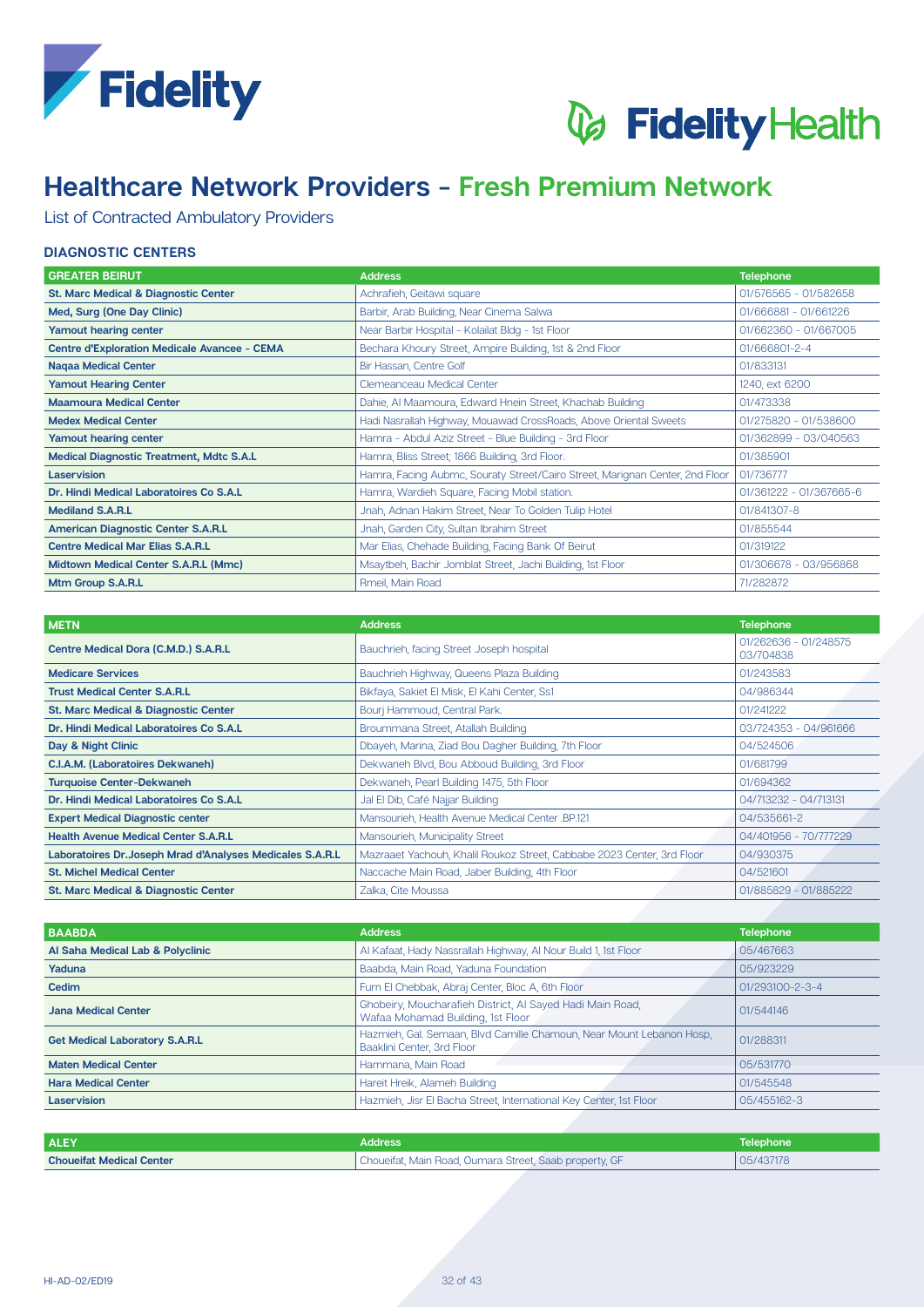| KESERWAN - JBEIL                                      | <b>Address</b>                                       | <b>Telephone</b>                              |
|-------------------------------------------------------|------------------------------------------------------|-----------------------------------------------|
| Elie Taleb                                            | Jounieh, Haret Sakher, Stata Maris, Embassy Building | 09/831318                                     |
| <b>Centre Medical Wakim</b>                           | Jounieh, Near Golden Star                            | 09/934353 - 09/916806                         |
| Centre De Biologie Moleculaire Et Polyvalente (B.M.P) | Zouk Mosbeh High Way, Adonis, Tayeh Building         | 09/225282 - 09/225686<br>03/207789 Dr.Maalouf |
| <b>Elite Medical Center</b>                           | Zouk Mosbeh, Main Road, FNB Building                 | 09/211955                                     |

| <b>NORTH</b> | Address'                                      | Telephone |
|--------------|-----------------------------------------------|-----------|
| Laservision  | Tripoli, Facing Al Nini Hospital, Royal Tower | 06/426107 |

| <b>BEKAA</b>                                | <b>Address</b>                                            | <b>Telephone</b>      |
|---------------------------------------------|-----------------------------------------------------------|-----------------------|
| <b>Health Diagnostic Center</b>             | Chtaura, Main Road, Near Corfan buliding, GF              | 08/547610             |
| Yamout hearing center                       | Chtaura, Shames Center, Sea Sweet Building, Ground Floor  | 08/541531             |
| <b>Analysis and Diagnostic Center</b>       | Jeb Jennine, Main Road                                    | 08/663427             |
| St. Charbel Diagnostic Center - CDC         | Zahle, Main Road, Facing Mar Charbel Church               | 08/932310 - 08/820821 |
| <b>Medical Care Center Zahle Laboratory</b> | Zahle, Main Road, Near Nssf, Fattouch Building, 1st Floor | 08/825000             |

| <b>SOUTH</b>                             | <b>Address</b>                                                  | <b>Telephone</b>      |
|------------------------------------------|-----------------------------------------------------------------|-----------------------|
| <b>Yamout Hearing Center</b>             | Al Masaref Street, Tashko Building, Above Audi Bank             | 07/350656             |
| <b>Yamout Hearing Center</b>             | Nabatieh, Mahmoud Fakih Street, City Center Building, 3rd Floor | 07/769720             |
| Family Clinic S.A.R.L.                   | Saida, Dallah Street Kiblawi Building, 1st Floor                | 07/726440             |
| <b>Yamout Hearing Center</b>             | Saida, Dawar El Kodos, Hijazi Center, 1st Floor                 | 07/731422             |
| Laservision                              | Saida, Mostapha Saad Street, Saida star Plaza, 1st Floor        | 07/725724             |
| <b>Lebanon Medical Diagnostic Center</b> | Tyr, Abbasiyeh, Rajm and Bayad Street, LDC Building, 1st Floor  | 07/343810 - 07/343820 |
| Al Mashrek Medical Diagnostic Center     | Tyr, Jall El Baher, Cinema Ak 2000 Street                       | 07/345349 - 76/568068 |

### **LABORATORY CENTERS**

| <b>GREATER BEIRUT</b>                       | <b>Address</b>                                                                                 | <b>Telephone</b>                               |
|---------------------------------------------|------------------------------------------------------------------------------------------------|------------------------------------------------|
| Centre Medical St. Joseph - Lab             | Ashrafieh, Alfred Naccache Blvd, facing HDF                                                    | 01/613616-7                                    |
| <b>Centre Medical Saint Bernard</b>         | Ashrafieh, Hotel Dieu Street                                                                   | 01/333844                                      |
| <b>Ashrafieh Biomedical Center - ABC</b>    | Ashrafieh, Sassine Square, Blvd Fouad Chehab, Le Phoenix Center, 5th Floor                     | 01/325327-8                                    |
| <b>Mouawad Medical Laboratory</b>           | Beirut, Mouawad Main Road, Safa Pharmacy Building, 2nd Floor                                   | 01/540744                                      |
| <b>Biomedica Lab</b>                        | Haret Hraik, Reverse To Bahman Hosp, Front Of Credit Bank, Al Hara Square<br>Center, 3rd Floor | 01/549718                                      |
| <b>Fontana Laboratories</b>                 | Hamra, Abdel Aziz Street, Daouk Building, 3rd Floor                                            | 01/365901 - 01/364901                          |
| <b>Hajj Medical Laboratory</b>              | Hamra, Near A.U.H., Lions Building                                                             | 01/347107                                      |
| <b>B Positive Medical Services S.A.L</b>    | Hamra, Sorati Street, Vision 1974 Building, 10th Floor                                         | 01//345677                                     |
| <b>Laboratoires Du Musee</b>                | Mathaf Street, Mathaf Building                                                                 | 01/615873                                      |
| <b>Medical Analysis And Pathology (Map)</b> | Ras Beirut, Abdel Baki Street                                                                  | 01/749818-9                                    |
| <b>Sakiet El Janzir Laboratory</b>          | Ras Beirut, Sakiet Al Janzir square, Moubacher Bldg, 1st floor.                                | 01/802066 - 03/460623                          |
| Med Health S.A.R.L                          | Zarif, Rachid Nakhle Road                                                                      | 01/370475                                      |
| <b>Banna Medical Laboratories</b>           | Ziydaniye, Istiklal Street, Facing Al Liwaa Building, Yammout Building, 2nd Floor              | 01/342759 - 03/006739<br>70/809552 - 03/689165 |

| <b>METN</b>                                                  | <b>Address</b>                                                 | <b>Telephone</b>      |
|--------------------------------------------------------------|----------------------------------------------------------------|-----------------------|
| <b>Laboratoires Scientifiques</b>                            | Al Mrouj, Bolognia, Karaky Building                            | 04/295682             |
| <b>Laboratoires Wakim</b>                                    | Antelias, Aramta Center, 2nd Floor                             | 04/522448-9           |
| <b>Medzone S.A.R.L</b>                                       | Bauchrieh, Main Road, Amar Center, GF                          | 01/686987             |
| Laboratoire d'Analyses Medicales- Dr. Elie Hraoui            | Bourj Hammoud, facing St. Joseph church, Hraoui Building 80394 | 01/250050 - 03/323405 |
| <b>Laboratoires Dr. Naame</b>                                | Dora, St. Joseph street, Khabbaz Galery, 1st Floor.            | 01/253117             |
| Laboratoire De Biologie Medicale - Prof. Antoine Abou Jaoudé | Jal El Dib, Main Road                                          | 04/715615 - 04/716476 |
| <b>Mastori Clinical Laboratories</b>                         | Mansourieh-Ain Saade, Ras al Kalaa, Mastori bldg, 1st Floor    | 04/531532 - 04/401475 |
| Laboratoires Modernes Bou Akl d'Analyses Medicales           | Mazraat Yachouh, Main Road, Near Halim Library, 1st Floor      | 04/915456             |
| <b>Laboratoires Scientifiques</b>                            | Mtayleb Main Road, Noufeyli Center                             | 04/911375             |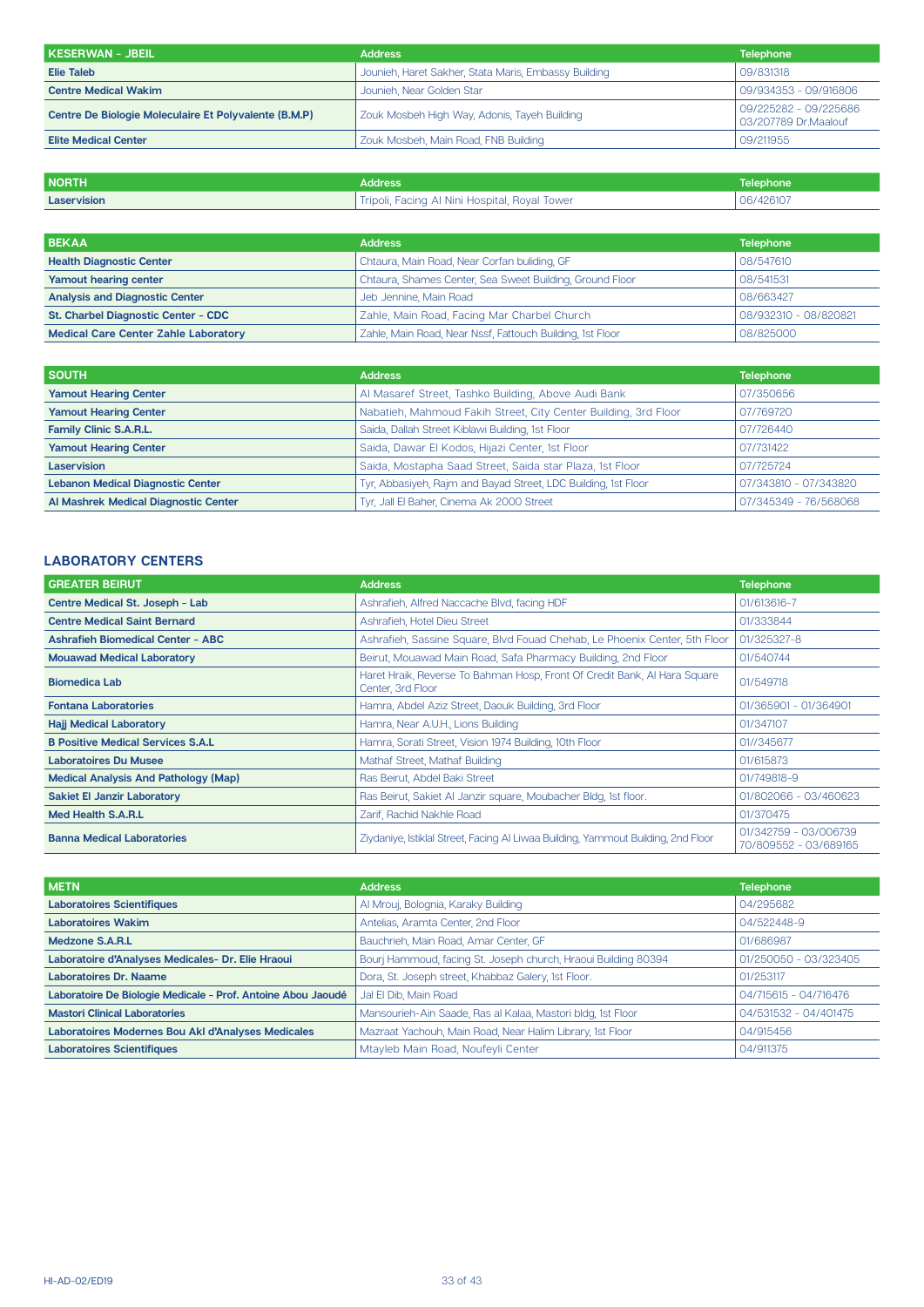| <b>BAABDA</b>                                   | <b>Address</b>                                                            | <b>Telephone</b>                    |
|-------------------------------------------------|---------------------------------------------------------------------------|-------------------------------------|
| <b>Clinilab</b>                                 | Baabda/Hadath Main Road, Azar Center, 1st Floor                           | 05/956011-2                         |
| Al Hadi Laboratory and Medical Center           | Baabda, Haret Hreik, Moukarzel Street, al Mustapha Building               | 01/277223                           |
| La Donna Maria Laboratory                       | Betchay, Main Road                                                        | 03/772266                           |
| <b>Medicare Lab</b>                             | Burj El Barajneh, Airport Road, Fantasy World Street                      | 01/453455                           |
| <b>Laboratoires Rahhal d'Analyses Medicales</b> | Bourj Al Barajneh, Manchiye Mosque Street, Near Wassim Pharm              | 01/474810, 03/315776                |
| <b>Laboratoires Chyah d'Analyses Medicales</b>  | Chiyah, Assaad Al Assaad Street, Bank Audi Building, 3rd Floor            | 01/545733, 03/845875                |
| <b>City Medical Laboratories</b>                | Chiyah, Behind Galaxy Mall                                                | 01/272714                           |
| <b>Laboratoires Du Liban</b>                    | Furn El Chebbak, Skala Building, Big Sale                                 | 01/291292                           |
| Laboratoires Ibn Sina d'Analyses Medicales      | Ghobeiry Square, Selim Building, 4th Floor                                | 01/554624                           |
| Aya Lab                                         | Ghobeiry, Haret Hraik, Slim Center, 1st Floor                             | 01/273111                           |
| Laboratoires Hadath d'Analyses Medicales        | Hadath, Adib Ishak Street                                                 | 05/462174, 05/464403                |
| Al Reda For Medical Laboratories S.A.R.L        | Hadath, Ste Therese, Main Road                                            | 71/567257, 05/472646                |
| <b>Al Asrya Medical Laboratories</b>            | Haret Hraik, Autostrade Hadi Nasrallah, Bank Audi Building                | 01/545848                           |
| <b>Best Medical Center S.A.R.L</b>              | Haret Hraik, Rouweiss Main Street                                         | 01/559468                           |
| <b>Confidence Diagnostic Center S.A.R.L.</b>    | Haret Hraik, Sfeir Bridge, Moukarzel Street, Chahrour Building, 1st Floor | 01/558702-3<br>76/618107, 76/625839 |

| <b>CHOUF</b>          | Address                       | Telephone' |
|-----------------------|-------------------------------|------------|
| <b>Cic-Als Medlab</b> | Semkanieh, Main Road<br>:hout | 03/330663  |

| <b>ALEY</b>                         | <b>Address</b>                                                          | <b>Telephone</b>      |
|-------------------------------------|-------------------------------------------------------------------------|-----------------------|
| <b>Smart Medical Laboratory SML</b> | Aley, Bekhchtay, Hattoum Building                                       | 70/977397             |
| <b>Aley Medical Laboratories</b>    | Aley Main Road, Building 48, 3rd Floor                                  | 05/554831             |
| <b>New Medical Labs</b>             | Aley Main Road, Chehayeb Building, 3rd Floor                            | 05/550020             |
| Eva Lab                             | Choueifat, Dawhit Aramoun, statue Square, Al Halabi Building, 1st Floor | 05/814472 - 03/043222 |

| KESERWAN - JBEIL                                  | <b>Address</b>                                                                   | <b>Telephone</b>      |
|---------------------------------------------------|----------------------------------------------------------------------------------|-----------------------|
| <b>Memerlab</b>                                   | Ajaltoun, Massaad Center                                                         | 09/230585             |
| Laboratoires St. Charbel d'Analyses Médicales     | Bouar, Badawi & Bouéri Building, GF                                              | 09/440427 - 03/531860 |
| Laboratoires Saliba d'Analyses Medicales          | Jbeil, Souk Jbeil                                                                | 09/541765             |
| <b>Optimum Sante S.A.R.L</b>                      | Jeita, Secteur 8 District, Badawi Building, Block A, 1st Floor                   | 09/235502             |
| <b>Luxurious Laboratory</b>                       | Jounieh, Behind Fouad Chehab Court, Red Cross Street, Boustany Center, 1st Floor | 09/933588             |
| Centre Jounieh de Radiology et d'Analyse Medicale | Jounieh, Main Road, Boueiz & Tawil Build, 3rd Floor                              | 09/917260             |
| <b>Laboratoires Wakim</b>                         | Jounieh, Near Golden star                                                        | 09/934353 - 09916806  |
| <b>Memerlab</b>                                   | Jounieh, Sarba, Versailles Center                                                | 09/636236 - 09/636436 |
| <b>Sarba Medical Laboratories</b>                 | Sarba High Way, Oudeimi Building, 6th Floor                                      | 09/638881             |
| Dr. Chelala Laboratories                          | Sahel Alma, Hobeich Center, 1st Floor                                            | 09/855699-798         |
| <b>Lab Test</b>                                   | Zouk Mikael, Khoury Building, Facing Kahraba Club, 1st Floor                     | 09/224012 - 03/705071 |
| <b>Mediab</b>                                     | Zouk, Meziara Center, Bloc C, 3rd Floor                                          | 09/211548             |

| <b>NORTH</b>                                         | <b>Address</b>                                                                      | <b>Telephone</b>      |
|------------------------------------------------------|-------------------------------------------------------------------------------------|-----------------------|
| Al Koura Laboratories For Medical Analysis           | Amyoun, El Koura, (Chekka, El Arz Road), Abdallah Karam Building                    | 06/950715             |
| Laboratoires Taleb d'Analyses Medicales              | Batroun, Ghalabneh District, Zakariah Building                                      | 06/742222             |
| Dagher Medical Laboratories S.A.R.L.                 | Batroun, Highway Entrance, Lebanese Canadian Bank Building                          | 06/744999 - 70/744999 |
| <b>Laboratoire Mansour</b>                           | Halba, Akkar, Main Road, Centre St. Michel, GF                                      | 06/690713             |
| Laboratoire D'Analyses Medicales-Dr J. Freifer       | Kobayat, Main Road Antkid, Laboratoire D'Analyses Medicales Building                | 06/350901             |
| <b>Al Inaty Laboratories</b>                         | Koura, Kousba, Highway                                                              | 06/510110             |
| Middle East Laboratory - Dr. Hassan Hassan           | Tripoli, Jummaizat, Facing Rifaat Hallab Sweets, Tripoli Center Building, 4th Floor | 06/442274             |
| Dr. Marwan Adnan Al Achkar Lab. For Medical Analysis | Tripoli, Koura Park, Facing Zouheiry Building                                       | 06/435241             |
| <b>Laboratoires Dr. Albert Azar</b>                  | Tripoli, Maarad Street, facing Nini hospital, Mir Building                          | 06/445455 - 03/104999 |
| Laboratoire Dr. Ola Krayem Al Ahdab                  | Tripoli, Malab Al Baladi Square.                                                    | 06/441513             |

| <b>BEKAA</b>                             | <b>Address</b>                                                       | <b>Telephone</b>      |
|------------------------------------------|----------------------------------------------------------------------|-----------------------|
| Dr. Habib Jammal Laboratories            | Baalbeck, Abdel Halim Hajjar Street                                  | 08/370649 - 03/716072 |
| <b>Medical Care Laboratories - MCL</b>   | Baalbeck, Raas El Ein street, Hamad Hasan Building                   | 08/377788             |
| <b>Al Riad Medical Laboratory</b>        | Bekaa Western, Jeb Jennine, Near Banque De La Mediterrannée          | 08/660694 - 03/264545 |
| <b>Chtaura Laboratory</b>                | Jdita, Chtaura Highway, Facing Park Hotel, Yassine Center, 1st Floor | 08/542227             |
| <b>MDC Medical Laboratories</b>          | Rayak Main Road, Baalback, Centre Perle Noire                        | 08/900466             |
| Laboratoire Medical de la Bekaa          | Zahle Blvd, Haouch Al Oumara, Soukhot Building, GF                   | 08/806015             |
| <b>Laboratoire Saint Georges - Zahle</b> | Zahle, Haouch Al Oumara, Main Street                                 | 08/804230             |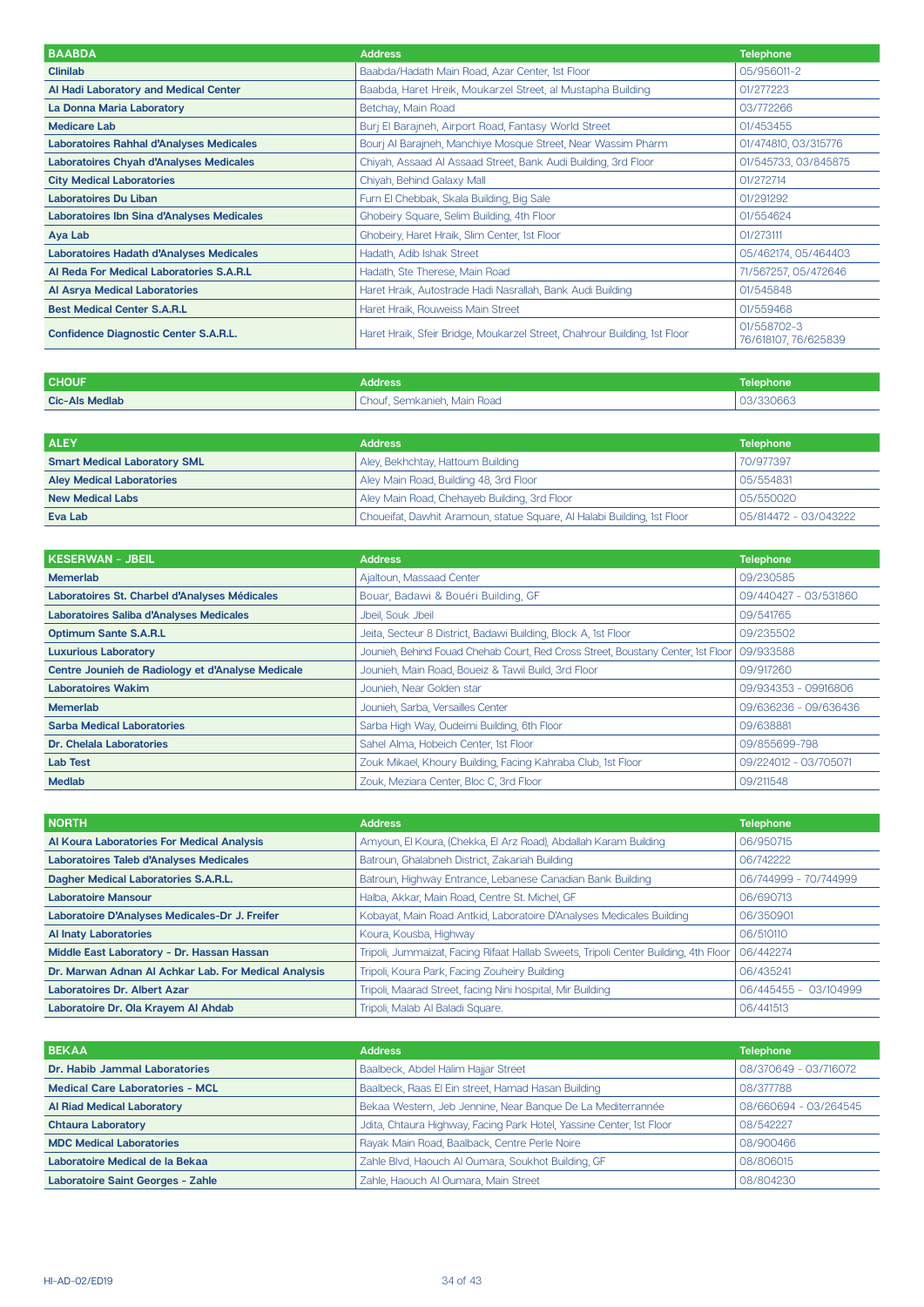| <b>SOUTH</b>                                     | <b>Address</b>                                                                   | <b>Telephone</b>                   |
|--------------------------------------------------|----------------------------------------------------------------------------------|------------------------------------|
| <b>Kial Laboratory for Medical Analysis</b>      | Bint Jbeil, facing Fenicia Bank, Fahed Dababa center                             | 07/450422                          |
| <b>Lakkis Medical Laboratories</b>               | Bint Jbeil Square, Near Civil Defense                                            | 07/450422                          |
| <b>Fouani Medical Laboratory</b>                 | Nabatieh, Hassan Kamel El Sabbah Street, Majed Rihan Center, 3rd Floor           | 07/761752 - 03/902937              |
| <b>Inma'A Laboratories For Medical Analysis</b>  | Nabatieh, Hassan Kamel El Sabbah Street, Farran Center, 2nd Floor                | 07/762703 - 03/613041              |
| <b>Salam Laboratories For Medical Analysis</b>   | Nabatieh, Main Road, Hamdani Center, 1st Floor                                   | 07/764506                          |
| <b>Sabbah Laboratories for Medical Analysis</b>  | Nabatieh, Marjeyoun Street, Sabbah Building, GF                                  | 07/761947                          |
| <b>First Lab Medical Center</b>                  | Saida, Al Baysarieh                                                              | 07/260644                          |
| <b>Bassil Medical Laboratories</b>               | Saida, Al Njasah Street, Dandachli Building, Next To Qods Square                 | 07/753782                          |
| Societe Laboratoires Al Aman                     | Saida, Al Saraya Street, Kalach & Hariri Building, 2nd Floor                     | 07/752027 - 03/220963<br>03/263090 |
| <b>Family Medical Laboratories</b>               | Saida, Ghazieh, Al Rabta Street, Sea Building, 1st Floor                         | 07/223156                          |
| <b>Laboratories Dr S.Awkal</b>                   | Saida, Rue Riad El Solh, Fransabank Building                                     | 07/722466                          |
| <b>Dr's Laboratory</b>                           | Tebnin, Bint Jbeil, Karame Street, Otwe Building, GF                             | 70/001009                          |
| <b>Care Analytical Laboratories</b>              | Tyr, AI Ramel Street, Near To Municipality Building, AI Madina Center, 2nd Floor | 07/351032                          |
| Al Madina Medical Laboratories                   | Tyr, Jabal Amel Street, Nisr Building                                            | 76/922992                          |
| <b>Delta Advanced Medical Laboratories</b>       | Tyr, Jal Al Baher, Baher Building, 1st Floor                                     | 07/07741820                        |
| <b>Lakkis Medical Laboratories</b>               | Tyr, Main Road, Near Bohsali Sweet, Sabraoui Building                            | 07/742730 - 03/897578              |
| <b>Beydoun Laboratories for Medical Analysis</b> | Tyr, Main Road, Senegal Blvd, Basma Building, 1st Floor                          | 07/343006                          |
| <b>Srour Laboratories For Medical Analysis</b>   | Tyr, Mohammad AI Zayat Street, Above Blom Bank, 1st Floor                        | 07/741207                          |
| Dr. Hassan Alawieh Lab. for Medical Analysis     | Tyr, Near Tyr Rest House, Al Khadra Building                                     | 07/742185                          |

#### **AMBULATORY AND RADIOLOGY CENTERS**

| <b>GREATER BEIRUT</b>               | <b>Address</b>                                                                 | <b>Telephone</b>                     |
|-------------------------------------|--------------------------------------------------------------------------------|--------------------------------------|
| Centre Medical St. Joseph - Rad     | Achrafieh, Alfred Naccache Blvd, facing HDF                                    | 01/613616-7                          |
| <b>Al Rihan Medical Center</b>      | Al Chiyah, Assaad El Assaad Street, Above Audi Bank, 3rd Floor                 | 01/545733 - 03/845875                |
| <b>ABC Medical Imaging S.A.R.L.</b> | Cornich El Mazraa, Al Noujoum Center, 1st Floor, Next To Abed Al Nasser Mosque | 01/707792-3                          |
| <b>Doctor's Center Radiology</b>    | Hamra, Abdel Aziz Street, facing Fouad Khoury hospital, Blue Building          | 01/360260 - 01/360260<br>01/744028-9 |

| l METN                                         | <b>Address</b>                         | Telephone |
|------------------------------------------------|----------------------------------------|-----------|
| <b>Test And Care Saint Elie Center S.A.R.L</b> | Antelias, St. Elie Building, 1st Floor | 04/444117 |
| <b>Pet Ct Scan Experts S.A.L</b>               | Sin El Fil, Hitachi Building           | 01/488426 |

| I BAABDA                           | <b>Address</b>                                  | <b>Telephone</b>      |
|------------------------------------|-------------------------------------------------|-----------------------|
| Centre d'Imagerie Medicale Moderne | Beirut, Airport Road, Zaarour Center, 1st Floor | 01/455511 - 03/351802 |
| Aya Lab Diagnostic S.A.R.L.        | Ghobeiry, Haret Hraik, Slim Center, 1st Floor   | 01/273111             |

| <b>CHOUF</b>                                  | <b>Address</b>                                               | <b>Telephone</b>      |
|-----------------------------------------------|--------------------------------------------------------------|-----------------------|
| New Xray Digital Center - Barja               | Barja Highway, Jadra, Al Maabour Street, Chebbo Building, GF | 07/922504 - 03/582553 |
| <b>Iklim Diagnostic Medical Center - IDMC</b> | Iklim AI Kharoub, Mazbout highway, IDMC Build, GF            | 07/972777             |

| <b>ALEY</b>                           | <b>Address</b>                                                          | Telephone             |
|---------------------------------------|-------------------------------------------------------------------------|-----------------------|
| 4D Center                             | Aley Main Road, Nisrine Ali Chihayib Building 1st Floor                 | 05/552090             |
| <b>Evalab Diagnostic Center S.A.L</b> | Choueifat, Dawhit Aramoun, statue Square, Al Halabi Building, 1st Floor | 05/814472 - 03/043222 |

| KESERWAN - JBEIL                                | <b>Address</b>                                   | <b>Telephone</b>                   |
|-------------------------------------------------|--------------------------------------------------|------------------------------------|
| Centre Jounieh De Radiologie Et d'Echographie   | Ghadir, Jounieh Square, Boueiz Building          | 09/934680 - 09/915207<br>09/917260 |
| Usem - Unite Specialisee d'Exploration Medicale | Round About Ghazir, Dr. Andre Wadih Building, GF | 09/853005 - 03/089289              |
| <b>Elite Diagnostic Center</b>                  | Zouk Mosbeh, Main Road, Fnb Building             | 09/220916                          |

| <b>NORTH</b>                  | <b>Address</b>                                        | <b>Telephone</b> |
|-------------------------------|-------------------------------------------------------|------------------|
| <b>Trad Radiology Center</b>  | Koura, Kousba, Al Alam Building, Near Salem Ice Cream | 06/512567        |
| <b>Kinge Radiology Center</b> | Tripoli, Azmi Street, Azmi Building                   | 06/433013        |

| <b>BEKAA</b>                        | <b>Address</b>                             | <b>Telephone</b> |
|-------------------------------------|--------------------------------------------|------------------|
| <b>Bekaa Medical Center</b>         | Zahle, Houch El Omara, Sakhat Building, GF | 08/806015        |
| Medical Care Center Radiology - MCC | Zahle, Main Road                           | 08/825000        |

| <b>SOUTH</b>                             | Address                              | Telephone |
|------------------------------------------|--------------------------------------|-----------|
| <b>Sabbah Diagnostic Center &amp; Co</b> | <sup>1</sup> Nabatieh, Sabbah Street | 07/761947 |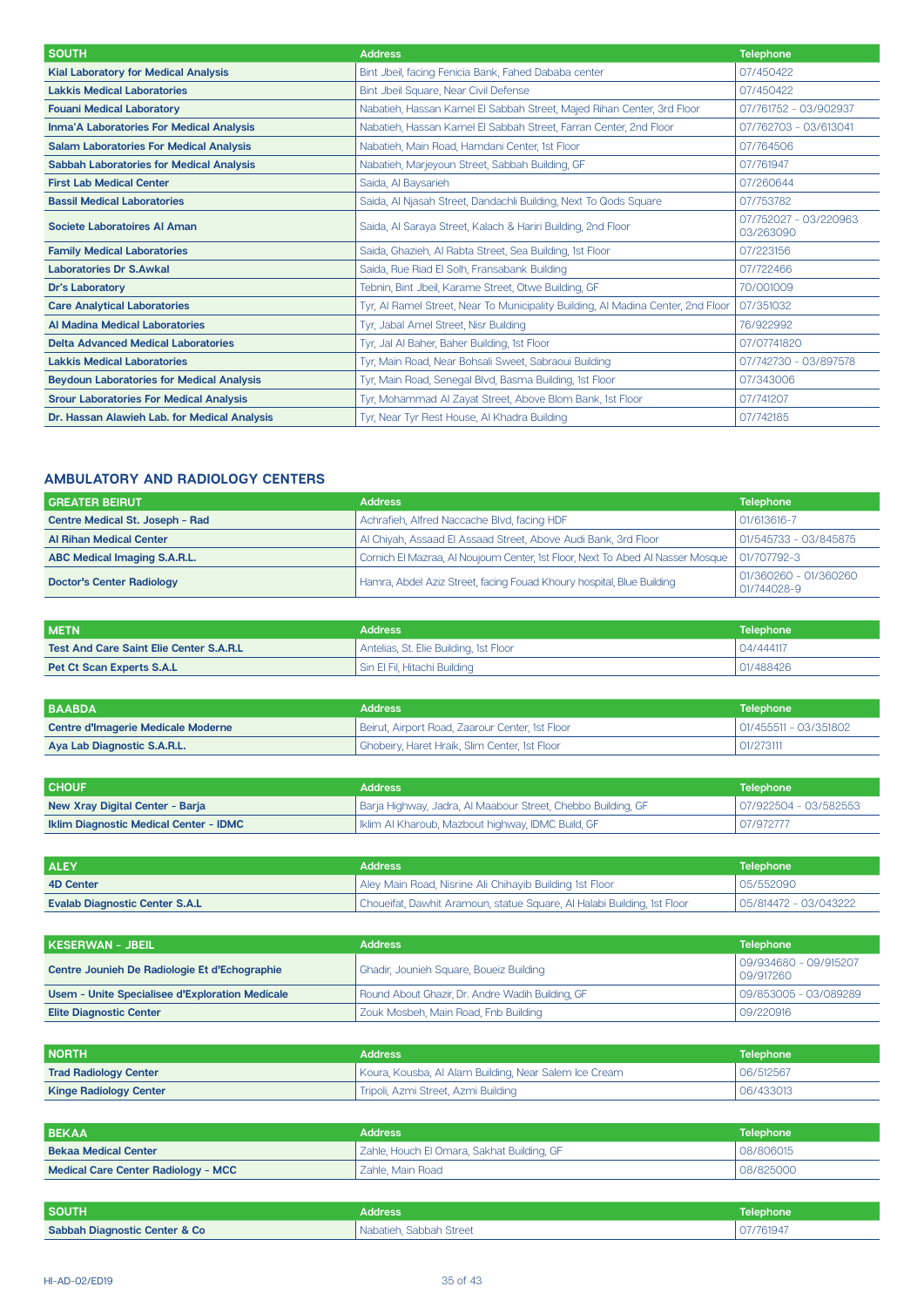#### **PHYSIOTHERAPY CENTERS**

| <b>GREATER BEIRUT</b>                                       | <b>Address</b>                                                                | <b>Telephone</b>      |
|-------------------------------------------------------------|-------------------------------------------------------------------------------|-----------------------|
| Centre de Medecine Physique & Sportive (Tony Roustum)*      | Ashrafieh, Sassine, Nobhel Center, 2nd Floor                                  | 01/330241             |
| Beirut Center for Physiotherapy - Maher Fathallah           | Beirut, Mazraa, Rifai Roastary Building, 4th Floor                            | 01/313853 - 03/932243 |
| <b>Physiocare Center</b>                                    | Beirut, Verdun, Concord Building, 7th Floor                                   | 01/749006             |
| <b>Haroutioun Oughourlian Physio Center</b>                 | Bourj Hammoud, Behind Jack Pharmacy                                           | 01/251817 - 70/961200 |
| Al Sheefaa Physiotherapy Center - Abed El Aziz Fakhereldine | Cola, Doctors Building 1st Floor                                              | 03/923493             |
| <b>Get Well</b>                                             | Hamra, Lionne Street, Saroula, Tourdy Lionne Building, 6th Floor              | 01/749666             |
| Soumaya C. Kharrat                                          | Hamra, Maamari Street, Near AUBMC Hospital                                    | 01/747107 - 03/288765 |
| <b>Dr. Munir Lawand Clinic</b>                              | Hamra, Wardieh Street, Near Najjar Hospital, Masabni Building, 1st Floor      | 01/350842             |
| M.A.R.S. Co-Hanane Kotob                                    | Kaskas, Main Road, Africa Building                                            | 01/650621             |
| <b>Mazen El Ahmadieh</b>                                    | Ramlet El Bayda, Middle East hospital, Polyclinic Building, Bloc A, 3rd Floor | 01/782626             |
| <b>Rizk Physio Santé</b>                                    | Sin El Fil, Horsh Tabet, Blv. St. Rita, 1039 Building, 7th Floor              | 01/513414             |

| <b>METN</b>                                            | <b>Address</b>                                                                                | <b>Telephone</b>      |
|--------------------------------------------------------|-----------------------------------------------------------------------------------------------|-----------------------|
| <b>Dr.Khalife Khalife Physio Center</b>                | Dekwaneh, Near St. Louis technical school, Chalhoub center, 1st Floor                         | 01/487882 - 03/669321 |
| <b>Simon Roukos</b>                                    | Dekwaneh, Slav Road                                                                           | 03/822313             |
| Soumaya C. Kharrat                                     | Jal El Dib, Café Najjar Building                                                              | 04/714117 - 03/288765 |
| <b>Roy Rai clinic</b>                                  | Rabieh, Main Road, Lahlouh Center, 2nd Floor                                                  | 04/404700 - 03/300323 |
| <b>Centre Docteur Charles Morcos de Phsyiotherapie</b> | Sin El Fil, Horch Tabet, Facing Librairie Antoine, Centre Pharmacie St. Gabriel,<br>1st floor | 01/489333 - 03/864465 |

| KESERWAN - JBEIL ,                             | <b>Address</b>                                                    | <b>Telephone</b>                   |
|------------------------------------------------|-------------------------------------------------------------------|------------------------------------|
| Polycore physiotherapy and body wellness       | Ajaltoun, next to Moulin d'Or, Tony Ghosn Building, 2nd Floor     | 71/773500                          |
| Centre Antoine H. Bou Younes de Physiotherapie | Zouk, next Cinema Presidence, Haret el Mir, Bou Younes Building   | 09/214771 - 03/752528              |
| <b>Ghassan Akiki - Centre FortLife</b>         | Zouk Mosbeh, Imm. FNB 3rd Floor, Near Elite Medical Center        | 09/222099                          |
| <b>Ralph J. Ghosn Physio Clinic</b>            | Zouk Mosbeh, Jesus King Road, Dr. Miled Skaff Building, 2nd Floor | 09/218280 - 09/218194<br>03/098986 |

| <b>BAABDA</b>                                                | <b>Address</b>                                                          | <b>Telephone</b>      |
|--------------------------------------------------------------|-------------------------------------------------------------------------|-----------------------|
| <b>CRC - Georges Helou Physical Therapist</b>                | Baabda, St. Georges Street                                              | 03/606113             |
| Dr. Jamal Ktaiche de physiotherapie                          | Ghobeiry, Center Selim, Abed Tahhan Building                            | 03/829871             |
| Patient First Physio Clinic (Mario Sader - Pamela El Khoury) | Hadath, President Michel Aoun Street, Wehbe Center                      | 81/510278             |
| <b>Centre Christine Michel Yared de Physiotherapie</b>       | Hadath, Saida Old Street, Roum District, Salloum Building, Under Ground | 03/571721             |
| <b>Laurent El Badaoui Physiotherapy Center</b>               | Hazmieh, Damascus Road, Hobeika Center, 1st Floor                       | 05/951067 - 03/933783 |
| Centre Nabil Khalife de Physiotherapie                       | Hazmieh, facing Bank Saradar & Uniceramic                               | 05/457963 - 03/728329 |
| <b>Body Coach S.A.L</b>                                      | Hazmieh, Siyed Street, Mallat Center, 3rd Center                        | 05/451959 - 03/818153 |

| <b>CHOUF</b>                                            | <b>Address</b>                                         | <b>Telephone</b>      |
|---------------------------------------------------------|--------------------------------------------------------|-----------------------|
| Physical Medicine & Rehab - Dr. Khalil Ghoussoub        | Bchamoun, Al Yahoudieh Highway                         | 05/810182 - 03/838152 |
| Centre Ali Mrad de Physiotherapie et de Rehabilitation  | Chhim, AI Sharifeh Street, in front of AI Mawared Bank | 03/015167             |
| <b>National Rehabiliations &amp; Development Center</b> | Chouf, Semkanieh, Bou Ezzidine Center                  | 05/500717             |

| <b>ALEY</b>                                | <b>Address</b>                 | <b>Telephone</b> |
|--------------------------------------------|--------------------------------|------------------|
| <b>Nabil Physical Therapy Center</b>       | Bchamoun, Yahoudieh, 1st Floor | 03/936644        |
| <b>Samer Ghosn Physical therapy clinic</b> | l Remhala. Main Road           | 70/545011        |

| I NORTH                                                                    | <b>Address</b>                                         | <b>Telephone</b>      |
|----------------------------------------------------------------------------|--------------------------------------------------------|-----------------------|
| <b>Riad Nasr Physiotherapy Center</b>                                      | Koura, Dahr el Ain, Main Road, Habib Gebrayel Building | 03/980783             |
| <b>Amine Kabbara Physiotherapy</b>                                         | Tripoli, Malaab Al Baladi                              | 06/435977 - 03/206720 |
| Centre de Physiotherapie et Rehabilitation<br><b>Mohamad Abdel Ghafour</b> | Tripoli, Azmi Street, Naji Building, 2nd Floor         | 06/424128             |
| Centre El Hage de Physiotherapie                                           | Tripoli, Al Nour Street, Tripoli Center                | 06/626460             |

| <b>SOUTH</b>                             | <b>Address</b>                                                            | <b>Telephone</b>      |
|------------------------------------------|---------------------------------------------------------------------------|-----------------------|
| <b>Pain and Spine Center</b>             | Saida, Dekreman, Labib Hospital Street, Azzam Building, Bloc B, 1st Floor | 07/750511 03/779933   |
| <b>Mohamad Saab Physiotherapy Center</b> | Saida, Dallah Street, Kiblawi Building, 1st Floor                         | 07/726440             |
| <b>Fatme Noureddine Yazbek</b>           | Sour, AI Shaghal Street, Jal AI Baher, Awada Building, GF                 | 07/742576 - 03/813269 |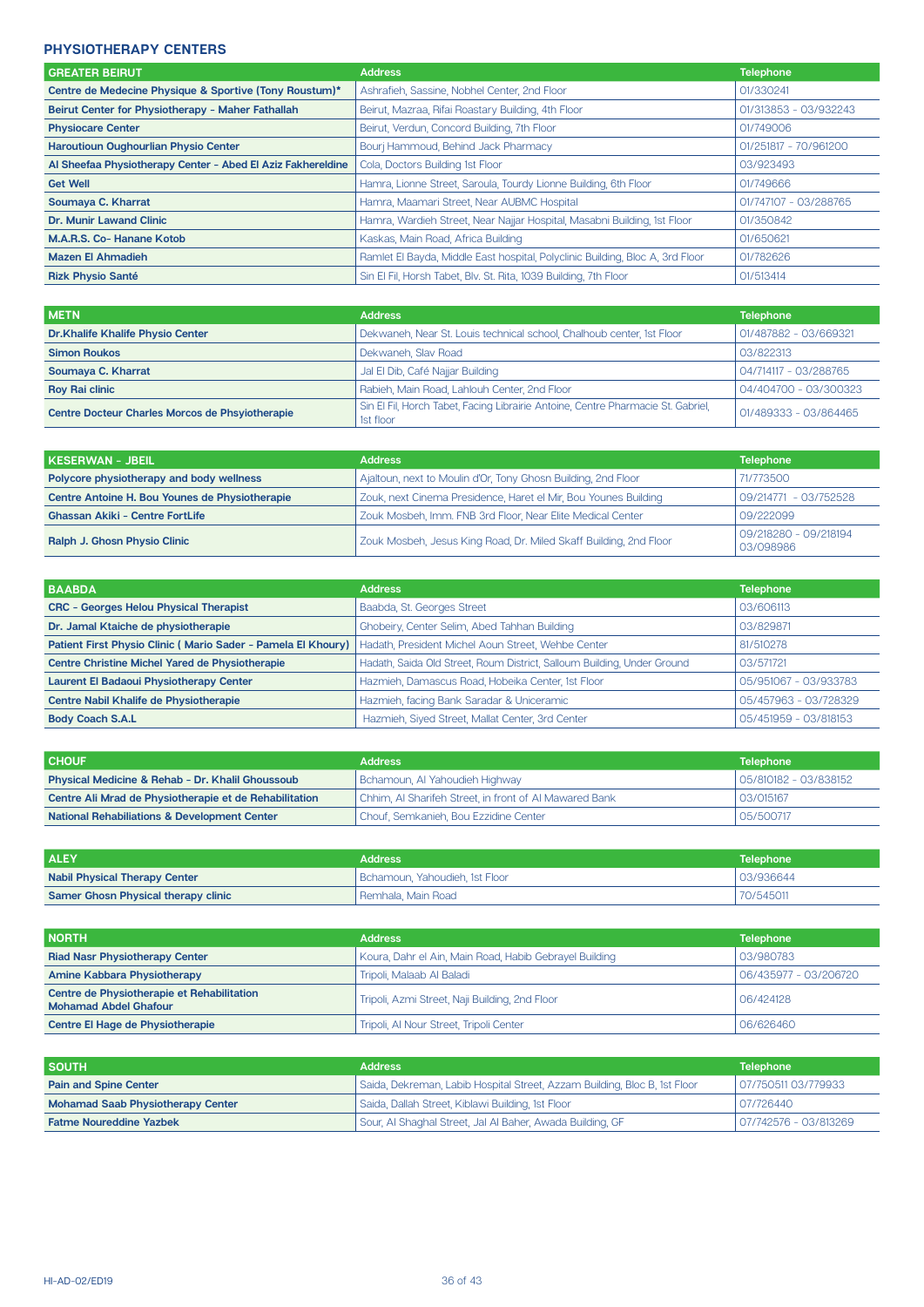### **FIRST AID CENTER - PRIMARY CARE CENTER**

| <b>METN</b>            | <b>Address</b>                        | Telephone <sup> </sup> |
|------------------------|---------------------------------------|------------------------|
| <b>Test &amp; Care</b> | Cornet Chehwane, Forum 600, 1st Floor | 04/928554              |

### **HOME CARE**

| <b>GREATER BEIRUT</b>                  | <b>Address</b>                                                                            | <b>Telephone</b> |
|----------------------------------------|-------------------------------------------------------------------------------------------|------------------|
| Care Plus - House Medical Care S.A.R.L | Shrafieh, Charles Malek Avenue, Facing Sagesse School, Dede Center, 5th Floor   70/910210 |                  |
| <b>Home Care Lebanon</b>               | Badaro, Sami El Soleh Street, Centre Youssef, 4th Floor                                   | 01/399673-4-5    |
| <b>Home Health Care</b>                | Hamra, Maamari Street, Centre Speciality Clinics, 10th Floor                              | 01/755755        |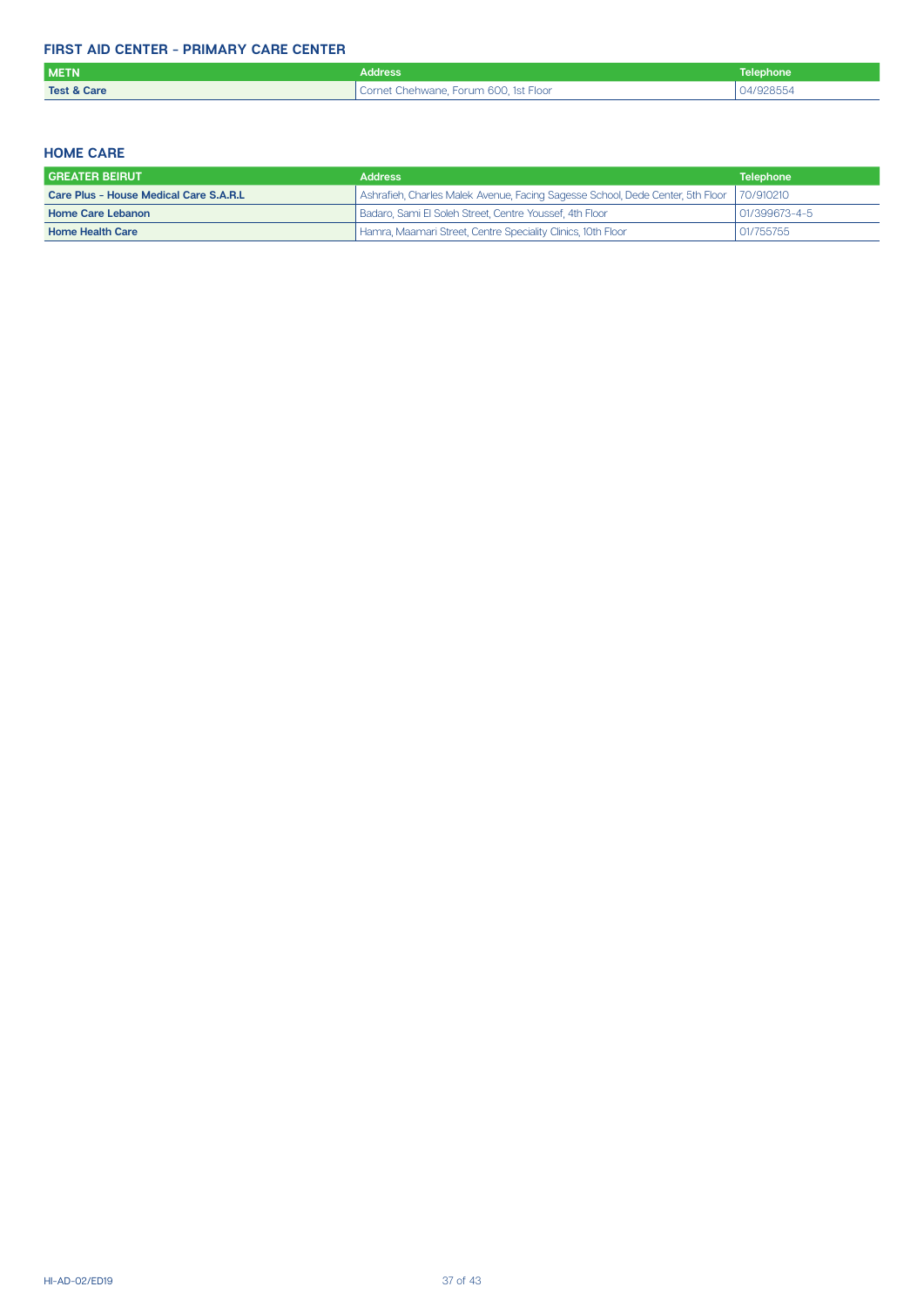



### **List of Contracted Pharmacies**

| <b>GREATER BEIRUT</b>                      | <b>Address</b>                                           | <b>Telephone</b>      |
|--------------------------------------------|----------------------------------------------------------|-----------------------|
| <b>Notre Dame Pharmacy</b>                 | Ain Al Remmaneh                                          | 01/559655             |
| <b>Damerji Pharmacy</b>                    | Al Ghandak Al Ghamik                                     | 01/666272             |
| <b>Ashrafieh Pharmacy</b>                  | Ashrafieh                                                | 01/321258             |
| Jeitaoui Pharmacy                          | Ashrafieh                                                | 01/581627             |
| <b>Pharmacy Alexander</b>                  | Ashrafieh                                                | 03/655422 - 01/200498 |
| <b>Atik Pharmacy</b>                       | Ashrafieh                                                | 01/323225             |
| <b>Pharmacie Patricia</b>                  | Ashrafieh                                                | 01/205605             |
| <b>Pharmacie Du Quartier</b>               | Ashrafieh, Abdel Wahad Street, Rima Mansour Building, GF | 01/333559             |
| Le Gabriel - Ashrafieh                     | Ashrafieh, Istiklal Street, Park Tower Building          | 01/324686 - 03/717732 |
| <b>Radio Pharmacy</b>                      | Ashrafieh, Saint Louis Street                            | 01/328512             |
| <b>Aloha Pharmacy</b>                      | <b>Basta</b>                                             | 01/631652             |
| <b>Pharmacie Ola Zakaria</b>               | <b>Basta</b>                                             | 01/661317             |
| Zaytouna Pharmacy - Raouche                | Beirut, Raouche                                          | 01/808338             |
| Safarat Pharmacy - Bir Hassan              | <b>Bir Hassan</b>                                        | 01/839383             |
| <b>Sbeity Pharmacy</b>                     | Bir Hassan, New Airport Highway                          | 01/833885             |
| <b>Pharma Ismail</b>                       | Bourj Al Barajneh                                        | 01/478373             |
| <b>Pharmacie Clemenceau</b>                | Clemenceau                                               | 01/368636             |
| <b>Mazen Pharmacy - Corniche El Mazraa</b> | Cornich Al Mazraa                                        | 01/313362             |
| <b>Soubra Pharmacy</b>                     | Ein El Tini                                              | 01/866266             |
| <b>Robipharm Pharmacy</b>                  | Hamra                                                    | 01/366420             |
| <b>Plaza Pharmacy</b>                      | Hamra                                                    | 01/739472 - 03/272575 |
| <b>City Pharmacy - Hamra</b>               | Hamra                                                    | 01/349349             |
| <b>Sahel Pharmacy</b>                      | <b>Haret Hraik</b>                                       | 03/709368             |
| <b>Bachir Pharmacy</b>                     | Karakoul Drouz, Jazaer Street                            | 01/735177             |
| <b>Karakas Pharmacy</b>                    | Manara                                                   | 03/734489             |
| <b>Jalloul Pharmacy</b>                    | Mazraa                                                   | 01/319638             |
| <b>Tourbah Pharmacy</b>                    | Mazraa                                                   | 01/654026             |
| Nai Pharmacy - Min Al Hosn                 | Mina Al Hosn                                             | 01/360363             |
| <b>Starco Pharmacy - Mina El Hosn</b>      | Mina Al Hosn                                             | 01/378990             |
| <b>Fatouh Pharmacy</b>                     | Msaytbeh                                                 | 01/301058             |
| <b>Kassar Pharmacy</b>                     | Msaytbeh                                                 | 01/366122 - 03/501374 |
| <b>Pharmacie El-Hout - Beirut</b>          | Msaytbeh, Zouhairy Street, GF                            | 01/816405             |
| <b>Chaar Pharmacy</b>                      | Ras Al Nabeh                                             | 01/633221             |
| <b>Pharmacy Iman</b>                       | Tallet El Khayat, Canal 7 Corniche                       | 01/813421             |
| <b>Chaar Tv Pharmacy</b>                   | <b>Tallet El Khayat</b>                                  | 01/788129             |
| <b>Loma Pharmacy</b>                       | Tarik Al Jdideh                                          | 03/009080             |
| <b>Pharmacie Bustros - Verdun</b>          | Verdun                                                   | 01/349742 - 03/989579 |
| <b>Siham Itani Pharmacy</b>                | Zarif                                                    | 03/909940             |
| <b>New Chaar Pharmacy</b>                  | Zeydenieh, Medhat Bacha Street                           | 01/736955             |

| <b>METN</b>                            | <b>Address</b>                    | <b>Telephone</b>      |
|----------------------------------------|-----------------------------------|-----------------------|
| <b>Alexandre Pharmacy</b>              | Ain Saade                         | 04/534841-2           |
| <b>Mar Elias Pharmacy</b>              | <b>Antelias</b>                   | 04/414160             |
| <b>Pharmacie Fawar Antelias</b>        | Antelias, Najib Choufani Building | 70/352770             |
| <b>Pharmacie El Majd</b>               | <b>Bauchrieh</b>                  | 01/902677             |
| <b>Pharmacie O Bonsoin - Bauchrieh</b> | <b>Bauchrieh</b>                  | 01/690102             |
| <b>Pharmacy Pharmacare</b>             | <b>Bauchrieh</b>                  | 01/695516 - 03/470525 |
| <b>Pharmacy Mar Takla</b>              | Bauchrieh, Oubara Street          | 01/871019             |
| <b>Mike Pharmacy</b>                   | Beit Al Chaar                     | 04/920037             |
| <b>Nayla Pharmacy</b>                  | Beit Meri, Main Street            | 04/873016             |
| <b>Pharmacie Premiers Soins</b>        | Beit Meri, Main Street            | 04/530260             |
| <b>Bikfaya Pharmacy</b>                | <b>Bikfaya</b>                    | 04/984981             |
| <b>Simon Pharmacy</b>                  | Bourj Hammoud, Haret Sader        | 01/260135             |
| <b>Albert Pharmacy - Byakout</b>       | <b>Byakout</b>                    | 01/871007             |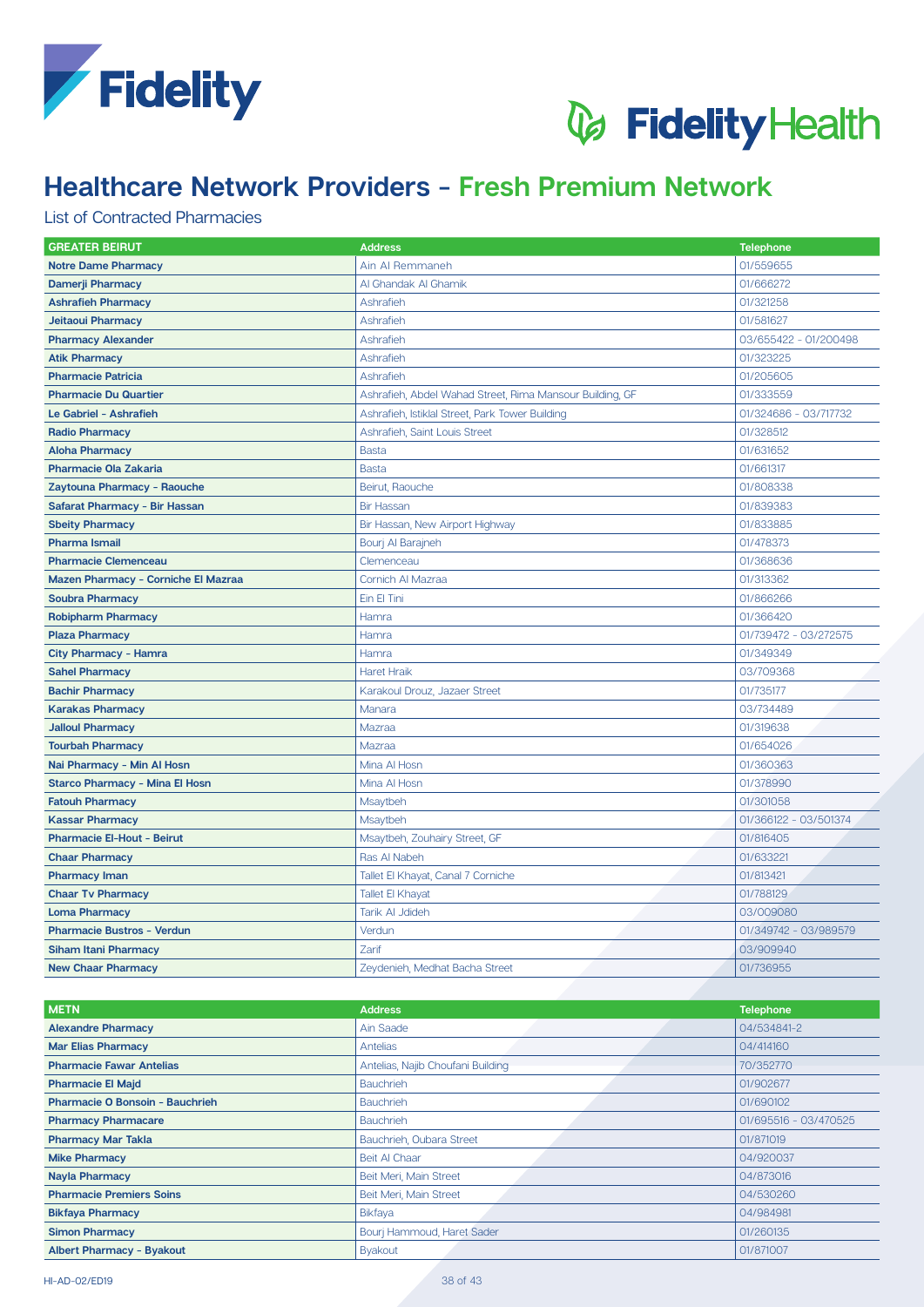| <b>METN</b>                               | <b>Address</b>                                      | <b>Telephone</b>      |
|-------------------------------------------|-----------------------------------------------------|-----------------------|
| <b>Choueir Pharmacy</b>                   | Choueir                                             | 04/390092             |
| <b>Massoud Pharmacy</b>                   | Dbayeh                                              | 04/546906             |
| <b>Pharmacie Saint Eliya-Dbayeh</b>       | Dbayeh                                              | 04/546899             |
| <b>Pharmacie Abc</b>                      | <b>Dbayeh Inner Road</b>                            | 04/524425             |
| <b>Pharmacy Dekwaneh</b>                  | <b>Dekwaneh</b>                                     | 01/687170             |
| <b>Eliana Pharmacy</b>                    | Dekwaneh                                            | 01/691897 - 70/189373 |
| <b>Pharmacie Saint Jean</b>               | Dick El Mehdi                                       | 04/930328             |
| <b>Dany Pharmacy</b>                      | Elissar                                             | 04/924743             |
| <b>Pharmacy St Michel</b>                 | Jal El Dib, 50                                      | 04/715005             |
| <b>Nancy Pharmacy</b>                     | <b>Jdeideh</b>                                      | 01/877754 - 03/677754 |
| <b>Srour Pharmacy</b>                     | <b>Jdeideh</b>                                      | 01/889650             |
| <b>St. Antoine Pharmacy</b>               | <b>Jdeideh</b>                                      | 01/874377             |
| <b>Jisr Al Waty Pharmacy</b>              | <b>Jisr Al Waty</b>                                 | 01/488178 - 03/158000 |
| <b>Thierry Pharmacy</b>                   | Mansourieh                                          | 03/505013             |
| <b>Carla Pharmacy - Mansourieh</b>        | Mansourieh                                          | 04/533886             |
| <b>Pharmacie St Elie, Mansourieh</b>      | Mansourieh, Badran Street, Abou Jaoude Building, GF | 01/288228             |
| <b>Pharmacie Le Quartier - Mar Roukoz</b> | Mar Roukoz                                          | 01/686499             |
| <b>Hakim Pharmacy</b>                     | Mazraat Yachouh                                     | 04/926925             |
| Rania Pharmacy, Zalka                     | Metn, Zalka, Byakout                                | 01/878822             |
| <b>Cynthia'S Pharmacy</b>                 | <b>Mkalles</b>                                      | 01/689662             |
| <b>Soueid Pharmacy</b>                    | <b>Mkalles</b>                                      | 01/490092             |
| <b>St. Charles (Mtayleb) Pharmacy</b>     | Mtayleb, Bikfaya Main Road                          | 04/910997             |
| <b>Pharmacie St. Elie</b>                 | Rabieh                                              | 03/303054             |
| <b>Pharmacie Ste Rita, Sarba</b>          | Sarba                                               | 09/637340             |
| <b>Pharmacy Bou Tayeh</b>                 | Sin El Fil                                          | 01/494456             |
| <b>Sin El-Fil Pharmacy</b>                | Sin El Fil                                          | 01/480212 - 03/482888 |
| <b>Santa Rita Pharmacy</b>                | Sin El Fil, Boulevard Ste Rita                      | 01/482448             |
| Dora's Pharmacy - Sin El Fil              | Sin El Fil                                          | 01/492449             |
| <b>Pharmacie Orchidee</b>                 | Zalka                                               | 01/887691 - 03/152487 |
| <b>Pharmacie Khoury</b>                   | Zalka, Amaret Chalhoub                              | 01/891800             |
| <b>Pharmacie Nicolas</b>                  | Zalka, Amaret Chalhoub, Main Road, Kilikia Building | 01/899399             |
| <b>Pharmacy Oceane</b>                    | Zalka, Saydet Al Najat                              | 01/872279             |

| <b>BAABDA</b>                       | <b>Address</b>                                      | <b>Telephone</b>      |
|-------------------------------------|-----------------------------------------------------|-----------------------|
| <b>Saint Francois Pharmacy</b>      | Baabda                                              | 05/923224             |
| <b>Mazen Pharmacy - Chyah</b>       | Chiyah, Main Road                                   | 01/278888             |
| Al Faracha Pharmacy                 | Choueifat                                           | 05/811910             |
| <b>Highway Pharmacy</b>             | Damascus Road                                       | 03/050508             |
| <b>Pharmacie Sainte Therese</b>     | Fiyadieh                                            | 05/454227             |
| <b>Drugstore Pharmacy - Baabda</b>  | Fiyadiyeh, Main Road                                | 05/951919             |
| <b>New Pharmacy Furn El Chubbak</b> | Furn El Chebbak                                     | 01/291151             |
| Al Chifaa Pharmacy - Furn Al Chibak | Furn El Chebbak                                     | 01/291202             |
| <b>Faten Pharmacy - Ghobeiry</b>    | Ghobeiry                                            | 01/278737 - 76/321524 |
| <b>Khalil Pharmacy</b>              | Ghobeiry                                            | 03/930398             |
| <b>Chartouni Pharmacy</b>           | Hadath                                              | 05/464850             |
| <b>Family Pharmacy</b>              | Hadath                                              | 05/464366             |
| <b>Pharmacy Baabda</b>              | Hadath, Baabda Street                               | 05/454822             |
| <b>Pharmamia Pharmacy</b>           | Hadath, Galery Semaan Area, American Street         | 01/270375             |
| <b>Pharmacy Elsy</b>                | Hazmieh, Damascus Road                              | 05/955825             |
| <b>Pharmacy Assaha</b>              | Hazmieh, Mar Takla                                  | 05/450640             |
| <b>Pharmacy Hajj</b>                | Hazmieh, St. Elie Street                            | 05/450718             |
| <b>Pharmacy Tania</b>               | Louaize District, Raymond Abou Hammoud Building, GF | 05/924567             |

| <b>CHOUF</b>                    | <b>Address</b>                                    | <b>Telephone</b>      |
|---------------------------------|---------------------------------------------------|-----------------------|
| La Vida Pharmacy - Baakline     | <b>Baakline</b>                                   | 05/305028 - 03/857348 |
| Al Salam Pharmacy               | Barja                                             | 07/623169             |
| <b>Family Pharmacy</b>          | Chhim                                             | 07/241341             |
| <b>Alissar Pharmacy - Anout</b> | Chouf, Anout, Main Road, Ahmad Ammar Building, GF | 76/867926             |
| <b>Diya Pharmacy</b>            | Naameh, Jundi Chahid Street                       | 05/600585             |
| <b>Pharma Sea Pharmacy</b>      | Nehmeh Damour Highway, Next To Abou Arab          | 05/603244             |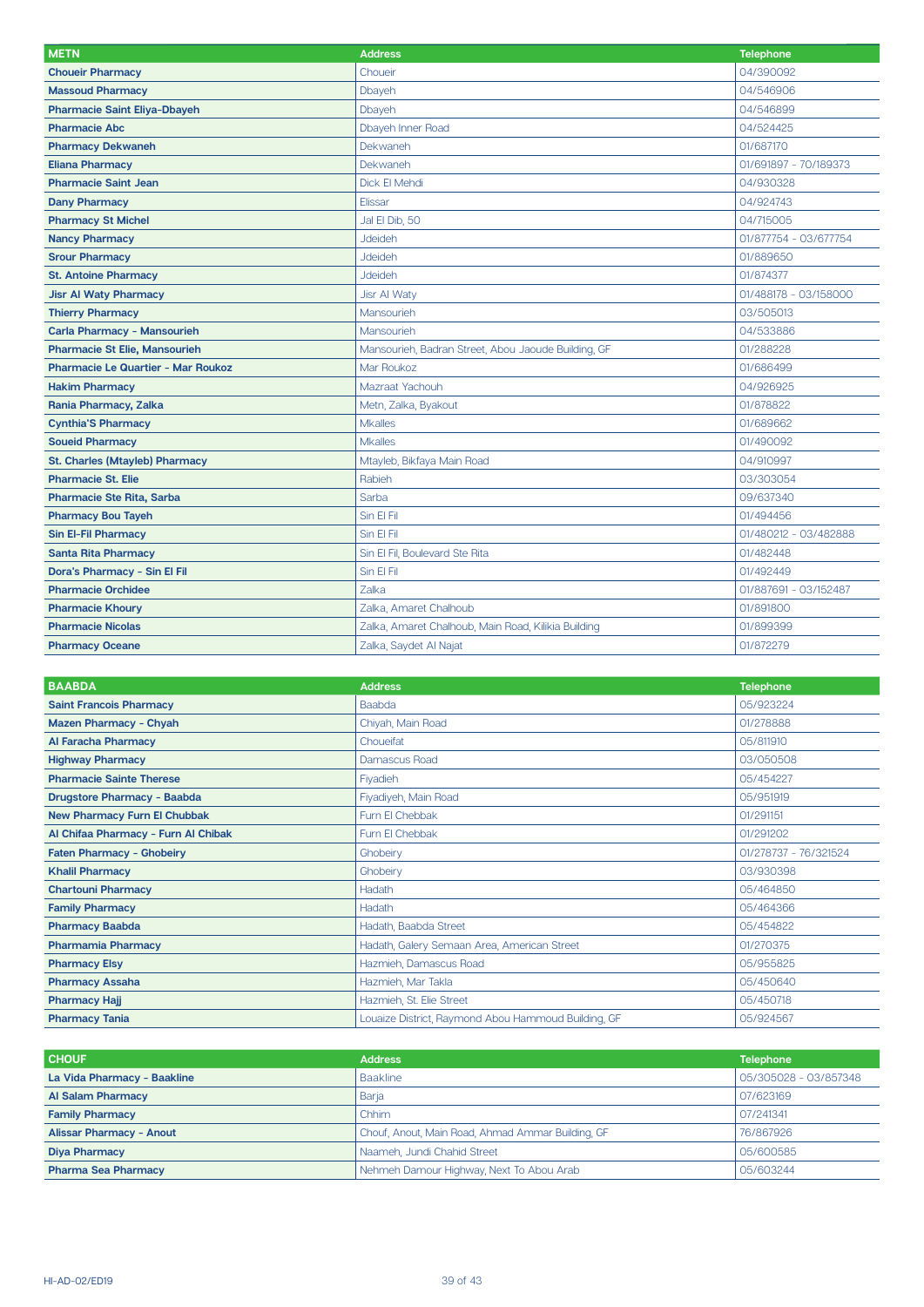| <b>ALEY</b>                          | <b>Address</b>                                                        | <b>Telephone</b>      |
|--------------------------------------|-----------------------------------------------------------------------|-----------------------|
| <b>Abi Rafeh Pharmacy</b>            | Aley                                                                  | 71/720476 - 05/552125 |
| <b>Dima Pharmacy</b>                 | Aley, Main Road                                                       | 05/572234             |
| <b>Pharma Two Pharmacy</b>           | Aley, Piscine Street, Jamal El Din Building, GF                       | 71/190150             |
| <b>Dania Pharmacy</b>                | Aramoun, Mir Majid Irslan Street                                      | 05/802090             |
| <b>Royal Pharmacy</b>                | Hadath                                                                | 05/470480             |
| <b>Pharma K Pharmacy</b>             | Dawhit Aramoun                                                        | 05/813863             |
| <b>Pharmacy Pharmalife - Hazmieh</b> | Hazmieh                                                               | 05/952199             |
| <b>Grand Pharmacy</b>                | Khalde                                                                | 05/800090 - 03/059893 |
| <b>Trend Pharmacy - Khalde</b>       | Khalde, Kebbe District, La Cite School Street, Al Jourdi Building, GF | 05/807079             |
| <b>Pharmadina Pharmacy</b>           | <b>Wady Chahrour</b>                                                  | 05/943711             |

| <b>JBEIL</b>                         | <b>Address</b>                                          | <b>Telephone</b> |
|--------------------------------------|---------------------------------------------------------|------------------|
| <b>Pharmacie Edde</b>                | <b>Edde</b>                                             | 09/542230        |
| Pharmacie Sainte Rita - Jbeil - Blat | Jbeil, Blat District, Kwayk Building, GF                | 09/942401        |
| <b>Pharmacie Claudine</b>            | Jbeil, Frere District, Jeanne d'Arc Ghanem Building, GF | 03/638283        |
| La Pharmacie Naher Ibrahim           | Nahr Ibrahim, Highway                                   | 09/445996        |

| <b>KESERWAN</b>                       | <b>Address</b>                                                                          | <b>Telephone</b>      |
|---------------------------------------|-----------------------------------------------------------------------------------------|-----------------------|
| <b>St. Georges pharmacy</b>           | Ajaltoun                                                                                | 03-304147             |
| <b>Pharmacie Emilio Alouf</b>         | Ballouneh                                                                               | 09/236069             |
| Pharma C - Ballouneh                  | Ballouneh, Main Road                                                                    | 09/237348             |
| <b>St. Emilie Pharmacy</b>            | Ghazir                                                                                  | 09/920931             |
| <b>Jounieh Pharmacy</b>               | <b>Ghazir High Way</b>                                                                  | 09/900485             |
| Saint Vincent Pharmacy - Haret Sakher | <b>Haret Sakher</b>                                                                     | 09/937610             |
| <b>Lama'S Pharmacy</b>                | <b>Kaslik</b>                                                                           | 03/611134             |
| <b>Anthony Pharmacy</b>               | Kaslik                                                                                  | 09/645551 - 03/053567 |
| <b>Pharmacie La Donna</b>             | Okaibe                                                                                  | 09/440065 - 03/444048 |
| <b>Pharmacie Maria L'apothicaire</b>  | Okaibe                                                                                  | 09/444421             |
| <b>Pharmacie Okaibe</b>               | Okaibe                                                                                  | 09/440050             |
| A+ Pharmacy                           | Shaileh                                                                                 | 09/231359             |
| <b>Pharmacie Sarba</b>                | Sarba                                                                                   | 09/911360             |
| <b>Pharmacie Layal - Zouk Mikael</b>  | Zouk Mikael                                                                             | 09/217343             |
| <b>New Zouk Pharmacy</b>              | <b>Zouk Mikael</b>                                                                      | 09/213615             |
| Zouk Pharmacy - Zouk Mikael           | <b>Zouk Mikael</b>                                                                      | 09/213559 - 03/492609 |
| <b>Pharmacy Rita Maria</b>            | Zouk Mikael, Boueiz Street                                                              | 09/224654             |
| Pharmacie St. Lea                     | Zouk Mkayel, Street V1, Manazeluna Residence, next to école des filles<br>de la charité | 09/223767 - 03/927730 |
| <b>Ave Maria Pharmacy</b>             | Zouk Mosbeh                                                                             | 70/222121             |
| <b>Pharmacy Nadim</b>                 | Zouk Mosbeh, Christ-Roi Main Road                                                       | 09/219320             |

| <b>NORTH</b>            | <b>Address</b>                                   | <b>Telephone</b>      |
|-------------------------|--------------------------------------------------|-----------------------|
| <b>Chimene Pharmacy</b> | Akkar, Halba, Main Road, Near Centre Issam Fares | 06/692183 - 03/239811 |
| <b>Alexy Pharmacy</b>   | Chekka, Al Sahl Street                           | 06/540498             |
| <b>Jabbour Pharmacy</b> | Kousba, Barid Street                             | 06/510430             |
| <b>Cheikh Pharmacy</b>  | Tripoli, Rafic Fattal Street                     | 06/435798             |
| <b>Madina Pharmacy</b>  | Tripoli, Riad El Solh Street                     | 06/626530             |

| <b>BEKAA</b>                     | <b>Address</b>   | <b>Telephone</b> |
|----------------------------------|------------------|------------------|
| <b>Mouallem Pharmacy</b>         | Makse, Main Road | 08/544849        |
| La Pharmacie                     | Zahle            | 08/817910        |
| <b>Pharmacy Sarafian - Zahle</b> | Zahle            | 08/450506        |
| <b>Pharmacy Joe</b>              | Zahle, Boulevard | 08/802244        |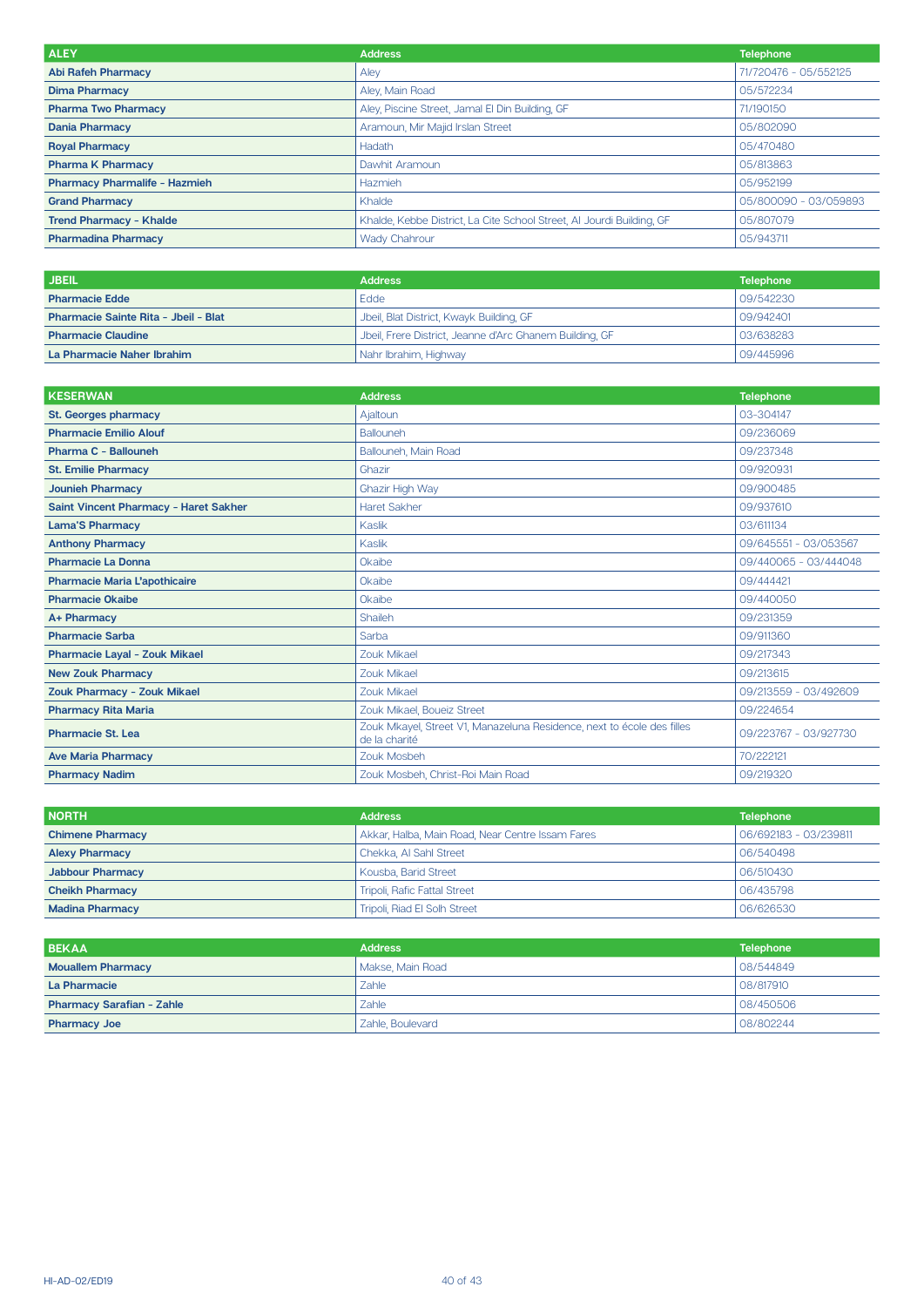| <b>SOUTH</b>                      | <b>Address</b>                                     | <b>Telephone</b>      |
|-----------------------------------|----------------------------------------------------|-----------------------|
| <b>Al Kaser Pharmacy</b>          | Chhim, Al Kassr Street                             | 07/240540             |
| <b>Kain Pharmacy</b>              | Ghaziyeh                                           | 07/223349             |
| <b>Walid Pharmacy</b>             | Mazboud                                            | 07/972032             |
| <b>Family Pharmacy - Nabatieh</b> | <b>Nabatieh</b>                                    | 07/769664             |
| <b>Nahouli Pharmacy</b>           | Saida                                              | 07/734167             |
| <b>Helou Pharmacy</b>             | Saida                                              | 07/750076             |
| <b>Pharmacy AI Amine</b>          | Saida                                              | 07/755348             |
| <b>Skafi Pharmacy</b>             | Saida                                              | 07/725754             |
| <b>Al Balsam Pharmacy</b>         | Saida, Aangoun                                     | 07/205096             |
| Morjan Pharmacy - Saida           | Saida                                              | 07/722009 - 03/007498 |
| Zeina Pharmacy - Saida            | Saida                                              | 07/739366 - 03/893144 |
| <b>Cicely Pharmacy</b>            | Saida, Abra, Main Street                           | 07/732508             |
| <b>Al Saray Pharmacy</b>          | Saida, Al Saray                                    | 07/727400             |
| <b>Saida Downtown Pharmacy</b>    | Saida, Dourkouman Region, Mazen Alayli Building    | 07/753227             |
| Apharm - Saida                    | Saida, Main Road, Hussein Ali Gandour Building, GF | 70/910017             |
| <b>Wissam Baasiri Pharmacy</b>    | Saida, Salhieh Main Road                           | 07/731701             |
| <b>Sharhabil Pharmacy</b>         | Saida, Sharhabil Street                            | 07/726323             |
| <b>Andalous Pharmacy</b>          | Tyr, Al-Bawab                                      | 07/741459             |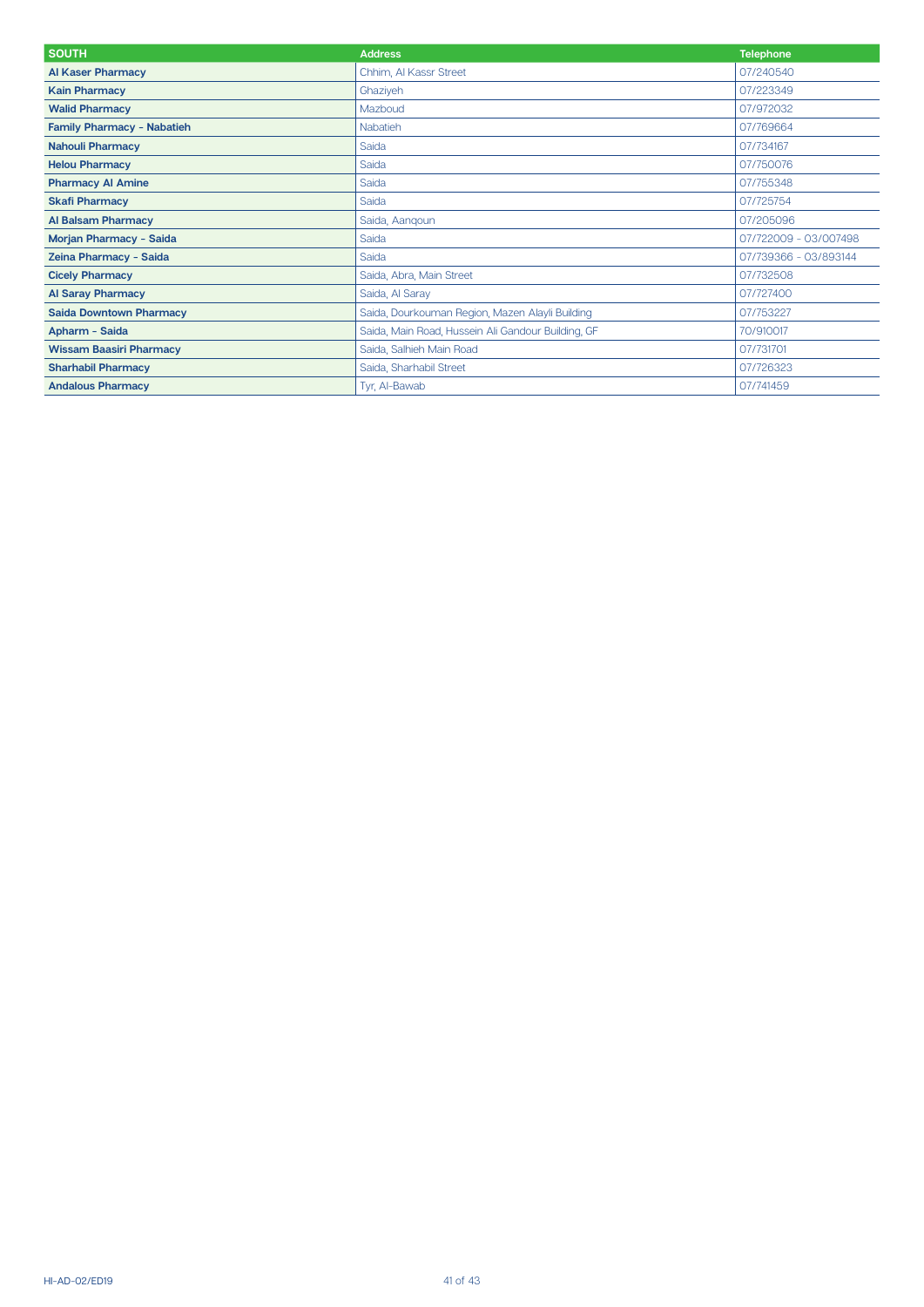



### List of Contracted Physicians

| <b>GREATER BEIRUT</b>               | <b>Specialty</b>                           | <b>Address</b>                                                          | <b>Telephone</b>                   |
|-------------------------------------|--------------------------------------------|-------------------------------------------------------------------------|------------------------------------|
| <b>Ziad Saber Fathallah</b>         | Cardiology                                 | Corniche El Mazraa - Zreik                                              | 01/651496 - 03/645565              |
| Ali Samaha                          | Cardiology                                 | <b>Makassed Hospital</b>                                                | 01/636000                          |
| <b>Imad Abdallah Kreidieh</b>       | Cardiology                                 | Makassed Region, Centre La Rosa, Facing Makassed ER Hospital, 2nd Floor | 01/310123                          |
| <b>Ahmad Smaili</b>                 | Dermatology                                | Mazraa Station, Nakib Center, Facing Al Akssa Jewelry                   | 01/630303 - 03/652727              |
| Sabbah Mohamad Ali Sabbah           | Dermatology                                | Ramlet El Bayda, Middle East Hospital Clinics                           | 01/863086 - 03/605007              |
| <b>Mona Sinno</b>                   | <b>Dietician</b>                           | <b>Makassed Hospital</b>                                                | 01/636000                          |
| <b>Mohamad Zein</b>                 | Endocrinology & Metabolism                 | <b>Makassed Hospital</b>                                                | 01/636000                          |
| <b>Wael Jarouch</b>                 | Endocrinology & Metabolism                 | <b>Makassed Hospital</b>                                                | 01/636000                          |
| <b>Mahmoud Omar Houssami</b>        | <b>Family Medicine</b>                     | Manara, Bliss                                                           | 01/368581 - 01/370798<br>03/201213 |
| <b>Omar Masri</b>                   | Gastroenterology                           | <b>Makassed Hospital</b>                                                | 01/636000                          |
| <b>Walid Nasreddine</b>             | Gastroenterology                           | <b>Makassed Hospital</b>                                                | 01/636000                          |
| Amjad Salman Mohamad                | <b>General Medicine</b>                    | Corniche El Mazraa                                                      | 01/312261 - 03/723614              |
| <b>Mazen Tabbara</b>                | <b>General Medicine</b>                    | <b>Makassed Hospital</b>                                                | 01/636000                          |
| <b>Mohamad Hamad</b>                | <b>General Medicine</b>                    | <b>Makassed Hospital</b>                                                | 01/636000                          |
| <b>Mohamad Zaatari</b>              | <b>General Surgery</b>                     | <b>Makassed Hospital</b>                                                | 01/636000                          |
| <b>Mostafa Mneimneh</b>             | <b>General Surgery</b>                     | <b>Makassed Hospital</b>                                                | 01/636000                          |
| <b>Houssam Itani</b>                | Nephrology                                 | <b>Makassed Hospital</b>                                                | 01/636000                          |
| <b>Rabab Khalil</b>                 | Nephrology                                 | <b>Makassed Hospital</b>                                                | 01/636000                          |
| <b>Mohamad Mougarbel</b>            | Obstetrics & Gynecology                    | <b>Makassed Hospital</b>                                                | 01/636000                          |
| Rana Mohamad Ali Al Tall            | Obstetrics & Gynecology                    | <b>Makassed Hospital</b>                                                | 01/636000                          |
| <b>Fida Mohammad Hicham Kattan</b>  | Obstetrics & Gynecology                    | Mar Elias Cross, Karakol Drooz, Diyar Building, 1st Floor               | 01/373010 - 03/248138              |
| <b>Mohamad Ali Sadek Itani</b>      | Obstetrics & Gynecology                    | Verdun Street, Assaf Building, 2nd Floor                                | 01/866543 - 01/354183              |
| <b>Mahmoud AI Jaroudy</b>           | Ophtalmology &<br><b>Ophtalmic Surgery</b> | <b>Makassed Hospital</b>                                                | 01/636000                          |
| <b>Mohamad Chehab</b>               | Ophtalmology &<br><b>Ophtalmic Surgery</b> | <b>Makassed Hospital</b>                                                | 01/636000                          |
| <b>Nabil Obari</b>                  | Ophtalmology &<br><b>Ophtalmic Surgery</b> | <b>Makassed Hospital</b>                                                | 01/636000                          |
| <b>Mehieddine Abdallah Kreidieh</b> | Oto-Rhinolaryngology                       | Corniche El Mazraa, Barbir Street                                       | 01/663673                          |
| <b>Haytham El Houssari</b>          | <b>Orthopedic Surgery</b>                  | <b>Makassed Hospital</b>                                                | 01/636000                          |
| <b>Jalal El Natour</b>              | <b>Orthopedic Surgery</b>                  | <b>Makassed Hospital</b>                                                | 01/636000                          |
| <b>Ali El Ghoul</b>                 | <b>Pediatrics</b>                          | Barbir, Noueiri                                                         | 01/654028 - 03/811841              |
| <b>Nada Abou Chahine</b>            | <b>Pediatrics</b>                          | Corniche El Mazraa                                                      | 03/640031                          |
| <b>Bilan Mohamad Yaman</b>          | Pediatrics                                 | Corniche El Mazraa, Near Abdel Nasser Mosque, Mimar Center, 7th Floor   | 01/300788 - 03/630192              |
| <b>Ikram Amine Tannir</b>           | Pediatrics                                 | Kraytem, Labban Street, Chartouni Building, 2nd Floor                   | 01/744269 - 01/354183<br>03/286707 |
| <b>Amal Naaous</b>                  | Pediatrics                                 | <b>Makassed Hospital</b>                                                | 01/636000                          |
| Maya Jabawi                         | Pediatrics                                 | <b>Makassed Hospital</b>                                                | 01/636000                          |
| <b>Soha Ghanem</b>                  | Pediatrics                                 | <b>Makassed Hospital</b>                                                | 01/636000                          |
| <b>Imad Ali Chokr</b>               | Pediatrics                                 | Ramlet El Bayda, and Borj El Barajneh, Next to Municaplity              | 01/475655 - 03/355334              |
| Iman Moustafa Tannir                | Pediatrics                                 | Zarif, Jazaer Street                                                    | 03/077616 - 05/808289              |
| Hani Abou Alfadel Motty Shahine     | <b>Pulmonary Disease</b>                   | Hamra, Near Najjar Hospital, Wardieh Pharmacy Building                  | 03/880510 - 01/746222              |
| <b>Helene Georges Abiad</b>         | <b>Pulmonary Disease</b>                   | Mar Elias, Facing Sakanet El Helou, Saleh Building                      | 03/981205 - 01/687368              |
| <b>Houssam Rabah</b>                | Urology                                    | <b>Makassed Hospital</b>                                                | 01/636000                          |
| <b>Mohammad Taleb</b>               | Urology                                    | Makassed Hospital                                                       | 01/636000                          |
| Sani Sami Beydoun                   | Urology                                    | <b>Trad Hospital</b>                                                    | 70/963600 - 01/364266              |
|                                     |                                            |                                                                         |                                    |

| <b>METN</b>                    | Specialtv         | <b>Address</b>    | Telephone'               |
|--------------------------------|-------------------|-------------------|--------------------------|
| <b>Raffi Antranik Poladian</b> | Internal Medicine | Dora, Main Street | $101/254716 - 03/708064$ |